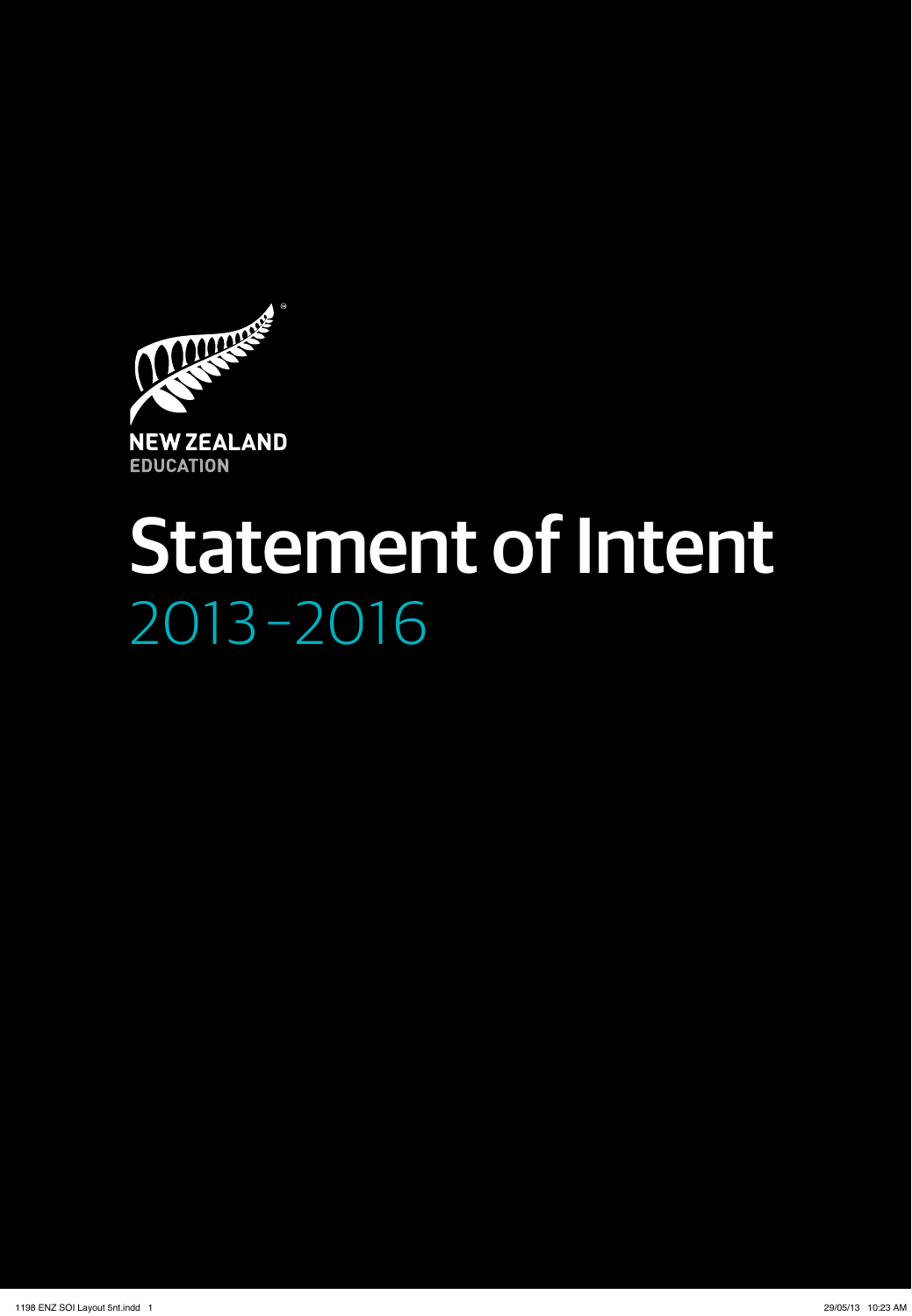## **The Leadership Statement for International Education (2011)**

New Zealand's quality education services are highly sought after internationally, and expand our international social, cultural and economic engagement. Growing New Zealand's international education sector requires setting clear goals and objectives against which progress can be measured.

| <b>Goals</b>                                                                                                                                                | <b>Objectives</b>                                                                                                                                                                                                                                                                                                                                                                                                                                                             |
|-------------------------------------------------------------------------------------------------------------------------------------------------------------|-------------------------------------------------------------------------------------------------------------------------------------------------------------------------------------------------------------------------------------------------------------------------------------------------------------------------------------------------------------------------------------------------------------------------------------------------------------------------------|
| New Zealand's education services                                                                                                                            | New Zealand will, over the next 15 years, double the annual economic value of                                                                                                                                                                                                                                                                                                                                                                                                 |
| delivered in New Zealand are highly                                                                                                                         | these services to \$5 billion, through increasing international enrolments in our                                                                                                                                                                                                                                                                                                                                                                                             |
| sought after by international students.                                                                                                                     | tertiary institutions, private providers, and schools.                                                                                                                                                                                                                                                                                                                                                                                                                        |
| New Zealand's education services in<br>other countries are highly sought after<br>by students, education providers,<br>businesses and governments overseas. | New Zealand will, over the next 15 years:<br>Develop and sustain mutually beneficial education relationships with key<br>partner countries as a leading part of New Zealand Inc. strategies in Asia, the<br>Pacific, the Middle East, Europe and the Americas.<br>Increase annual revenues from providing education services offshore to at<br>least \$0.5 billion.<br>Increase the number of international students enrolled in providers offshore,<br>from 3,000 to 10,000. |
| New Zealand makes the best possible                                                                                                                         | New Zealand will, over the next 15 years:                                                                                                                                                                                                                                                                                                                                                                                                                                     |
| use of its international education                                                                                                                          | Double the number of international postgraduate students (particularly in                                                                                                                                                                                                                                                                                                                                                                                                     |
| expertise to build skills in our work force,                                                                                                                | programmes in addition to those at PhD level), from 10,000 to 20,000.                                                                                                                                                                                                                                                                                                                                                                                                         |
| to grow research capability and to foster                                                                                                                   | Increase the transition rate from study to residence for international students                                                                                                                                                                                                                                                                                                                                                                                               |
| wider economic connections between                                                                                                                          | with bachelors level qualifications and above.                                                                                                                                                                                                                                                                                                                                                                                                                                |
| New Zealand and overseas firms.                                                                                                                             | Increase New Zealanders' skills and knowledge to operate effectively across cultures.                                                                                                                                                                                                                                                                                                                                                                                         |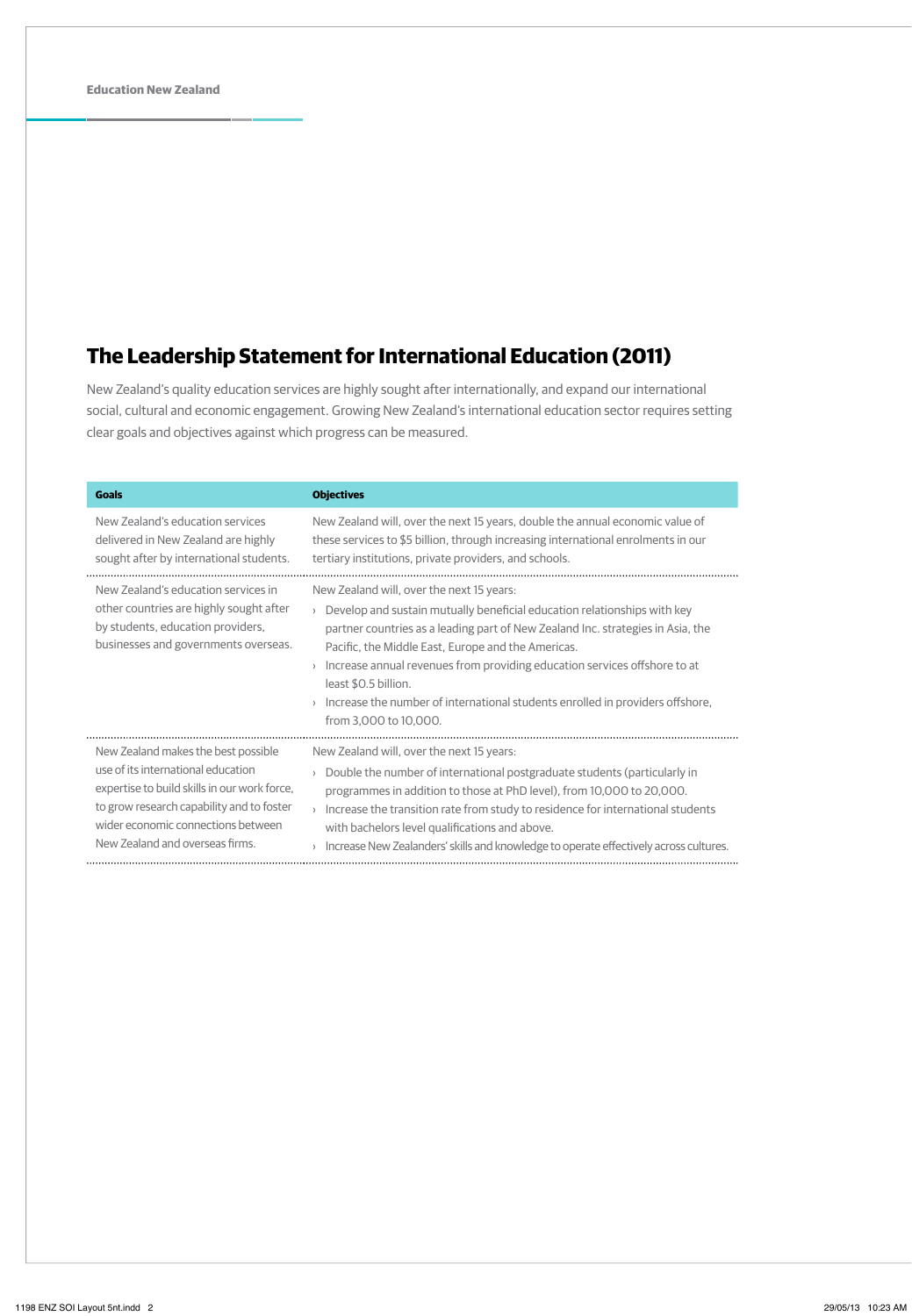# Contents

| Part Two: Statement of Forecast Service Performance  26   |  |
|-----------------------------------------------------------|--|
|                                                           |  |
|                                                           |  |
|                                                           |  |
|                                                           |  |
| Notes to the prospective financial statements 36          |  |
|                                                           |  |
| Appendix One: New Zealand's Education System Outcomes  44 |  |
|                                                           |  |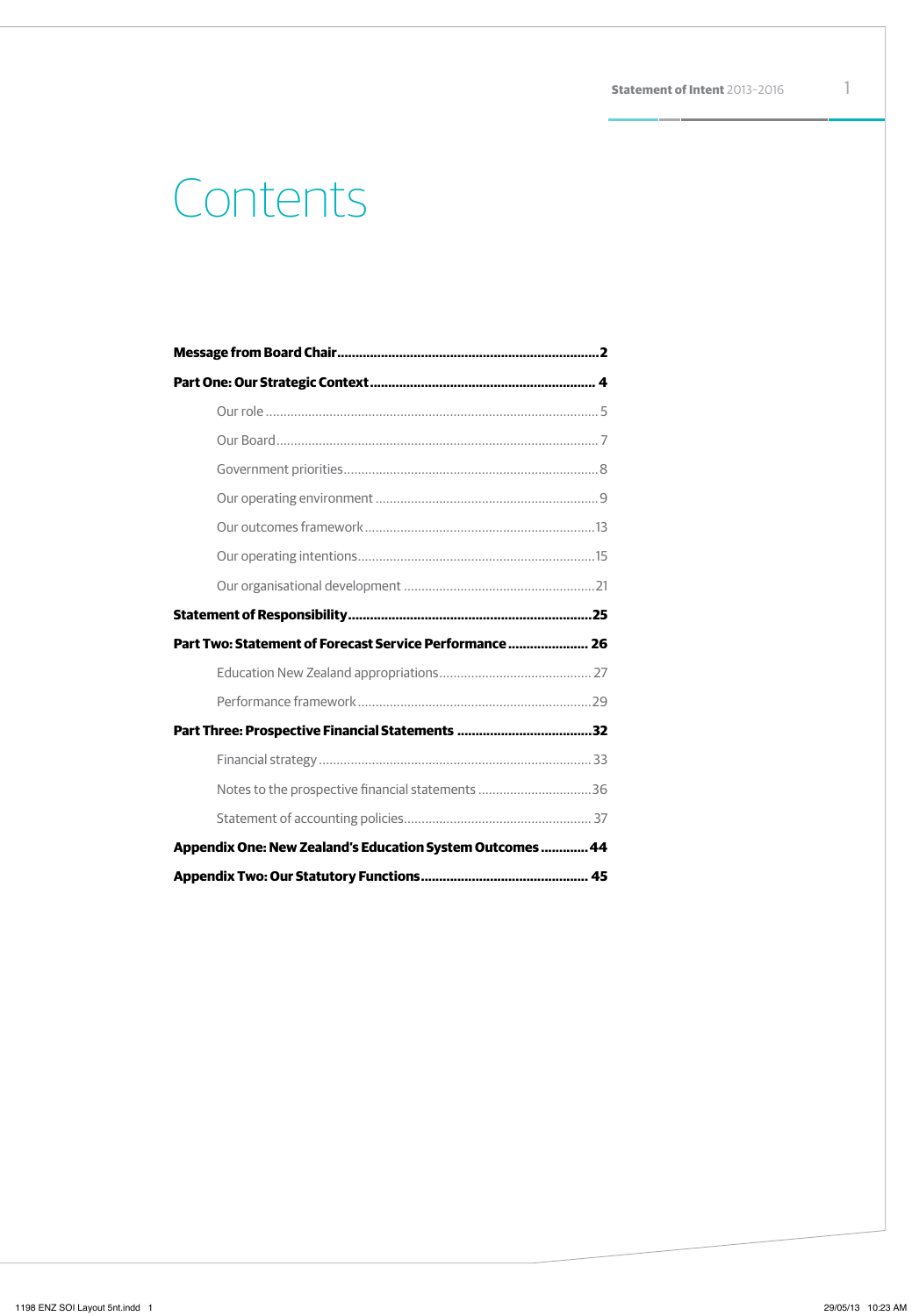# Message from Board Chair

**In the 2011 Leadership Statement for International Education, the Government set out ambitious goals for the industry. Education New Zealand was established on 1 September 2011 to assist the industry to deliver on these goals.**

After a year and a half of strategy development, restructure and product re-design, we are on the verge of rolling out a programme of new activities to help the industry grow at the pace necessary to achieve the goals. This will involve new and more sophisticated market prioritisation, a new suite of support services for the industry, new ways of communicating with the market, and a new brand. We have also been working across Government to put in place new policy settings to increase New Zealand's attractiveness to international students. Immigration policy settings and the work of the New Zealand Qualifications Authority on qualification recognition are critical to us.

While much of our activity in 2012 and early 2013 have been inward looking, we have not been ignoring opportunities for growth. The about to be released documentaries commissioned for the China market; the just signed agreement on a model polytechnic

with China; the agreement with Chile to expand the 'Penguins without Borders' scheme from 40 students to at least 500 a year; the agreements with Brazil to include New Zealand in the 'Science without Borders' and 'English without Borders' schemes; the collaborative activities we have encouraged amongst New Zealand education publishers at and since the Frankfurt Book Fair; and the first Indian senior government and industry representatives skills mission that will deliver vocational training for Indian students in India and New Zealand, are all examples of significant forward progress, and examples of what Education New Zealand can achieve.

While we have had some good successes, we need to be concerned about increased competition in key markets, downturns in demand in markets such as South Korea, and the impact of changes in policy. Changed work rights for low-level qualifications has had a big impact on student numbers over the last year. We predicted that this would be the impact, but were satisfied that, over the longer term, the policy change would encourage higher-quality and highervalue students to come to New Zealand. I note that most of our targets are value targets, not numeric.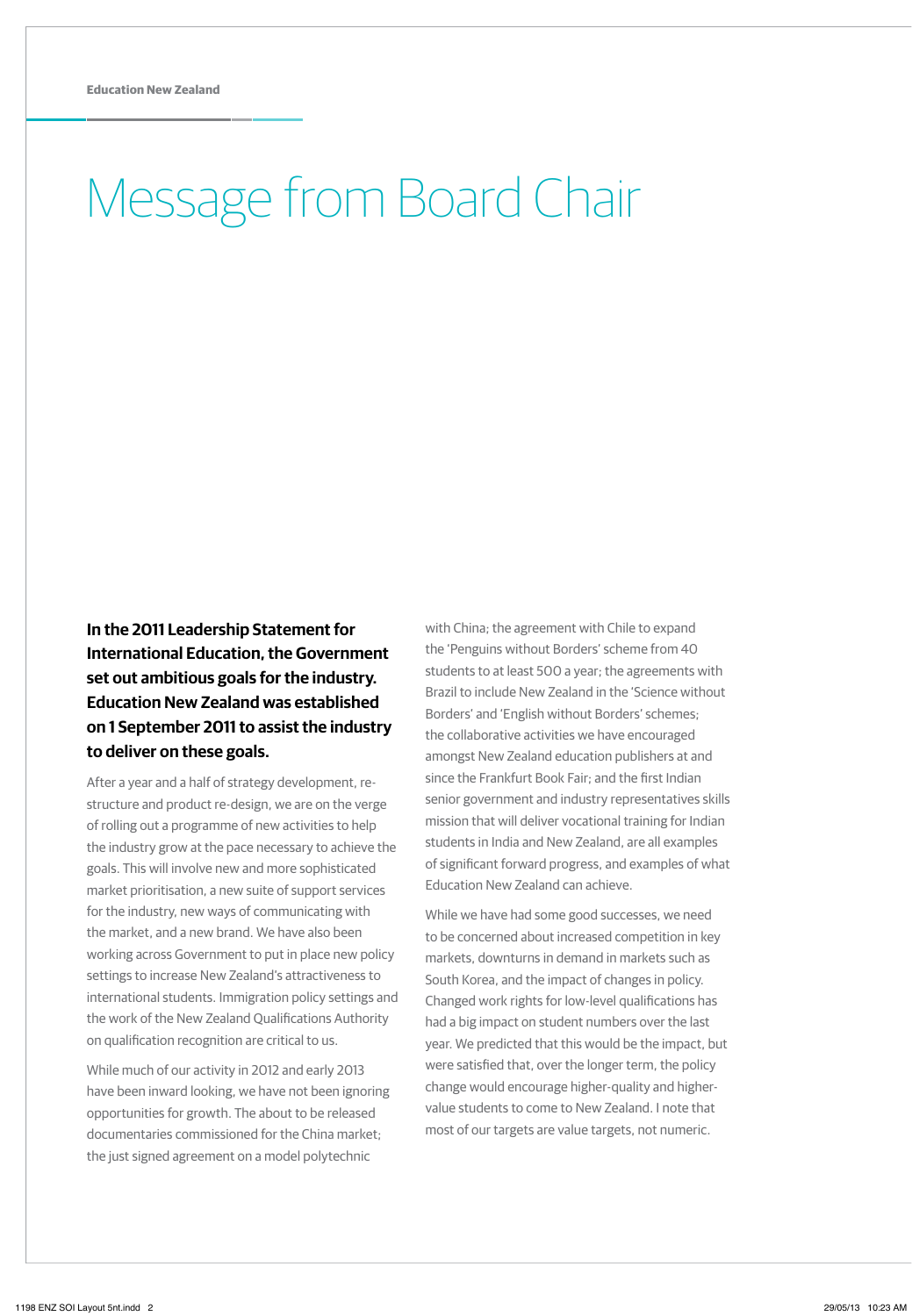While much of our activity in 2012 and early 2013 have been inward looking, **we have not been ignoring opportunities for growth**.

We are grateful that the Government has seen the importance of the work that we are doing to achieve its goals under the Business Growth Agenda and its goal of increasing New Zealand's export to Gross Domestic Product (GDP) ratio from 30 percent to 40 percent by 2025. The increase in resources voted to us in Budget 2013 is much appreciated. It will allow us to both intensify our marketing and brand development efforts, and to add new strings to our bow – for example, an outbound scholarship programme. This will be a powerful addition to our portfolio and, aside from increasing our domestic skill set, it will be most helpful in our negotiations with other Governments over the inclusion of New Zealand in their outbound scholarship programmes.

Education New Zealand will achieve nothing if it does not have strong support from the export education industry. Outreach to the industry, and involvement of the industry in our strategic planning is essential. Can I thank those who have been so willing to devote time to work with Education New Zealand over the past year. In particular, can I recognise the role of the Stakeholder Advisory Committee. The Board has greatly appreciated the advice provided by this committee and we want to make this group an even more integral part of our work in the year ahead.

Can I thank Grant McPherson and his team for their work over the last year, and wish them well for the challenging year ahead. And thank you to my fellow Board members for the huge effort and hours that you have put into Education New Zealand. We look forward to rolling out our new brand and revised strategy, and making an even bigger difference in the year ahead.



**Charles Finny** | Board Chair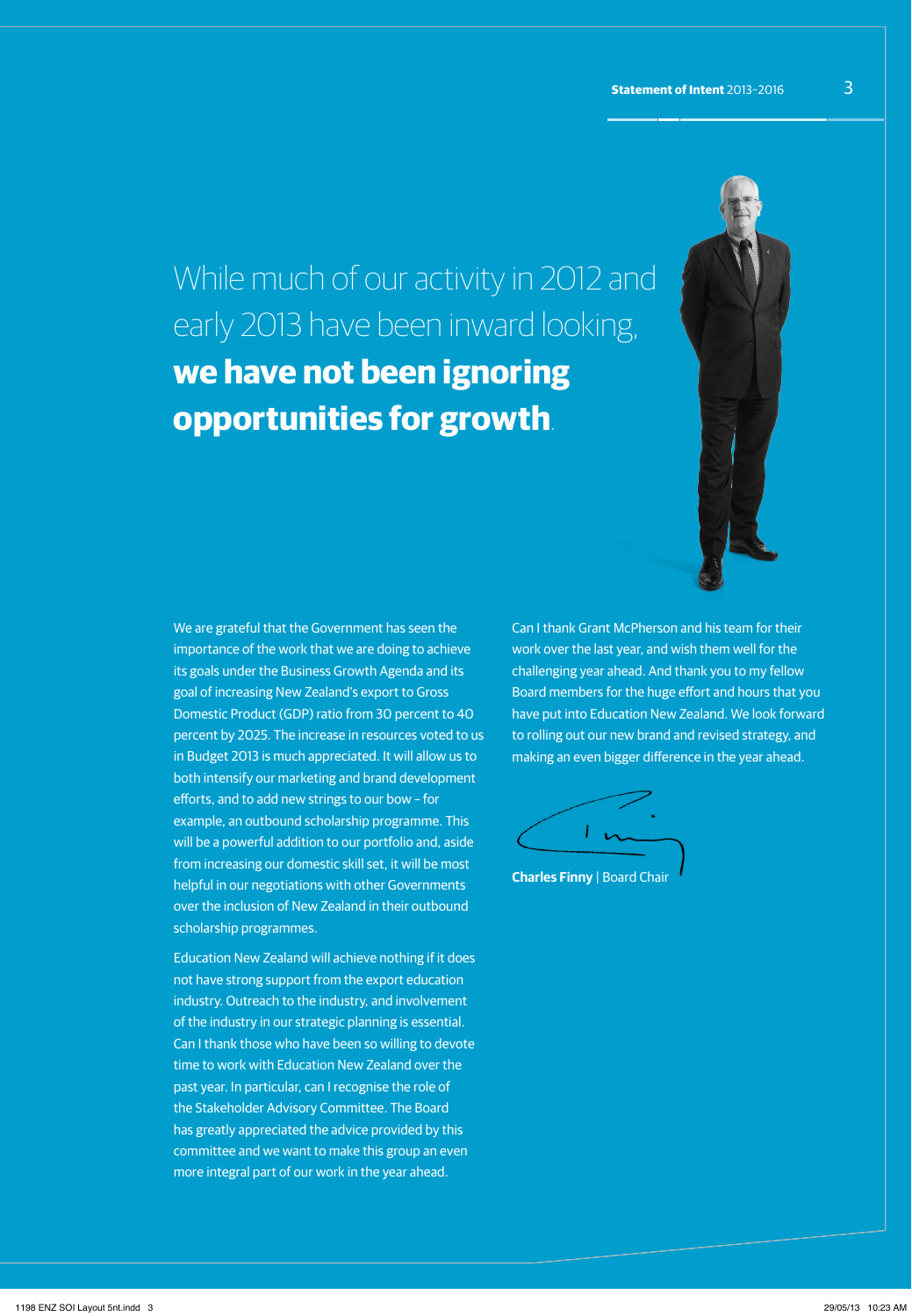# Part One: Our Strategic Context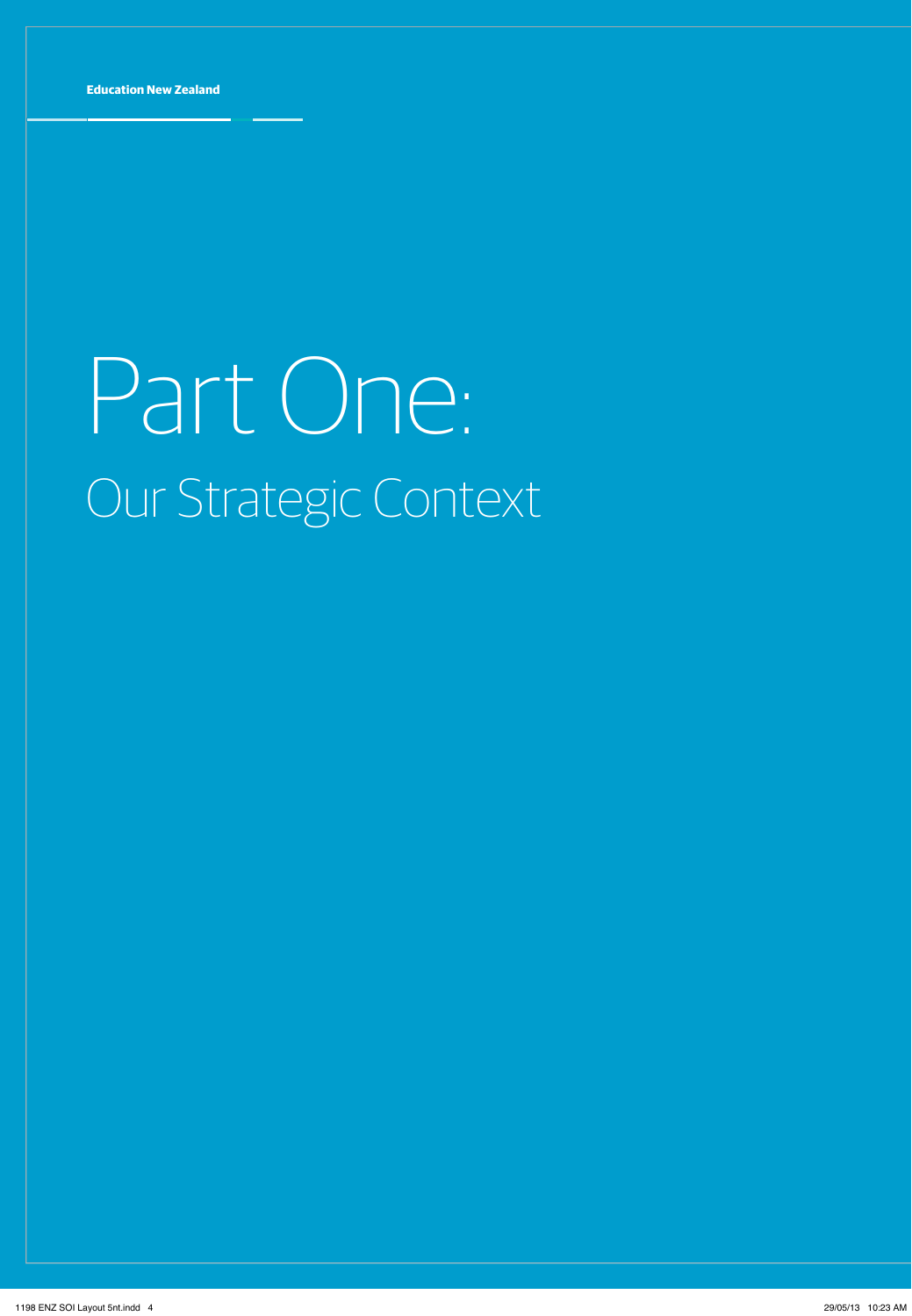# Our role

### **Our purpose**

Education New Zealand's purpose is to take New Zealand's education experiences to the world for enduring economic, social and cultural benefits.

### **What we do**

Education New Zealand (ENZ) was established in September 2011 as a Crown Agency, with the Ministry of Education as our monitoring agency. We are based in New Zealand, Belgium, Brazil, Chile, China, Germany, India, Indonesia, Malaysia, Saudi Arabia, South Korea, Taiwan, Thailand, the United States and Viet Nam. Our statutory functions are shown in Appendix Two.

We work with the diverse international education industry that encompasses six sectors: universities, institutes of technology, private training establishments, English language providers, schools, and offshore education service providers<sup>1</sup>.

We work with the industry and across other governments to promote the quality of the New Zealand education system and New Zealand's expertise in providing education and training products offshore. This includes running promotional events and activities, alumni events, and agent training. We also manage international education scholarships for New Zealanders to enhance their skills for use in the New Zealand work force, promote the quality of the New Zealand education system, and promote understanding of other cultures.

As the capability and capacity of the industry varies between and within sectors, we work with the industry to strengthen their capability so they can benefit from growth opportunities. We also assist the industry to identify new opportunities for growth. Our research and market intelligence identifies potential growth opportunities and measures the effectiveness of our strategies and activities.

To promote New Zealand offshore, we work closely with other New Zealand Inc. agencies such as the Ministry of Foreign Affairs and Trade, Immigration New Zealand (part of the Ministry of Business, Innovation and Employment), Tourism New Zealand, and New Zealand Trade and Enterprise. We also work with other New Zealand education agencies, such as the Ministry of Education which leads international education policy work and the New Zealand Qualifications Authority which works to promote and achieve the international portability of New Zealand qualifications.

We also provide information to potential students and their families about living and studying in New Zealand, and work with other agencies and the industry to ensure international students are adequately supported while living and studying here.

<sup>1</sup> Offshore education service providers deliver export education products and services offshore, such as export education publishing, export education technology, and export education consultancies.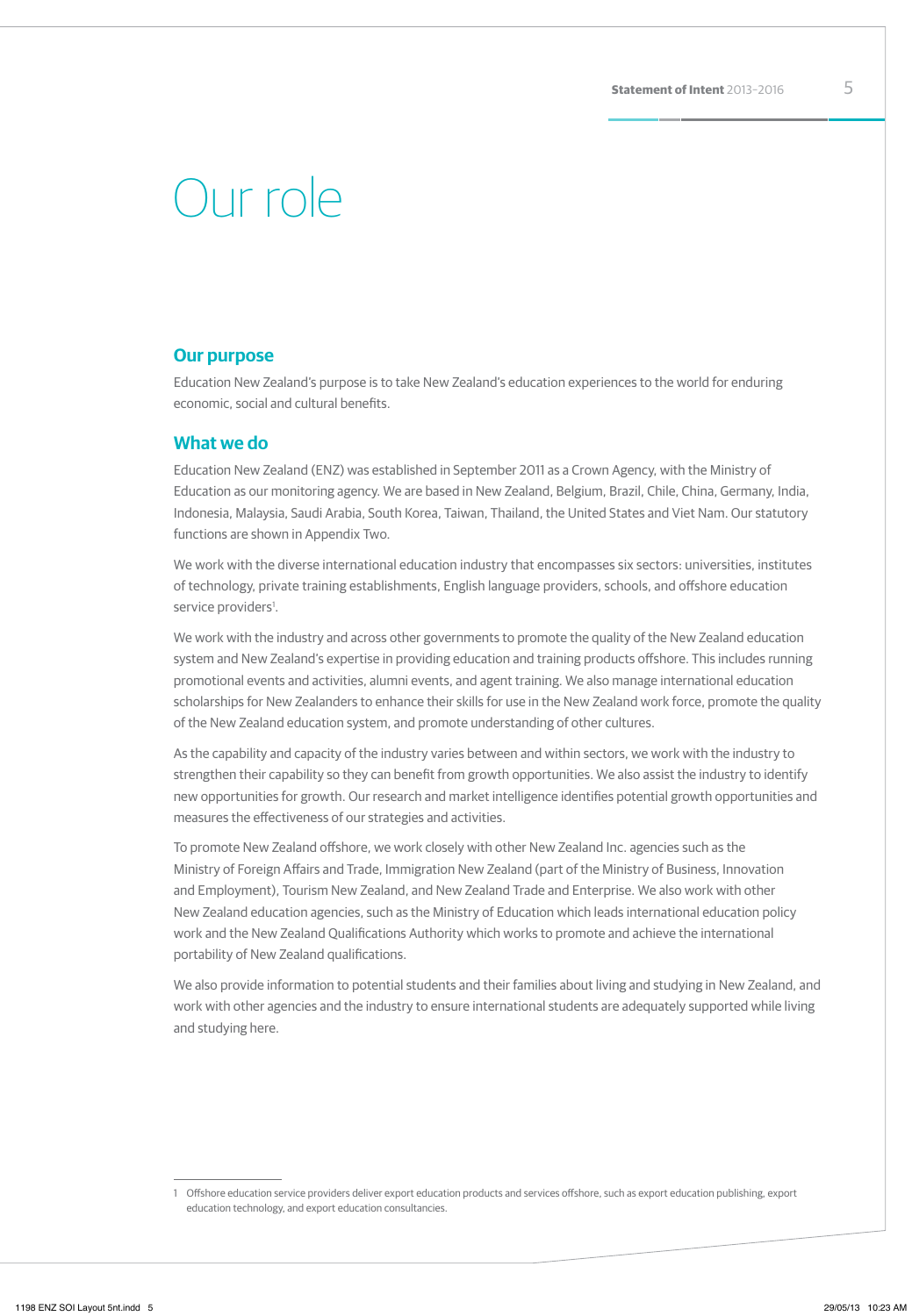### **Our progress since being established**

During ENZ's establishment phase, we continued to deliver our promotional programme while finalising our strategy, organisational structure and market priorities. We also made improvements to the promotional programme to increase its effectiveness, such as the establishment of digital campaigns in the lead-up to offshore events within a market.

We developed and launched the Education New Zealand brand as our corporate brand; using the New Zealand Way brand (the fern) that is used by government agencies to consistently promote New Zealand overseas.

Along with Tourism New Zealand and New Zealand Trade and Enterprise, we have been sponsoring the development of the New Zealand Story. It will create an overarching story to support export earnings growth across all export sectors.

To complement the New Zealand Story, we will launch a New Zealand Education Story that represents the industry's work. It will provide a story that can be used by the industry and ENZ to position and promote New Zealand export education in offshore markets. To complement this brand and support the rebuilding of Christchurch's export education industry, the 'Christchurch Educated' brand was launched in September 2012 and is being used to promote Christchurch export education providers.

Our student destination brand campaign was re-designed and launched in June 2013. This branding is only used offshore to target students who are looking at studying overseas. It will be used in all of our student marketing campaigns, events and activities.

Student lifecycle maps have been developed to identify challenges and barriers to industry growth. These were tested at our Student Voice forum, where students shared ideas and suggestions on their experiences with representatives from Immigration New Zealand, the New Zealand Qualifications Authority and the Ministry of Education.

As part of New Zealand Inc., we supported New Zealand education publishers at the 2012 Frankfurt Book Fair. We supported the development of a web-book to showcase education publishers' products. Since the Book Fair, two new rights deals have been confirmed, and many other education publishing rights deals are either in negotiation or under discussion.

To increase awareness of New Zealand as an attractive education destination, we used the Frankfurt Book Fair and the Asia Pacific Robotics Championships in Auckland to target potential international students.

Our work across other governments to build bilateral education links has been reflected in New Zealand becoming the pilot country for Chile's 'Penguins without Borders' programme<sup>2</sup>. New Zealand has also become one of four countries in the Brazilian 'Win the World' programme. These programmes have brought 40 Chilean students and 333 Brazilian students to study in New Zealand for the first two semesters of 2013. In addition, Brazilian tertiary students have come to New Zealand under the 'Science without Borders' programme. More secondary and tertiary students are expected to come to New Zealand under these programmes.

Over the next three years, our challenges will be to further increase the economic value from international students studying in New Zealand, support the industry to increase the provision of education products and services offshore, and help the industry to reverse the downward trend in international student numbers. The Government has confidence in our ability to deliver a significantly expanded work programme. It has approved a major funding increase of \$40 million over four years to expand our promotional campaigns within existing and emerging markets, establish international education scholarships for New Zealanders, and strengthen industry development.

2 The programme's name comes from the traditional black and white Chilean secondary school uniform.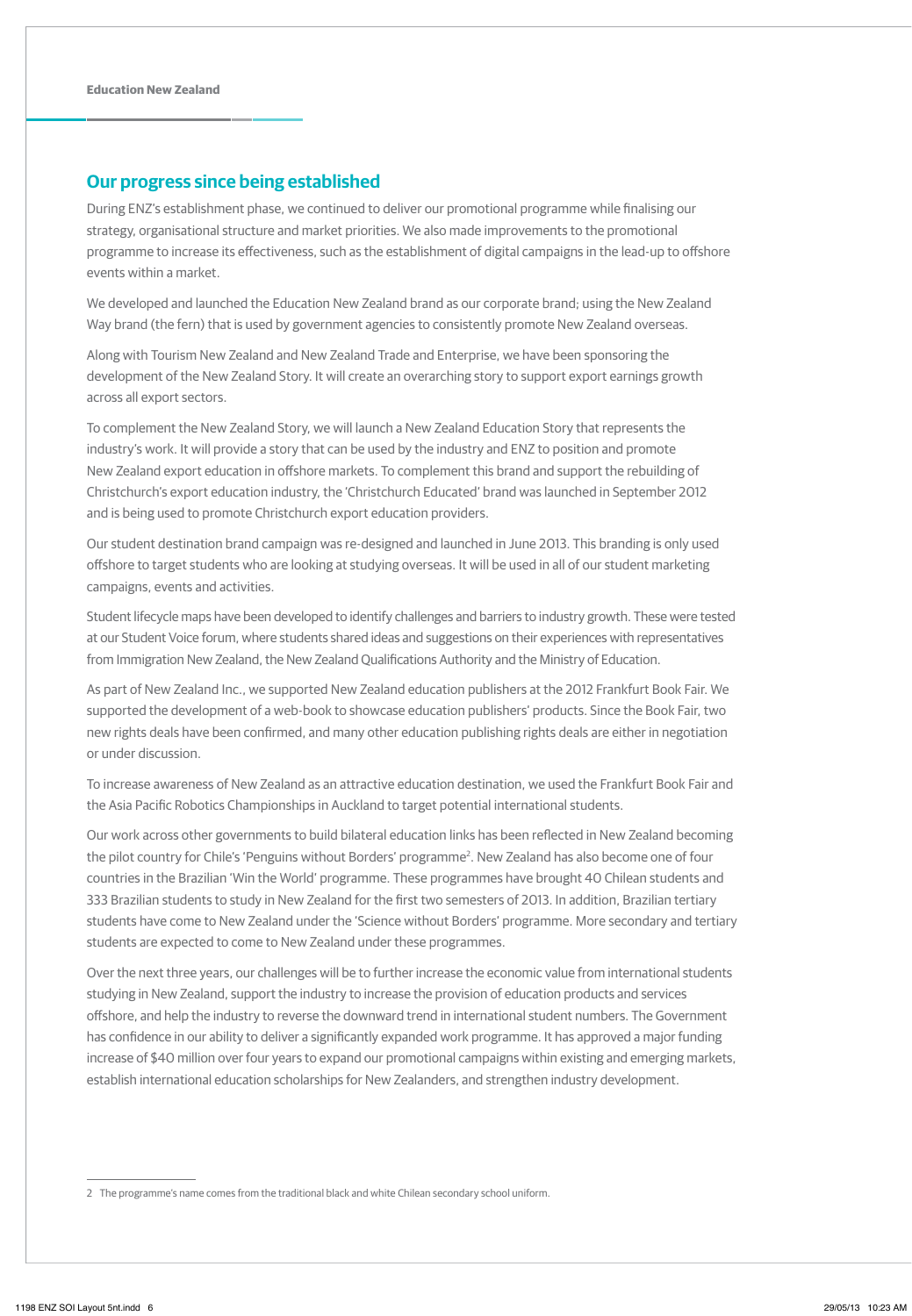# Our Board

The Board of Education New Zealand is made up of between five and seven members appointed by the Minister for Tertiary Education, Skills and Employment (this portfolio includes international education). The Board is responsible for the governance of the organisation, including setting the strategic direction and monitoring performance.

The Board usually meets monthly to carry out governance functions and deal with major issues.



On the Board's behalf, the Audit and Risk Committee monitors the financial and risk management of ENZ. The Committee is made up of Philip Broughton (Chair), Jenny Alford, Neil Barns and Jill Tattersall.

The Human Resources/Organisation Development Committee, a Committee of the Board, has been established to assist the Board in fulfilling its responsibilities regarding human resources and organisation development policies and practice. The Committee is made up of Charles Finny (Chair), Richard Leggat and John Morris.

A number of special advisors to the Board help guide and shape our work, and ensure connections with the strategic direction of other agencies.

A Stakeholder Advisory Committee provides the Board with expert advice, based on their knowledge and experience within the export education industry, to ensure the needs of the industry are taken into account.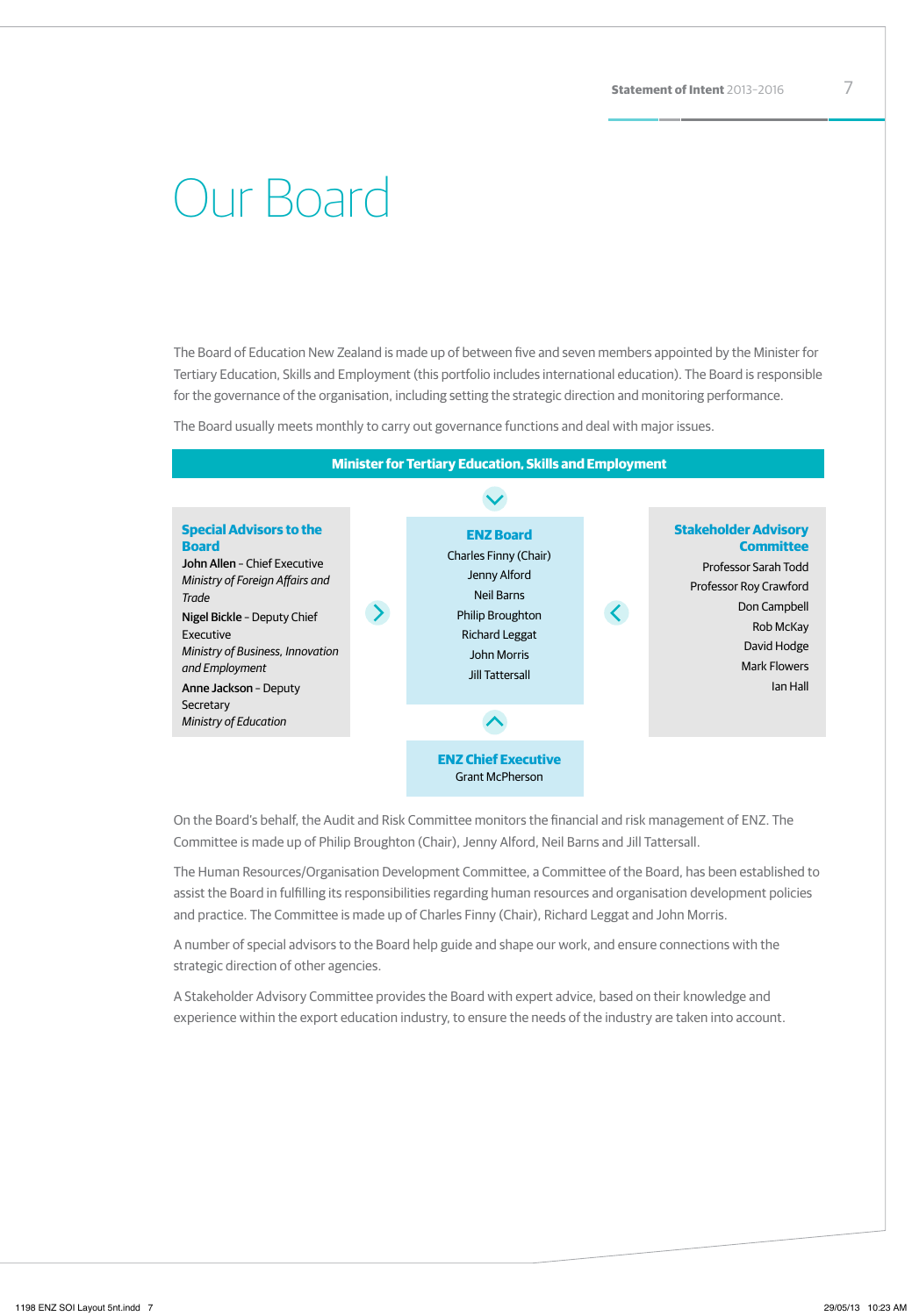# Government priorities

Our work has strong links to the Government's main priorities, in particular:

- › Building a more competitive and productive economy;
- › Rebuilding Canterbury.

As international education is one of New Zealand's most valuable service exports, we contribute to the Government's priority of building a more competitive and productive economy, and the Business Growth Agenda's work to build export markets. International education is one of the key areas identified to help achieve the Business Growth Agenda's export markets goal of increasing the ratio of exports to gross domestic product to 40 percent by 2025.

The international education scholarships for New Zealanders also support the building of a more competitive and productive economy by enabling recipients to enhance their skills for use in the New Zealand work force. These scholarships will also increase international connections between New Zealand and other countries through the building of lifelong friendships and networks, and strengthening New Zealanders understanding of other cultures.

As the number of international students studying in Canterbury has continued to decrease as a result of the Christchurch earthquakes, we will continue to support the rebuilding of Christchurch's international education industry.

We also support the Government's priority of responsibly managing the government's finances by operating to ensure we deliver our work programme efficiently and effectively, and deliver value for money.

### **New Zealand's education system**

New Zealand's education agencies, including ENZ, have developed a shared view of the key outcomes that will enable the agencies to collectively deliver on government priorities. We contribute to the shared education system outcome that 'the education system is a major contributor to economic prosperity and growth'. A summary of the education system's shared outcomes is shown in Appendix One.

### **The Leadership Statement for International Education (2011)**

The Government's goals for the international education industry are set out in the Leadership Statement for International Education.

It sets out ambitious targets for the size, scale and sustainability of the industry by 2025. The targets mean steady growth is needed in the economic value of international students and offshore products and services, and in the volume of international students.

The statement also includes objectives for the quality of international relationships that underpin the international education industry, and the cultural and academic benefits from international education experiences. The quality of New Zealand's international education industry and the relationships are as important as the achievement of the numerical targets.

The Leadership Statement is set out on the inside cover of this Statement of Intent.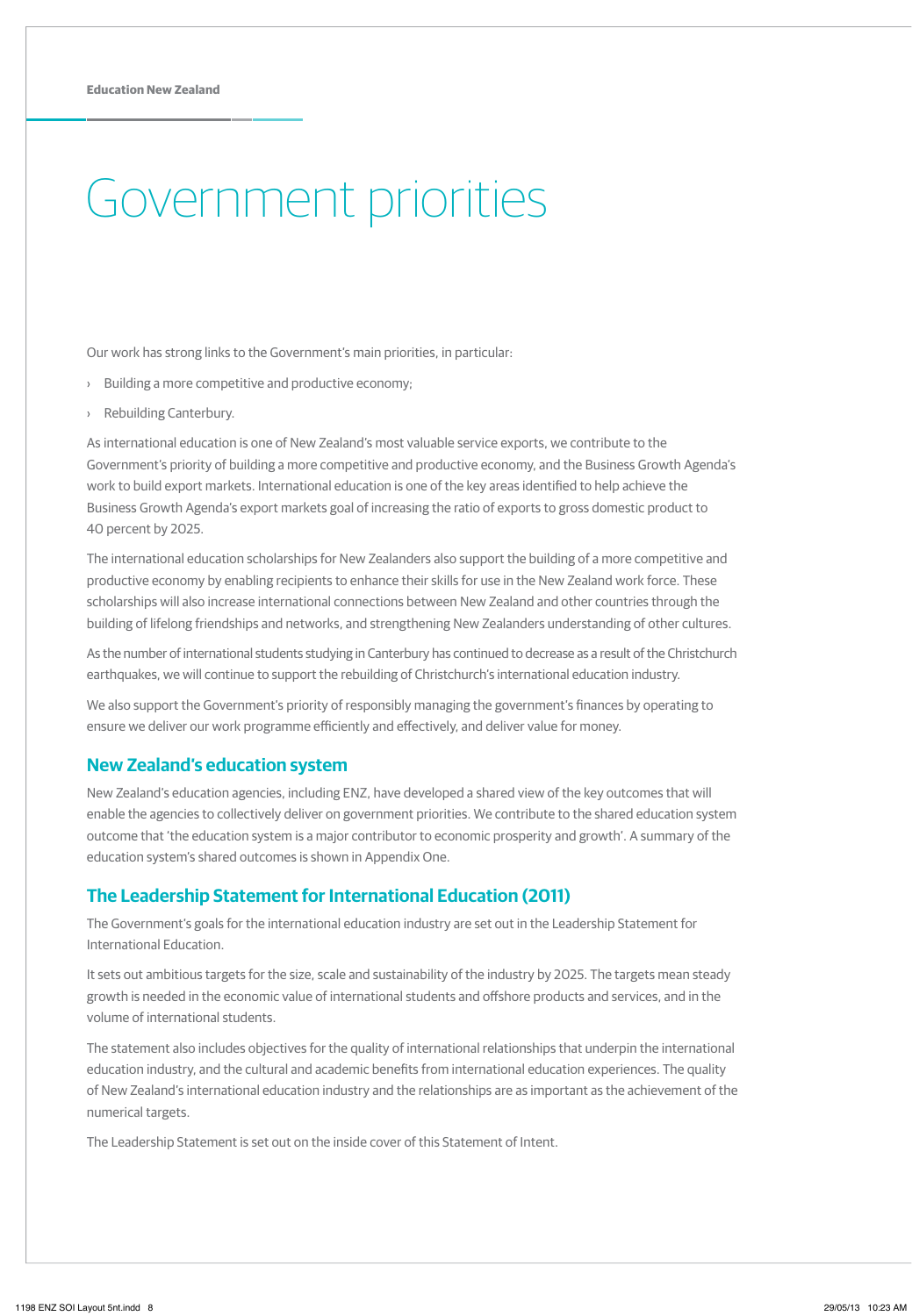# Our operating environment

### **The international environment**

The global economy is expected to gradually improve over the new few years, following the uncertainty experienced in 2012 and early 2013<sup>3</sup>. Higher economic growth is expected to occur in China, Brazil, India and Indonesia compared to the rest of the world, which should benefit the international education industry as these are key source countries for international students.

### **Future global demand for international education**

New Zealand has been successful in attracting a small, but significant slice of the international student market. Nearly all of the global growth in international education to 2025 is expected to come from China and India, and to occur in the non-compulsory education sector. Also contributing to the global growth in international education to 2025 are Africa, the Middle East, Asia, Central America and South America where demand is expected to exceed three percent per year. New Zealand's high exchange rate is expected to dampen demand in some sectors and markets. One of the challenges facing the industry will be to take advantage of the forecast demand in spite of this.

China and India are expected to continue to be strong markets for international students for New Zealand, while other potential markets continue to emerge. New Zealand also has some established student attraction markets, such as Germany, Japan and South Korea. As many of the established markets have the potential for further growth, we now have the opportunity to increase our promotional activities in these markets so the industry can benefit from the potential growth. We will need to work to raise New Zealand's attractiveness within these markets.





Source: Export Education Levy 2012, Ministry of Education.

3 This Statement of Intent includes calendar year and financial year information. A calendar year is shown as a single year, such as 2012, while dates such as 2012/13 refer to a financial year.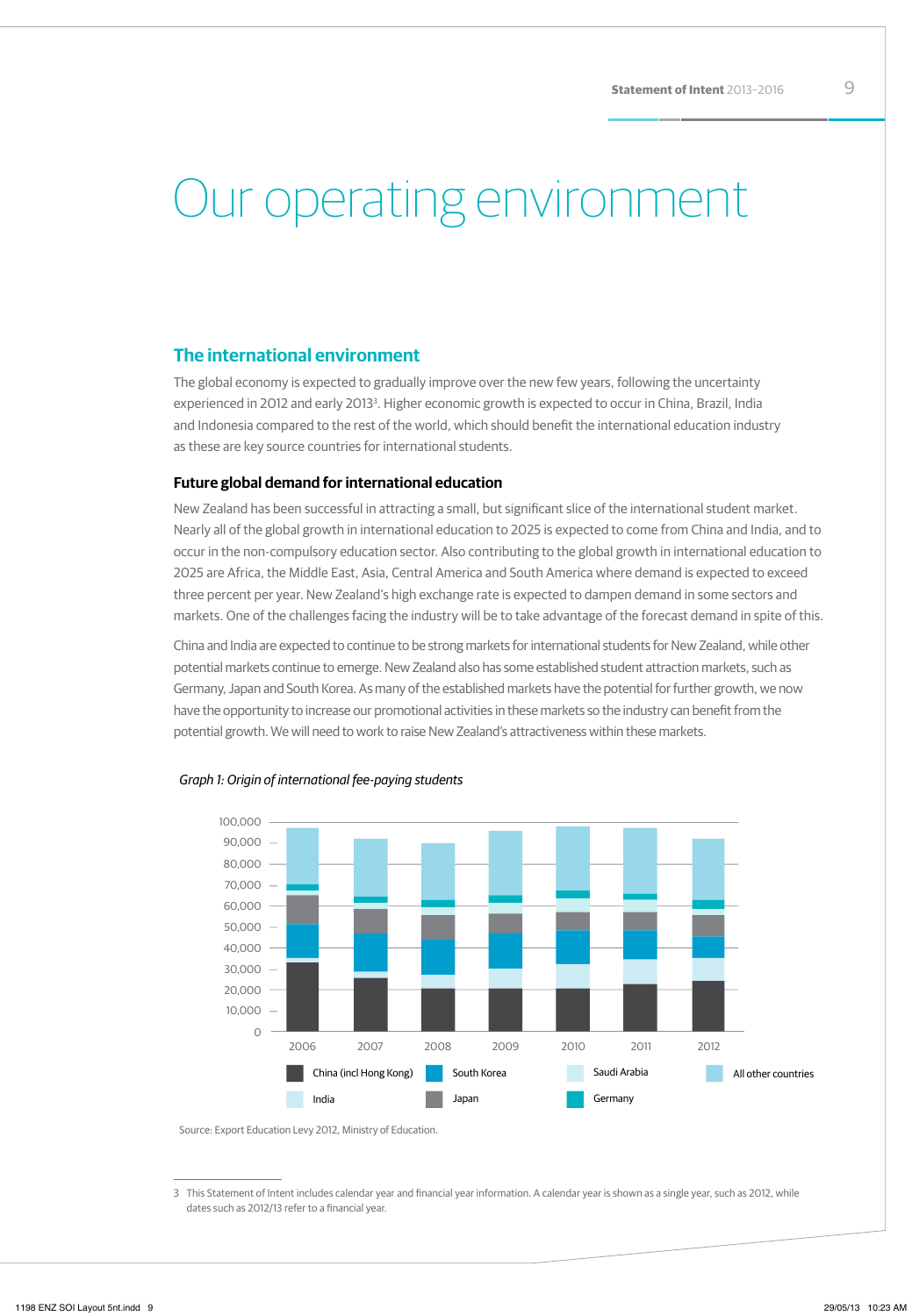Some of New Zealand's export education products and services are already being delivered in China and India, while other export products and services have the potential to enter those markets. Emerging markets, such as Indonesia, also provide growth opportunities for export education providers from which sectors and sub-sectors<sup>4</sup> can benefit.

In 2012, we undertook a substantial market prioritisation exercise. We wanted to identify Tier 1 markets, where there is significant government and/or industry interest, and Tier 2 markets, where there are historical or emerging opportunities to focus our efforts. We identified China, India and Indonesia as Tier 1 markets and Brazil, Chile, Malaysia, the Middle East, South Korea, Thailand, and Viet Nam as Tier 2 markets. In addition, we identified Tier 3 markets that have either historical opportunities for at least one sector or emerging opportunities that we have started to investigate. Our Tier 3 markets include Colombia, Germany, Japan and the United States.

We have been developing a more sophisticated market/sector prioritisation matrix to reflect the fact that specific geographic locations, sectors and sub-sectors have varying levels of opportunity within a market. The matrix will be used to help prioritise our activities.

### **Increasing competition in international education**

Competition for international students is strengthening as more providers in English and non-English speaking countries enter the industry. New Zealand's main competitors are much larger and have more resources. The market's responsiveness to policy setting changes has continued to be demonstrated, especially regarding changes to immigration settings, settlement and work options.

New Zealand needs to be comparably attractive as a study destination in terms of price, quality and ease of access. We also need to leverage New Zealand's many strengths, including:

- › a world class English language education system
- › educators who encourage innovation and creative thinking
- a relatively safe, multi-cultural environment
- excellent lifestyle options
- employment and immigration opportunities post-study.

### **Changing the way education products and services are delivered**

There has been a recent emergence and rapid global growth of massive open online courses (MOOCs). They provide a low-cost, easily-accessible way to learn. This method of learning bypasses some of the barriers to studying with an overseas institution and enables students to build their skills. The rapid innovation in the delivery of education products and services is creating opportunities for education providers and businesses to benefit via a much larger potential market for their products and services. It also creates a risk as potential students may see MOOCs as a viable alternative to travelling to a foreign destination. We will work with the industry to identify and benefit from these and any other opportunities that are yet to emerge.

<sup>4</sup> Some examples of sub-sectors are secondary schools, export education publishing and export education technology.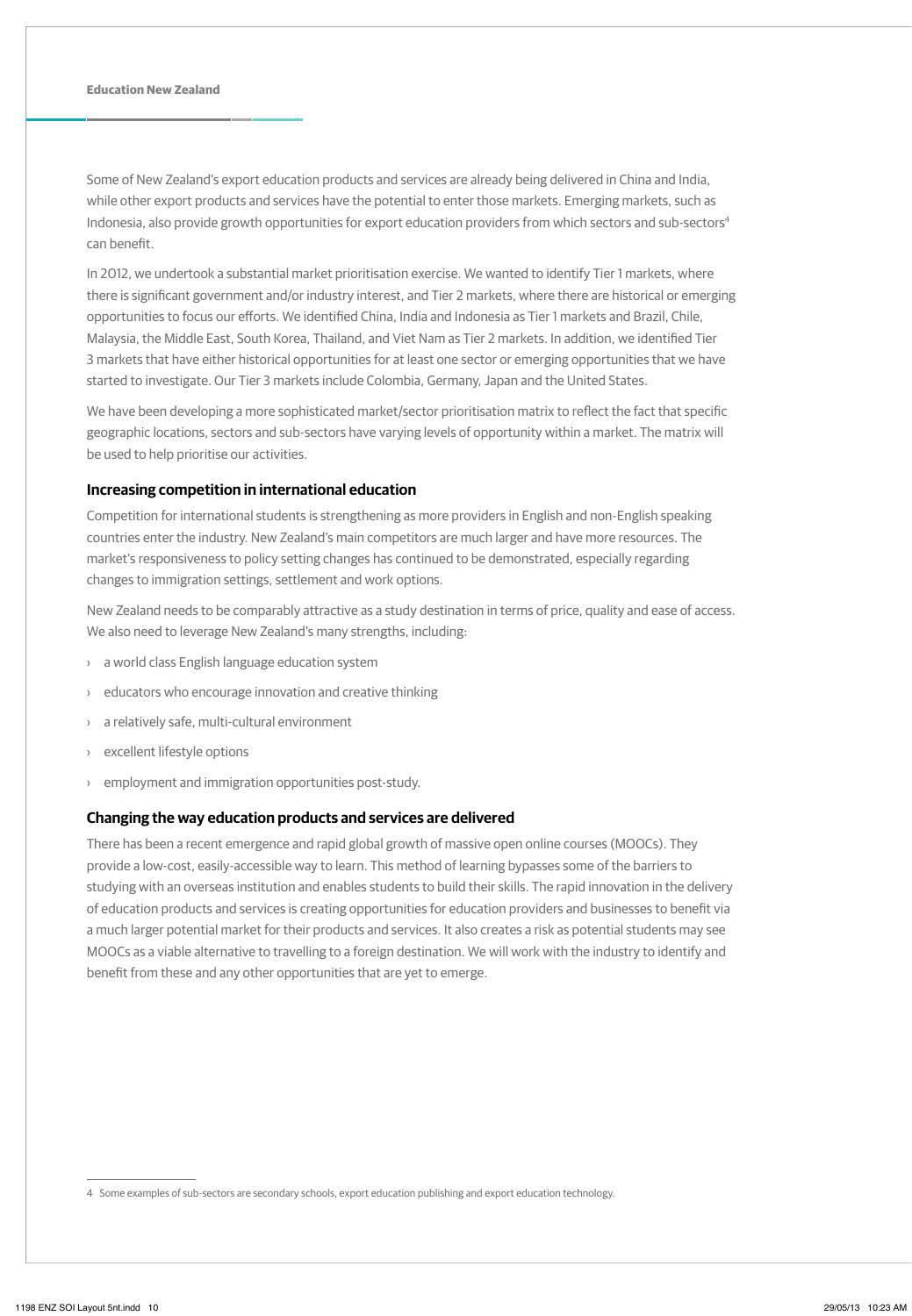## **The wider New Zealand environment**

### **Working with other New Zealand government agencies**

Education and immigration policies and settings, during studying and afterwards, can affect New Zealand's attractiveness to potential international students. One upcoming change will be the rollout of Immigration New Zealand's new IT system, which will change how student visa applications are lodged and processed.

We need to work closely with other government agencies to ensure the industry is fully informed of any proposed changes, ensure the industry's views of any changes are taken into account, and monitor the impact of those changes on application volumes and New Zealand's attractiveness as an education destination.

We work closely with the other New Zealand education sector agencies to collectively deliver on the government's education priorities, and with the other New Zealand Inc. agencies to ensure our education branding complements the New Zealand Way brand.

### **Supporting Christchurch's international education industry**

New Zealand is seen as a relatively safe destination, free of terrorism concerns, and warm and welcoming to visitors. However, the impact of the Christchurch earthquakes will continue to be felt by Christchurch and the wider New Zealand international education industry. The number of international students studying in Canterbury has decreased since the quakes so we are continuing to support Christchurch through targeted initiatives. The Christchurch Educated brand and strategy were launched in 2012 to support the rebuilding of Christchurch's international education industry.

### **Supporting New Zealanders to promote the quality of the education system and enhance their skills**

One of New Zealand's strengths is its world-class education system. Students often rely on other students to recommend places to study as they can talk about their educational experiences. To promote the quality of New Zealand's education system, enable New Zealanders to enhance their existing skills and build key international relationships and networks, new international education scholarships will be set up for New Zealanders.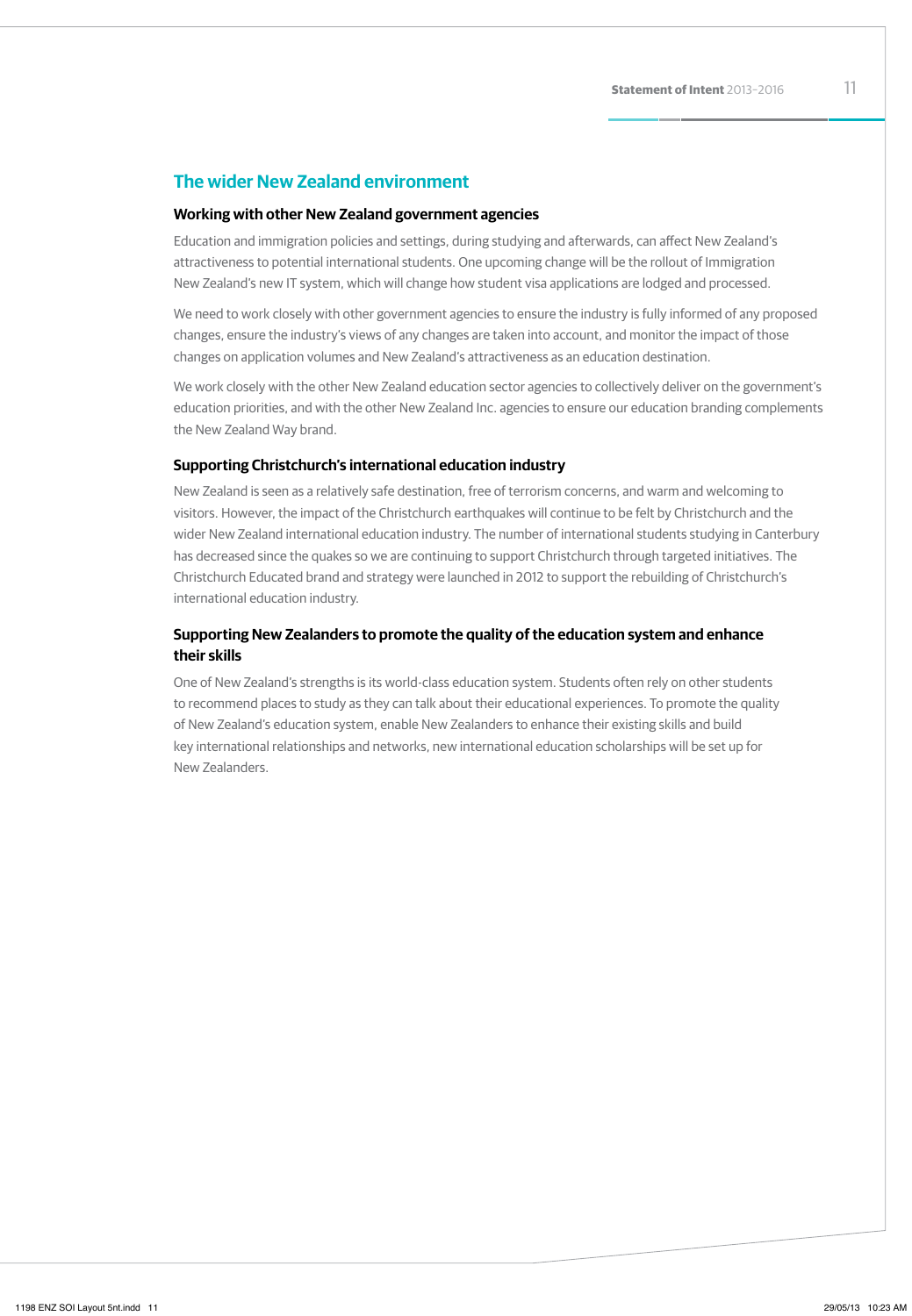## **New Zealand's international education industry**

International education is ranked as one of New Zealand's most valuable service exports, along with tourism and commercial services.



Graph 2: Contributions to GDP by export education sector

Source: The Economic Impact of Export Education in 2011

International tuition revenue rose by two percent in 2012 compared to the previous year<sup>5</sup>. This is the highest level of revenue recorded since 2004. However, the number of fee-paying international students in New Zealand fell by six percent in 2012. Excluding the Canterbury region, the number of students in the rest of the country decreased by three percent in 2012. This follows a one percent decrease in 2011, reflecting that we are operating in a challenging environment. The number of Chinese and Japanese student enrolments rose in 2012. China remains the single most important source country, providing 27 percent of New Zealand's international students.

### **Working with the industry to strengthen their capacity and capability**

The growth potential of the industry's sectors and sub-sectors varies, both in scale and size. To achieve significant growth, education providers need to have the capacity and infrastructure to absorb increasing international student numbers and to deliver substantial projects offshore.

As the capability to benefit from growth opportunities varies between and within sectors, a focus on strengthening capability will also be required to assist them to identify and benefit from growth opportunities. As some opportunities may exceed the capacity or capability of a single provider, we will encourage them to collaborate so they can benefit from these opportunities.

Our market intelligence tells us that countries are eager for help to strengthen their capability and for more local delivery of education services in their country. They are also looking for clear signs of commitment to long-term reciprocal relationships with the New Zealand government and providers. To take advantage of emerging offshore opportunities, products will need to be packaged and promoted in the right way and business models will need to be well-developed.

<sup>5</sup> Tuition revenue is collected as part of the Export Education Levy data and forms only one part of the industry's contribution to GDP. For example, international students' living costs are included in the industry's contribution to GDP.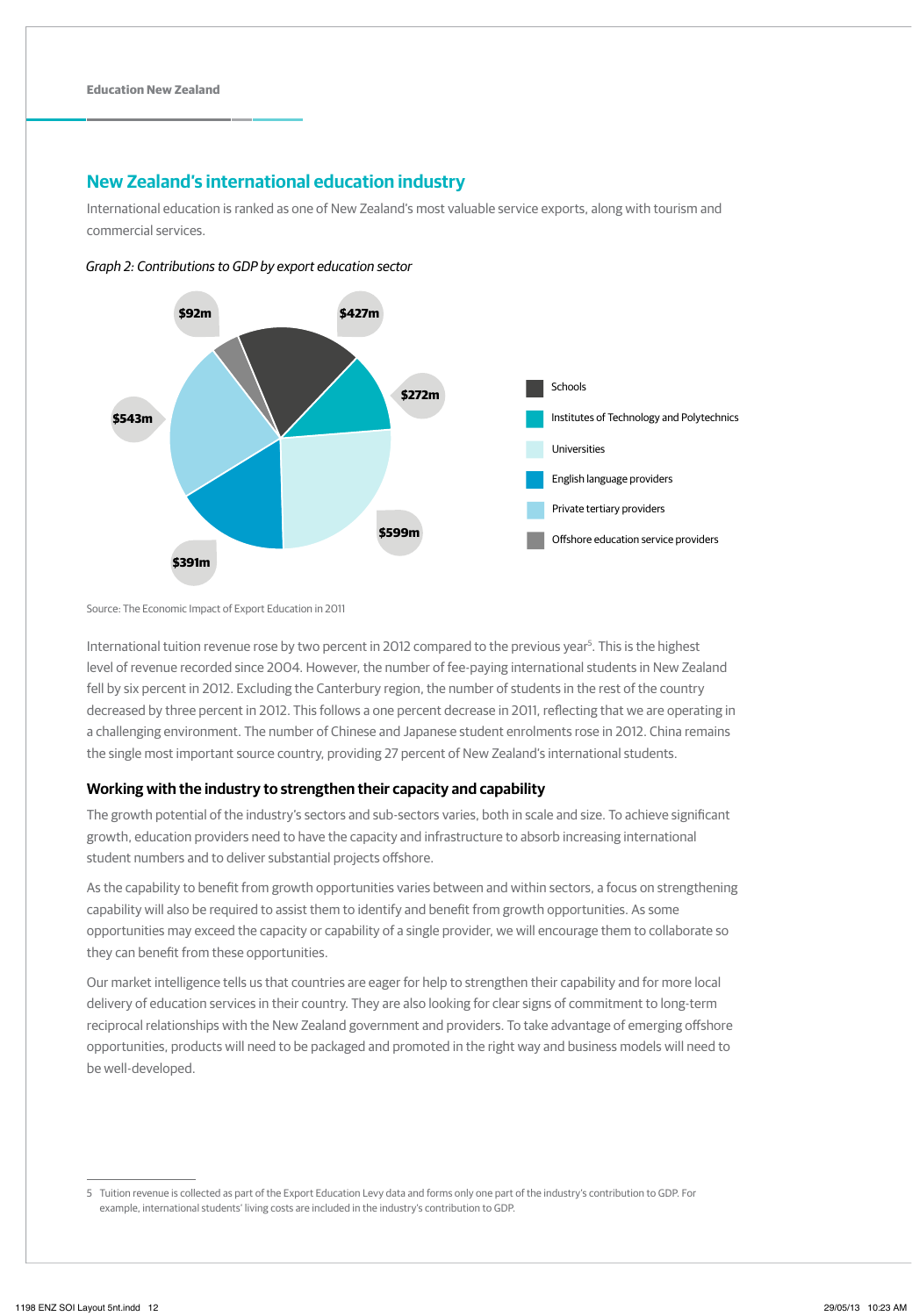# Our outcomes framework

This outcomes framework shows how our work contributes to the Government's goals for economic growth and the education system. It illustrates the link between our work (our outputs), the impact we have, and the Government's priority of building a more competitive and productive economy.

Together with the international education industry we are working to ensure that the industry contributes to the New Zealand economy and the education system. We have identified two key areas (intermediate outcomes) that contribute to New Zealand having a more internationally competitive and productive economy. These are the economic value from international students studying in New Zealand, and the economic value from New Zealand institutions and businesses delivering education products and services offshore.

| <b>Government</b><br>priority          | Build a more competitive and productive economy                                                                                                                                |                                                                                                        |                                                                                  |                                                                          |  |                                                                                           |  |
|----------------------------------------|--------------------------------------------------------------------------------------------------------------------------------------------------------------------------------|--------------------------------------------------------------------------------------------------------|----------------------------------------------------------------------------------|--------------------------------------------------------------------------|--|-------------------------------------------------------------------------------------------|--|
|                                        |                                                                                                                                                                                |                                                                                                        |                                                                                  |                                                                          |  |                                                                                           |  |
| <b>Education</b><br>system<br>outcome  |                                                                                                                                                                                | The education system is a major contributor to economic prosperity and growth                          |                                                                                  |                                                                          |  |                                                                                           |  |
|                                        |                                                                                                                                                                                |                                                                                                        |                                                                                  |                                                                          |  |                                                                                           |  |
| <b>Our outcome</b>                     |                                                                                                                                                                                | New Zealand international education activities provide enhanced social, cultural and economic benefits |                                                                                  |                                                                          |  |                                                                                           |  |
|                                        |                                                                                                                                                                                |                                                                                                        |                                                                                  |                                                                          |  |                                                                                           |  |
|                                        |                                                                                                                                                                                | Free Trade Agreements, New Zealand Inc. strategies, Leadership Statement for International Education   |                                                                                  |                                                                          |  |                                                                                           |  |
| Our<br><b>intermediate</b><br>outcomes | Increased economic value of<br>Increased economic value from international students<br>education products & services<br>studying in New Zealand<br>that are delivered offshore |                                                                                                        |                                                                                  |                                                                          |  |                                                                                           |  |
|                                        |                                                                                                                                                                                |                                                                                                        |                                                                                  |                                                                          |  |                                                                                           |  |
| <b>Our activities</b>                  | Oversee<br>awarding and<br>funding of<br><b>NZIDR</b><br>scholarships                                                                                                          | Provide<br>international<br>education<br>scholarships to<br><b>New Zealanders</b>                      | Work with the<br>industry to<br>promote New<br>Zealand as a<br>study destination | Strengthen the<br>international<br>education<br>industry's<br>capability |  | Work with the<br>industry to<br>promote<br>education<br>products and<br>services offshore |  |
|                                        |                                                                                                                                                                                | Work across other governments and with other New Zealand agencies                                      |                                                                                  |                                                                          |  |                                                                                           |  |
| Our<br>appropriations                  | International<br>student<br>postgraduate<br>research<br>scholarships                                                                                                           | International education programmes                                                                     |                                                                                  |                                                                          |  |                                                                                           |  |
| What helps us<br>deliver our outputs   | Capable people using good processes and systems                                                                                                                                |                                                                                                        |                                                                                  |                                                                          |  |                                                                                           |  |

Note: 'NZIDR scholarships', mentioned in the above diagram, stands for New Zealand International Doctoral Research Scholarships.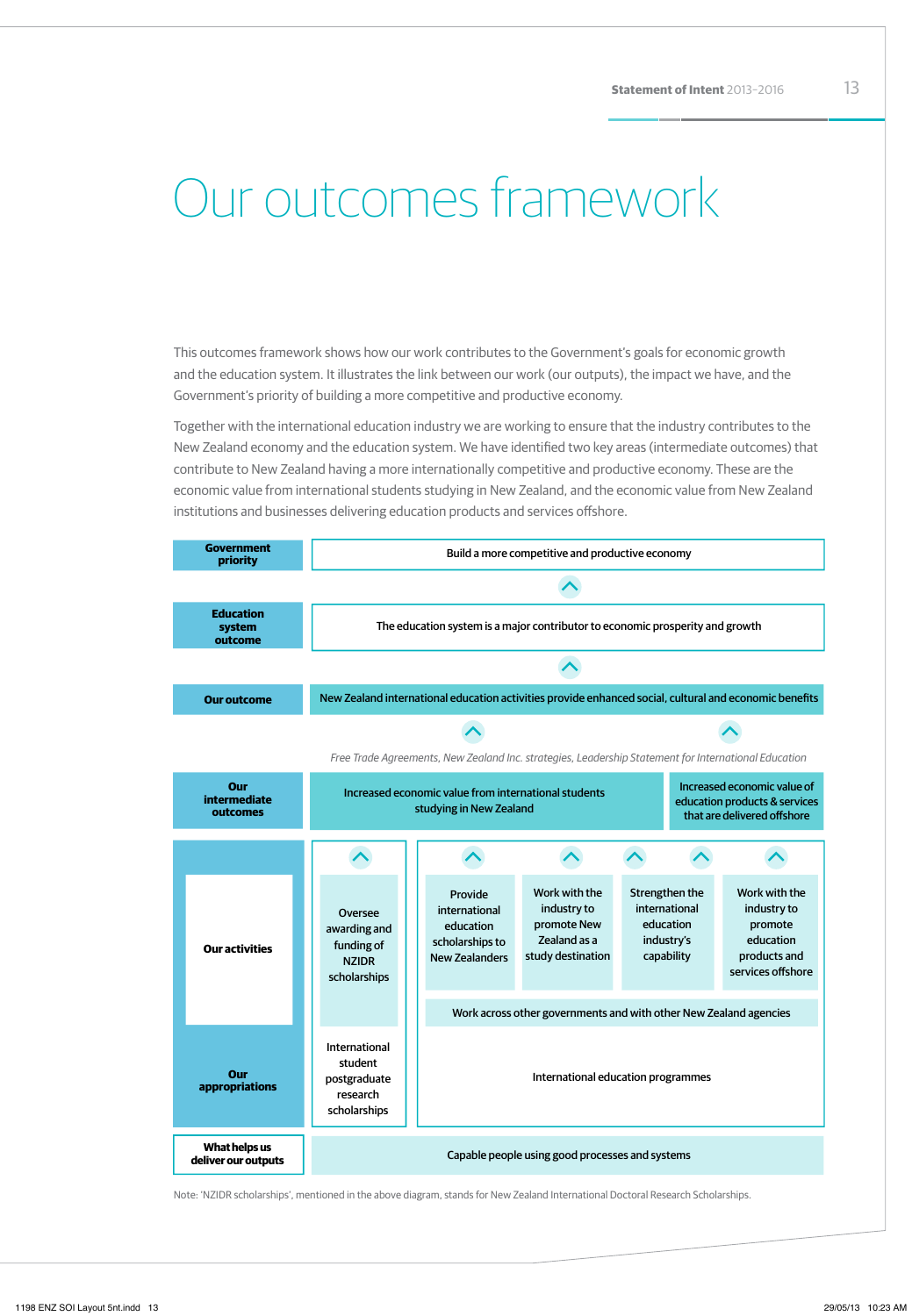Our market/sector prioritisation matrix will be focused on identifying the geographic locations, sectors and sub-sectors that will help us achieve our two intermediate outcomes. It will assist us to focus and prioritise our activities, based on identifying what we expect can be achieved from specific locations and sub-sectors. We will monitor the results of our activities against our expectations to see whether we need to adapt our approach.

## **Intermediate outcome: Increased economic value from international students studying in New Zealand**

We are working to achieve this outcome through a mix of ongoing activities and new activities that are aimed at causing a step-change in international student numbers. One of the new activities will be the awarding of scholarships to New Zealanders to study in offshore institutions as students who are thinking about studying offshore often rely on the recommendations of other students.

As awareness of New Zealand as a potential study destination is low in some markets, such as Indonesia, we will need to increase awareness if we are to increase the number of potential students who consider studying in New Zealand.

Prior to the Christchurch earthquakes, only the Auckland region received more international students than Canterbury. Growing the number of international students who study in Christchurch will assist the city's recovery and benefit the wider New Zealand economy.

A capable industry is able to benefit from new and existing growth opportunities, and can successfully market themselves. Strengthening the capability of the industry will help to further increase the economic value from international students in New Zealand and reverse the downward trend in international student numbers.

## **Intermediate outcome: Increased economic value of education products and services that are delivered offshore**

We are working with the industry to identify and benefit from new and existing growth opportunities. We will work with providers to increase their profile and presence so they can enter new markets and expand existing markets for their education products and services. This includes encouraging education providers and businesses to collaborate so they can benefit from opportunities that exceed the capability or capacity of a single provider or business. We will also use our relationships across other governments and with potential partners to identify opportunities for increasing the export of our education products and services to other countries.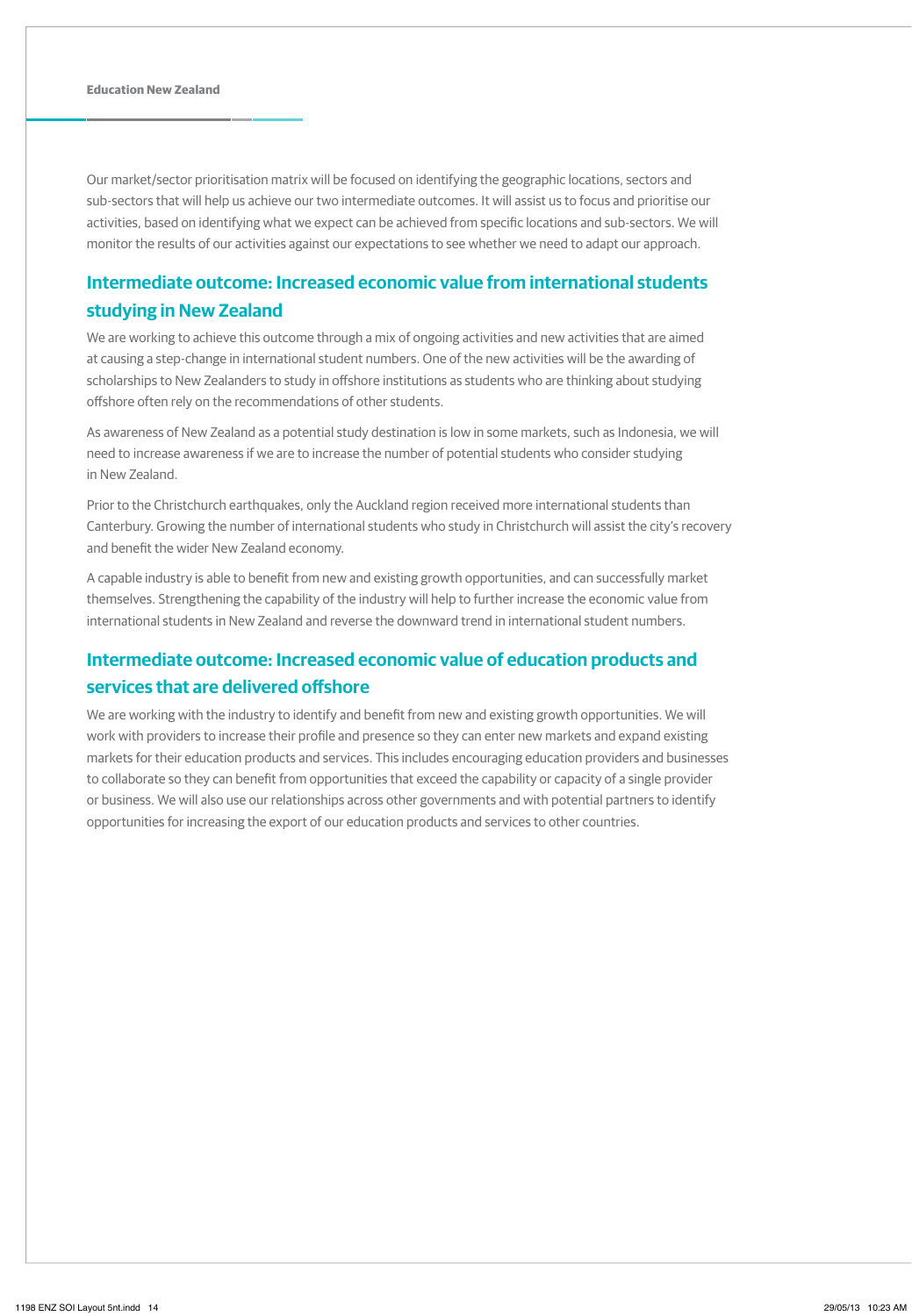# Our operating intentions

## **Intermediate outcome: Increased economic value from international students studying in New Zealand**

### **We are seeking to achieve:**

- › increased economic value from students studying in New Zealand
- increased international student numbers in New Zealand
- › increased awareness of New Zealand as a study destination
- › increased international student numbers in Canterbury
- › a more capable industry that is able to attract more international students.

### **What will we do to achieve this?**

### *Work with the industry to promote New Zealand as a study destination*

We will use New Zealand's Education Story to position and promote New Zealand export education in offshore markets. We will also encourage the industry to use it in promotional activities targeted at attracting international students to New Zealand, as it represents the industry's work.

ENZ works with New Zealand institutions to co-ordinate and participate in a range of promotional events and activities which promote New Zealand as a world-class education destination. These events and activities are aimed at potential students, their families and agents. In June 2013, we launched the re-designed student destination brand campaign, and use it in all of our promotional events and activities to attract potential students, including our digital campaigns.

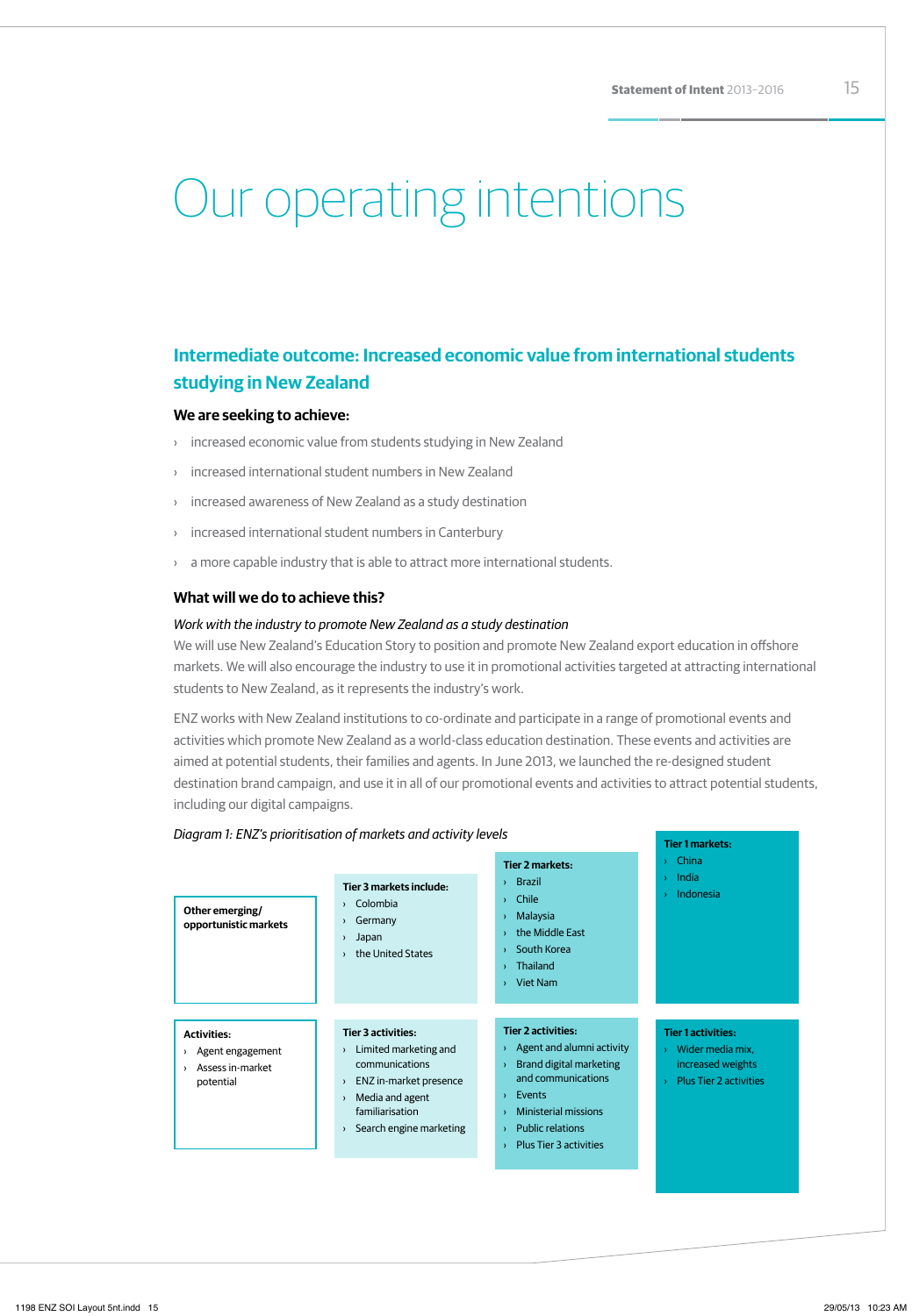We will increase the scale of our existing activities and implement new activities to attract potential students from our Tier 1 and 2 markets, and from other emerging markets in Southeast Asia, Latin America and the Middle East.

We will also re-launch our promotional activities in the historical markets that are not Tier 1 or 2 markets, but where there is further growth potential, such as Japan. We will use targeted activities to attract potential students; often building on their governments' priorities of sending their students offshore for a period of study or encouraging English language proficiency.

Many of our current promotional activities are generic, rather than being targeted at specific sub-sectors. As the growth potential for each sub-sector within each market varies, we will also implement new activities that focus on growing specific sub-sectors.

Our marketing plans will continue to be developed and implemented. The plans identify the results we want to achieve and contain a 2013/14 marketing calendar of events, campaigns, and website and partnership activity.

We have sponsored the development of a documentary about Chinese students' experiences before, during and after studying in New Zealand. It was developed as a 'game-changer' activity and will be screened in China from June 2013 to increase awareness of New Zealand as a study destination. We expect the impact of the documentary to be seen in increased international student numbers from 2014.

Our long-term strategy for the Indian market is to continually build awareness leading up to the Cricket World Cup 2015, being hosted by New Zealand and Australia. This strategy will tap into India's passion for cricket. As part of our 'game-changer' activities for India, we are partnering with Stephen Fleming who will work as a brand ambassador. We are also trialling a number of marketing programmes including Facebook, direct marketing activity and events. The most successful of the marketing programmes trialled in April 2013 will be expanded during September, when ENZ's education fairs are held in India. During 2013/14, we will also identify and take to market a 'game-changer' idea targeting potential students in Indonesia, and develop additional 'game-changers' for some of our Tier 2 markets.

In a number of markets, potential students and their families often use education agents to assist them in investigating whether to study overseas. Education agents act as a key influence on the decision making process. We will strengthen our relationships with education agents to increase their preference for, and commitment to, New Zealand. We will focus on agents located in China, India and the Association of Southeast Asian Nations<sup>6</sup> countries, and those agents who are members of the New Zealand Specialist Agents Programme.

We will invest in market research to measure the awareness and reputation of New Zealand education within our key markets, and continue to identify further opportunities for growth and improved targeting of our promotional activities. This will ensure our promotional activities increase awareness at the required rate. We will also undertake in-depth research on the current and future state of Tier 1 and 2 markets regarding the position of New Zealand as an education destination in those markets and the opportunities, by sector, for attracting international students.

We will ensure that the information we provide to potential students, their families and agents is up-to-date and easy to understand. In 2013/14, we will re-launch our student website using the student destination brand campaign. This will ensure the website is clearly focused on encouraging student referrals to New Zealand education providers' websites.

### *Work across other governments and with other New Zealand agencies*

Alongside the other New Zealand Inc. agencies, we will use the New Zealand Story as a shared foundation to position and promote New Zealand in international markets. This will complement our work to promote New Zealand as a country that international students can come to for a world-class education experience.

<sup>6</sup> The Association of Southeast Asian Nations is made up of ten countries that are located in Southeast Asia, including Indonesia, Malaysia, Thailand and Viet Nam.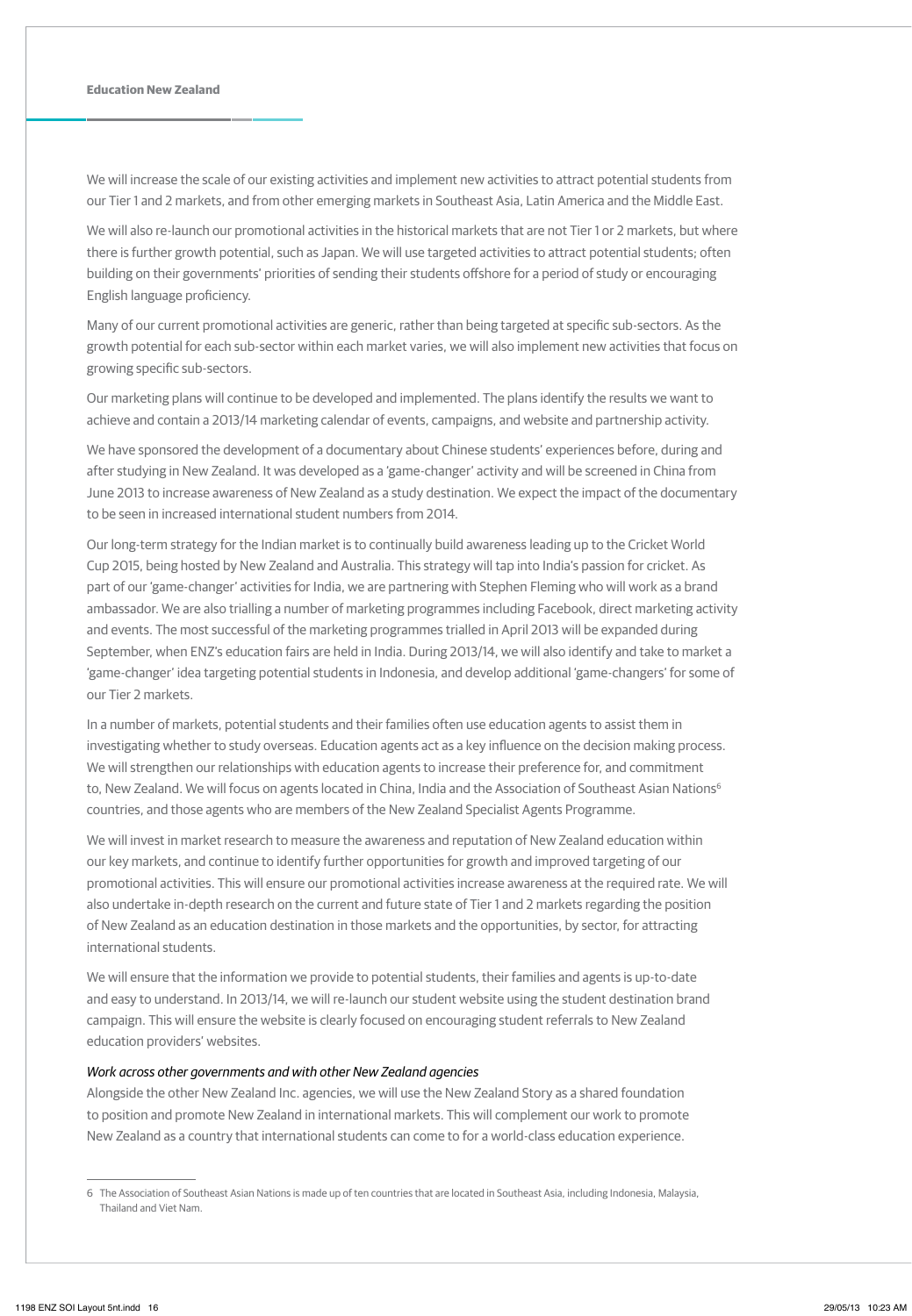Education and immigration policies and settings significantly affect New Zealand's competitiveness to attract international students. We maintain relationships with other New Zealand agencies, particularly where an agency's policy settings affect the international education industry. When other New Zealand agencies plan changes that are likely to impact on the industry, we ensure that the industry's views are taken into account. We monitor the impact of those changes on application volumes and New Zealand's attractiveness as an education destination.

An inter-agency steering group has been established to ensure advice to Ministers on international education is effectively 'joined-up', and that operational and policy opportunities and issues are identified and considered across government agencies. The steering group's initial work programme is focused on aligning information collection and distribution, and establishing an avenue for the Stakeholder Advisory Committee to raise sector initiatives and issues to the steering group.

Through our international network, we will build and maintain relationships across governments and with potential partners to identify opportunities for attracting international students to New Zealand and promote the quality of the education system.

We will leverage our bilateral international education agreements and programmes between New Zealand and other countries to increase student numbers, and encourage the development of more agreements and programmes. In 2013, international students have come to New Zealand under Chile's 'Penguins without Borders' programme and the Brazilian State of Pernambuco's 'Win the World' programme. We will support providers so they can leverage the New Zealand-China Vocational and Technical Education Model Programme to increase the number of international students in vocational and technical training partnership programmes.

As a member of New Zealand Inc. and the education sector, we will also support the New Zealand Qualifications Authority's work to achieve recognition of our qualifications by other governments. The international portability of qualifications is important in many of our key international student markets.

### *Strengthen the international education industry's capability*

One of the ways to grow the economic value from international students studying in New Zealand is to increase providers' ability to generate growth. We will significantly grow the International Education Growth Fund (IEGF)<sup>7</sup> to assist New Zealand institutions to enhance their business growth strategies using co-funding from ENZ and the industry.

To guide our work to strengthen the industry, we will develop a long-term strategic road map in partnership with the industry. We will develop appropriate support services, and undertake research that institutions can use to develop their business and marketing plans to help strengthen the industry's capability.

As part of the industry development programme, we will also develop and provide tools for the industry to use in attracting potential students. Seminars will also be run to inform providers about market opportunities.

### *Provide international education scholarships to New Zealanders*

The presence of skilled New Zealanders studying at offshore education institutions promotes the world-class quality of the New Zealand education system, while enabling them to enhance their existing skills. In 2013/14, we will set up and manage international education scholarships for New Zealanders to study overseas across a range of courses and international locations. This will include developing the systems and processes to promote the scholarships within New Zealand, managing the application process, and monitoring the payment of the scholarships. We will also encourage New Zealanders considering study offshore to take up existing scholarships offered by other government agencies and educational institutions.

<sup>7</sup> The IEGF and its activities also contribute to the intermediate outcome 'Increased economic value of education products and services that are delivered offshore'.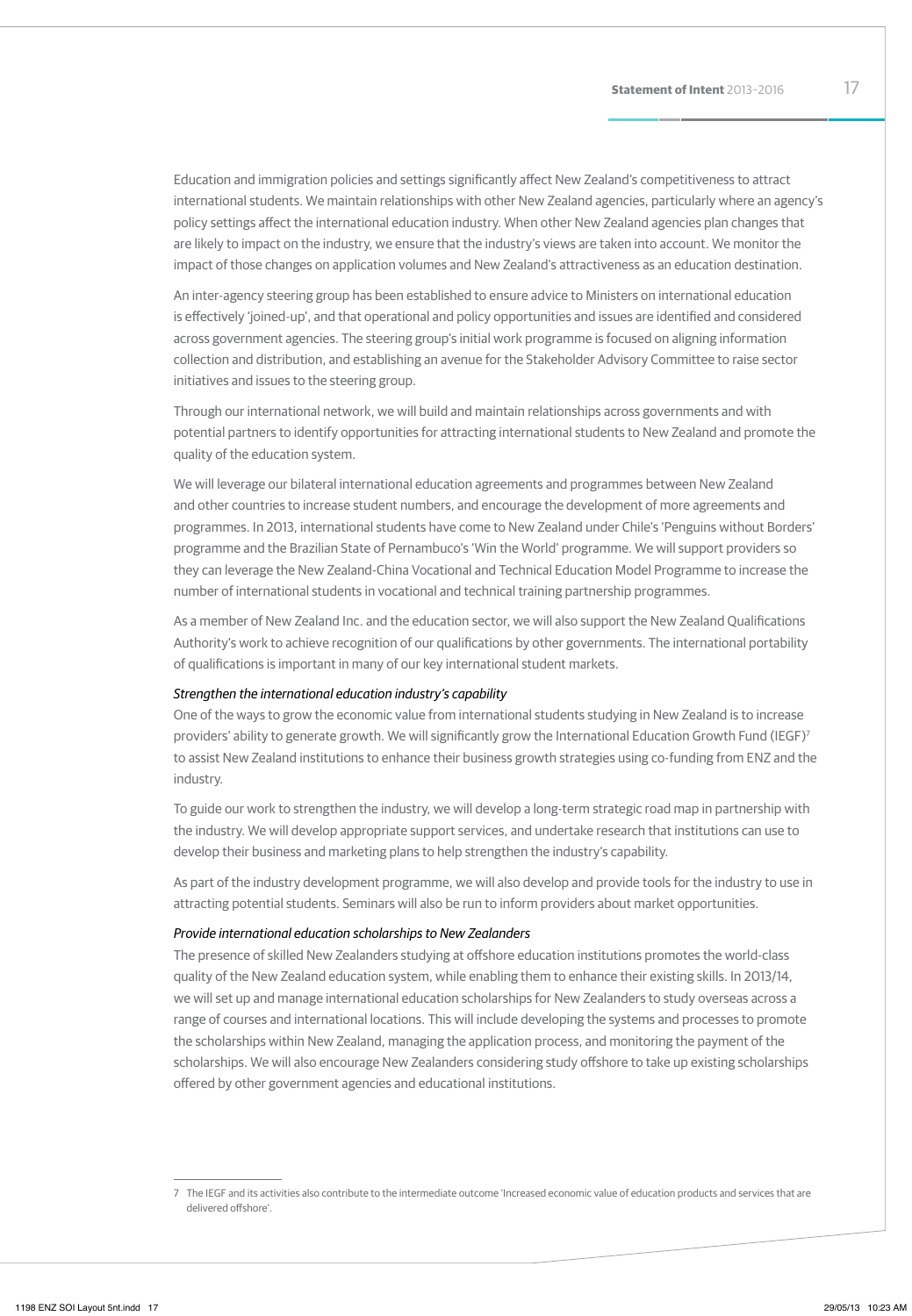### **Impact measures**

| <b>Measure</b>                                                                         | <b>How measured</b>                                                                             | <b>Baseline</b>                                             | Target <sup>8</sup>                                                                                                                                                                            |
|----------------------------------------------------------------------------------------|-------------------------------------------------------------------------------------------------|-------------------------------------------------------------|------------------------------------------------------------------------------------------------------------------------------------------------------------------------------------------------|
| Increase the economic value of<br>the New Zealand international<br>education industry. | Economic impact analysis<br>studies using methodology<br>agreed with Statistics<br>New Zealand. | 2011: \$2.7b<br>(foreign exchange earnings)                 | 2015: Increase value to<br>\$3.5b. (foreign exchange<br>earnings)<br>2018: Increase value to<br>\$4.2b. (foreign exchange<br>earnings)<br>2025: Increase value to<br>\$5.0b. (foreign exchange |
|                                                                                        |                                                                                                 |                                                             | earnings)                                                                                                                                                                                      |
| Increase the number of<br>international students<br>studying in New Zealand.           | <b>Export Education Levy,</b><br>Ministry of Education.                                         | 2011: 97.003 international<br>fee-paying students.<br>Trend | 2013: Increase enrolments<br>by 1% per annum.<br>2014: Increase enrolments                                                                                                                     |
|                                                                                        |                                                                                                 | 2012: 91.732 international                                  | by 4% per annum.                                                                                                                                                                               |
|                                                                                        |                                                                                                 | fee-paying students.                                        | 2015: Increase enrolments<br>by 5% per annum.                                                                                                                                                  |
| Increase the number of<br>international post-graduate                                  | Tertiary Single Data Return,<br>Ministry of Education.                                          | 2011: 10.241 international<br>post-graduate students.       | 2013: Increase enrolments<br>by 5% per annum.                                                                                                                                                  |
| students studying in<br>New Zealand.                                                   |                                                                                                 |                                                             | 2014: Increase enrolments<br>by 6% per annum.                                                                                                                                                  |
|                                                                                        |                                                                                                 |                                                             | 2025: Double the number of<br>international post-graduate<br>students to 20.000.                                                                                                               |
| Increase awareness of                                                                  | Brand awareness survey,                                                                         | 2012/13: Develop and                                        | 2013/14: Establish baseline.                                                                                                                                                                   |
| New Zealand as an international<br>education destination in<br>Tier 1 and 2 countries. | Education New Zealand.                                                                          | implement brand awareness<br>survey.                        | 2014/15: Increase awareness<br>based on 2013/14 results.                                                                                                                                       |
|                                                                                        |                                                                                                 |                                                             | 2015/16: Increase awareness<br>based on 2013/14 results.                                                                                                                                       |
| Increase the number of<br>international students                                       | Export Education Levy,<br>Ministry of Education.                                                | 2010: 15.201 enrolments<br>(pre-earthquake).                | 2013: Increase enrolments<br>by 8% per annum.                                                                                                                                                  |
| studying in Canterbury.                                                                |                                                                                                 | Trend                                                       | 2014: Increase enrolments                                                                                                                                                                      |
|                                                                                        |                                                                                                 | 2011: 9.573 enrolments.                                     | by 10% per annum.<br>2015: Increase enrolments                                                                                                                                                 |
|                                                                                        |                                                                                                 | 2012: 6,545 enrolments.                                     | by 12% per annum.                                                                                                                                                                              |
| Increase the number of                                                                 | Operational data, Education                                                                     | New impact measure for                                      | 2013/14:10                                                                                                                                                                                     |
| introductions (between                                                                 | New Zealand.                                                                                    | 2013/14 <sup>9</sup> .                                      | 2014/15:20                                                                                                                                                                                     |
| governments or institutions)<br>made by Education                                      |                                                                                                 |                                                             | 2015/16:25                                                                                                                                                                                     |
| New Zealand that resulted in                                                           |                                                                                                 |                                                             |                                                                                                                                                                                                |
| new business for the industry.                                                         |                                                                                                 |                                                             |                                                                                                                                                                                                |

8 While the targets for 2025 are unchanged, some of the interim targets have been recalibrated, based on improved information since the publication of the *Statement of Intent 2012-15*, and reflect the increased funding levels from 2013/14.

9 We have assumed that 10 percent of introductions from the previous year will result in new business for the industry.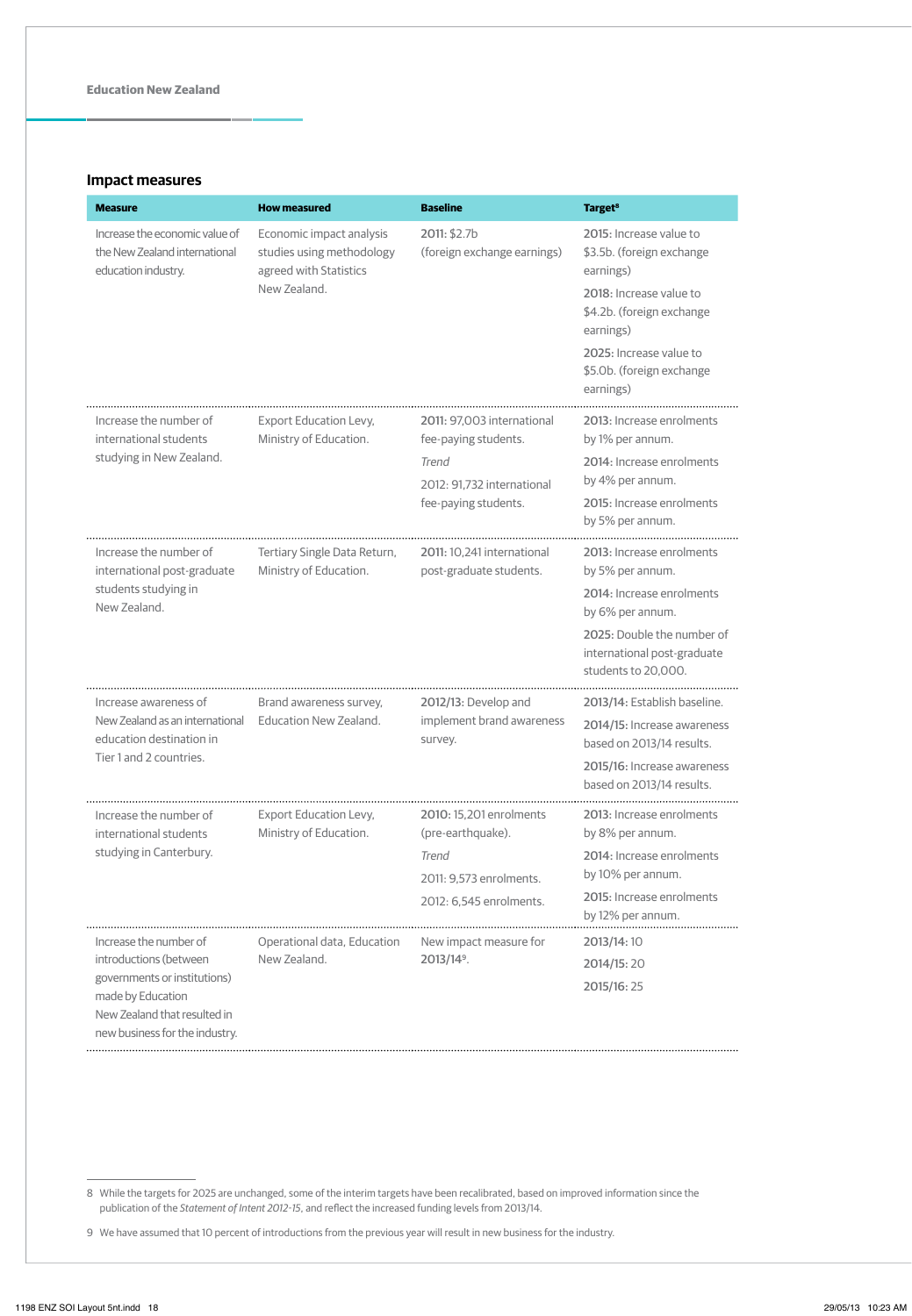| <b>Measure</b>                                                                                                                    | <b>How measured</b>                                   | <b>Baseline</b>                                                                                                                                                                                                            | <b>Target<sup>8</sup></b>                                                                                                                                                                                                                                                                                                                                                                                                                                                                                                                                                                                    |
|-----------------------------------------------------------------------------------------------------------------------------------|-------------------------------------------------------|----------------------------------------------------------------------------------------------------------------------------------------------------------------------------------------------------------------------------|--------------------------------------------------------------------------------------------------------------------------------------------------------------------------------------------------------------------------------------------------------------------------------------------------------------------------------------------------------------------------------------------------------------------------------------------------------------------------------------------------------------------------------------------------------------------------------------------------------------|
| Increase the proportion<br>of international students<br>who were satisfied or very<br>satisfied with their overall<br>experience. | I-graduate International<br>Student Barometer Survey. | 2011 and 2012 <sup>10</sup> :<br>> Secondary schools: 94%<br>> Private training<br>establishments: 87%<br>> English language schools:<br>88%<br>> Institutes of Technology<br>and Polytechnics: 89%<br>> Universities: 89% | 2014:<br>> Secondary schools: 95%<br>> Private training<br>establishments: 88%<br>> English language schools:<br>89%<br>> Institutes of Technology<br>and Polytechnics: 90%<br>Universities: 90%<br>2015:<br>> Secondary schools: 95%<br>> Private training<br>establishments: 89%<br>> English language schools:<br>90%<br>> Institutes of Technology<br>and Polytechnics: 91%<br>> Universities: 91%<br>2016:<br>> Secondary schools: 95%<br>> Private training<br>establishments: 90%<br>> English language schools:<br>91%<br>> Institutes of Technology<br>and Polytechnics: 92%<br>> Universities: 92% |

## **Intermediate outcome: Increased economic value of education products and services that are delivered offshore**

### **We are seeking to achieve:**

- › increased economic value from the provision of education products and services offshore
- › increased international student numbers studying with New Zealand providers offshore
- › increased number of collaborative industry projects set up in target markets.

### **What will we do to achieve this?**

### *Work with the industry to promote education products and services offshore*

Our staff will work with export education providers to increase their profile and presence so they can enter new markets and expand existing markets for their education products and services.

New Zealand's Education Story, which represents the industry's work, will be used to position and promote New Zealand export education in offshore markets. Providers and businesses will also be encouraged to use it in their promotional activities.

We will support the development of offshore projects designed to deliver financial and wider market benefits for the export education industry. Our support can include identifying business growth opportunities, advising a provider on a potential new market, or co-funding work by a group of providers to progress a venture. The support provided will vary, based on the sector or sub-sector needs, the stage they are at in identifying or developing an opportunity, and the potential growth.

10 The surveys were run over two years, rather than during 2011, due to the Christchurch earthquakes.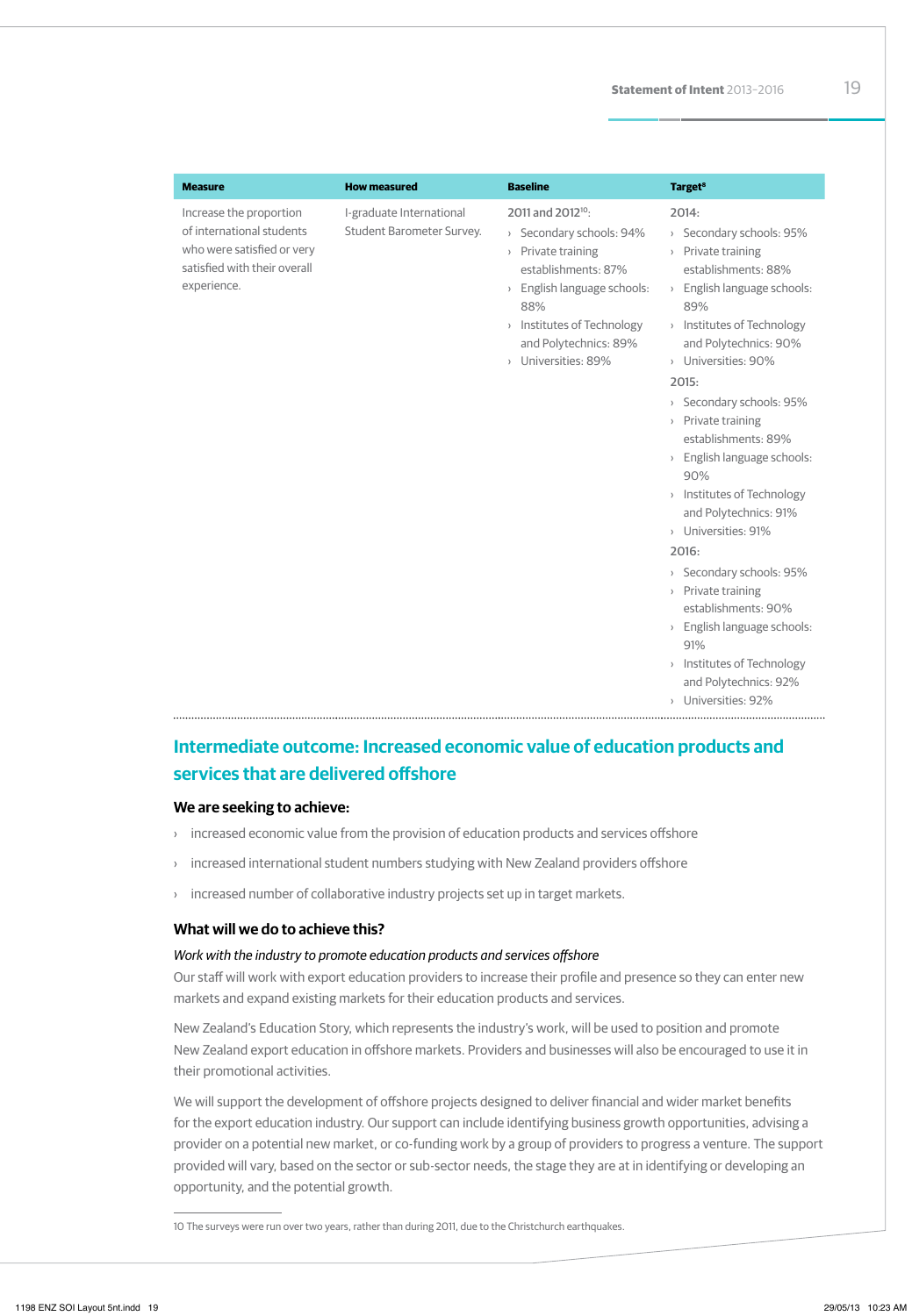We will also undertake more in-depth research on the current and future state of Tier 1 and 2 markets to identify opportunities, by sector, for the delivery of education products and services offshore.

### *Work across other governments and with other New Zealand agencies*

Through our international network, we will build and maintain relationships across governments and with potential partners to identify opportunities for increasing the export of education products and services to other countries. We will also use our international network to promote the quality of New Zealand's education products and services.

### *Strengthen the international education industry's capability*

One of the ways to grow the economic value of education products and services that are delivered offshore is to increase export education businesses ability to more effectively generate growth. The IEGF fund<sup>11</sup> will also assist export education businesses to develop sustainable business growth strategies.

As part of the industry development programme, we will work with sectors and sub-sectors to strengthen their capability so they are able to benefit from opportunities in the provision of products and services offshore. We will support the industry to work together and build relationships with offshore partners to benefit from these opportunities. This may include working with a particular sector, sub-sector or individual provider.

As some opportunities exceed the capability or capacity of a single provider or business, we will encourage education providers and businesses to collaborate so they can identify and benefit from those opportunities. We will also encourage them to share export stories and strengthen the capability of organisations that are less experienced in exporting, to learn from how others have achieved success. For example, in 2013 we supported the inaugural education technology conference; backing a rapidly developing and growing sub-sector.

| <b>Measure</b>                                                                                                                                 | <b>How measured</b>                                                                             | <b>Baseline</b>                                                                           | Target <sup>12</sup>                                                                                                                                                                                        |
|------------------------------------------------------------------------------------------------------------------------------------------------|-------------------------------------------------------------------------------------------------|-------------------------------------------------------------------------------------------|-------------------------------------------------------------------------------------------------------------------------------------------------------------------------------------------------------------|
| Increase the economic value<br>of education products and<br>services that are delivered<br>offshore.                                           | Economic impact analysis<br>studies using methodology<br>agreed with Statistics<br>New Zealand. | 2011: \$92m (foreign<br>exchange earnings)                                                | 2015: Increase value to<br>\$150m. (foreign exchange<br>earnings)<br>2018: Increase value to<br>\$240m. (foreign exchange<br>earnings)<br>2025: Increase value to<br>\$500m. (foreign exchange<br>earnings) |
| Increase the number of<br>international students<br>enrolled with New Zealand<br>providers offshore.                                           | Tertiary Single Data Return,<br>Ministry of Education.                                          | 2011: 3,000 international<br>students enrolled with<br>New Zealand providers<br>offshore. | 2013: Increase enrolments<br>by 9% per annum.<br>2014: Increase enrolments<br>by 10% per annum.<br>2025: 10,000 international<br>students enrolled with<br>New Zealand providers<br>offshore.               |
| Increase the number of<br>new offshore collaborative<br>industry projects set up in<br>target markets to help grow<br>international education. | Operational data, Education<br>New Zealand                                                      | 2012/13: 3 new offshore<br>industry projects set up in<br>target markets.                 | 2013/14:6<br>2014/15:10<br>2015/16:10                                                                                                                                                                       |

#### **Impact measures**

11 The IEGF and its activities also contribute to the intermediate outcome 'Increased economic value from international students studying in New Zealand'.

12 While the targets for 2025 are unchanged, some of the interim targets have been recalibrated, based on improved information since the publication of the *Statement of Intent 2012-15*, and reflect the increased funding levels from 2013/14.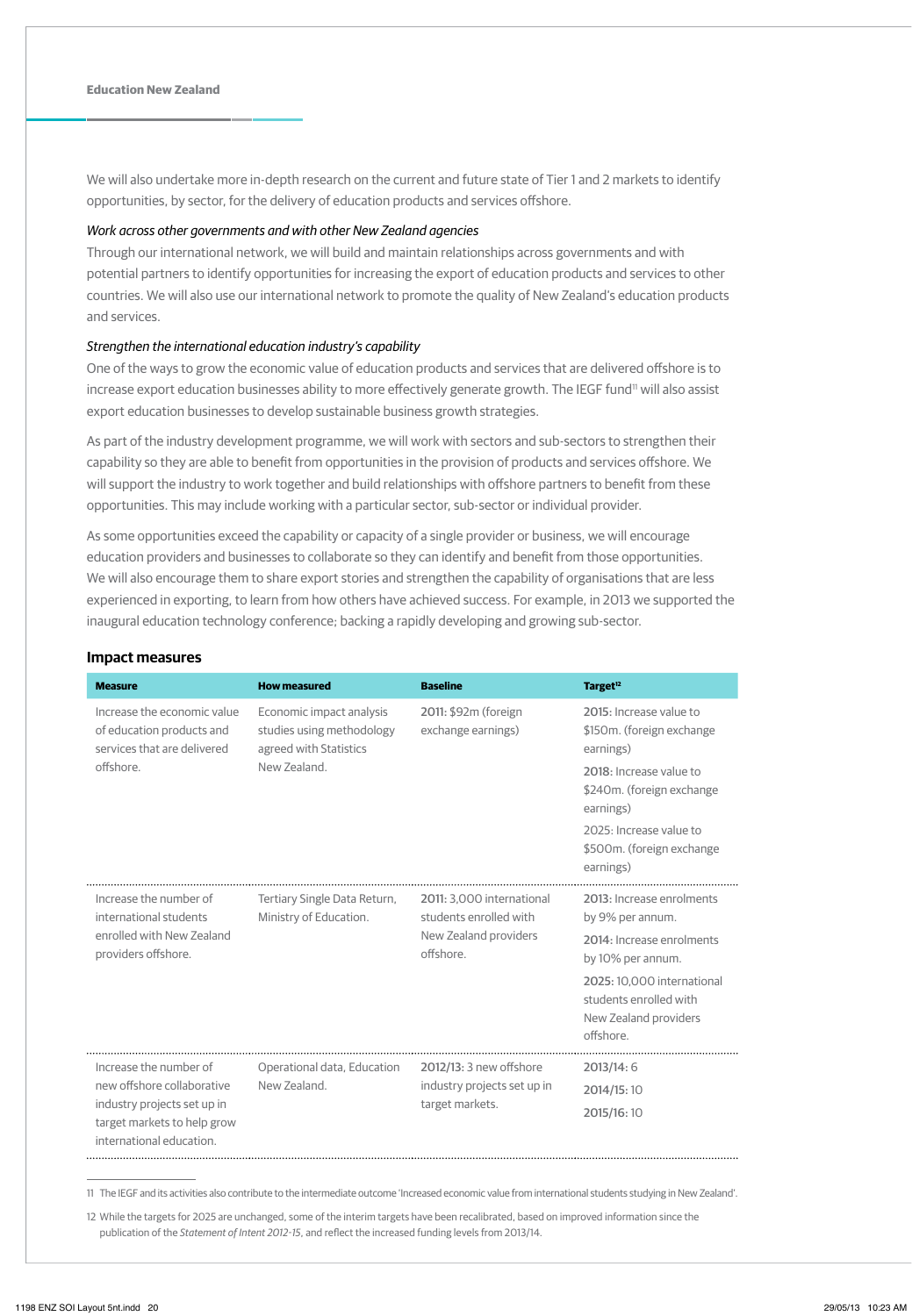# Our organisational development

Our ability to support the international education industry and be their voice depends on ENZ having committed people with the right skills, supported by the right structure, systems and processes.

ENZ has continued to evolve and finalise its organisational structure, policies and processes to support our expanded work programme. Since our establishment, ENZ has focused on:

- › working with the international education industry and partner agencies to develop an integrated New Zealand strategy to achieve the international education growth goals
- defining, aligning and developing the structure, systems, capability and resources to enable us to lead and support the growth of international education in a highly effective and efficient way.

With the completion of ENZ's establishment phase and the expansion of our work programme, we are focused on ensuring that our organisational development activities support the efficient and effective delivery of outputs. One of the ways we will measure this is through monitoring the ratio of administration expenses to core operating expenses.

### **Our people**

We currently employ approximately 60 people. They are based in New Zealand and internationally. This will increase as a result of our expanded work programme by approximately 12 people; with 50 percent of them expected to be based offshore.

To make sure our organisation is fit for purpose, we are implementing our People Strategy 2012-15. The People Strategy supports our purpose, spirit, focus, outcomes, outputs and work programme. The Strategy will evolve along with the direction and needs of the organisation. It forms a basis for future decision-making in terms of human resource operating procedures and processes, and is a guide to achieving the highest standards of employee performance.

Our organisational performance measures will gradually be reflected in individual performance agreements.

The key elements of our People Strategy are:

- 1. Planning resource requirements and attracting capability
- 2. Employee engagement and performance improvement
- 3. Developing our people
- 4. Recognising, retaining and rewarding our people.

### **Good employer matters**

We recognise that we need a diverse work force to effectively deliver services to our customers. We provide equal employment opportunities to make the most of the talents of all of our people.

Our status as a good employer will be assessed against the elements and criteria set out by the Human Rights Commission. Over the next three years we will continue to ensure that all elements are in place and working well through our People Strategy. We will implement ways of assessing employee engagement.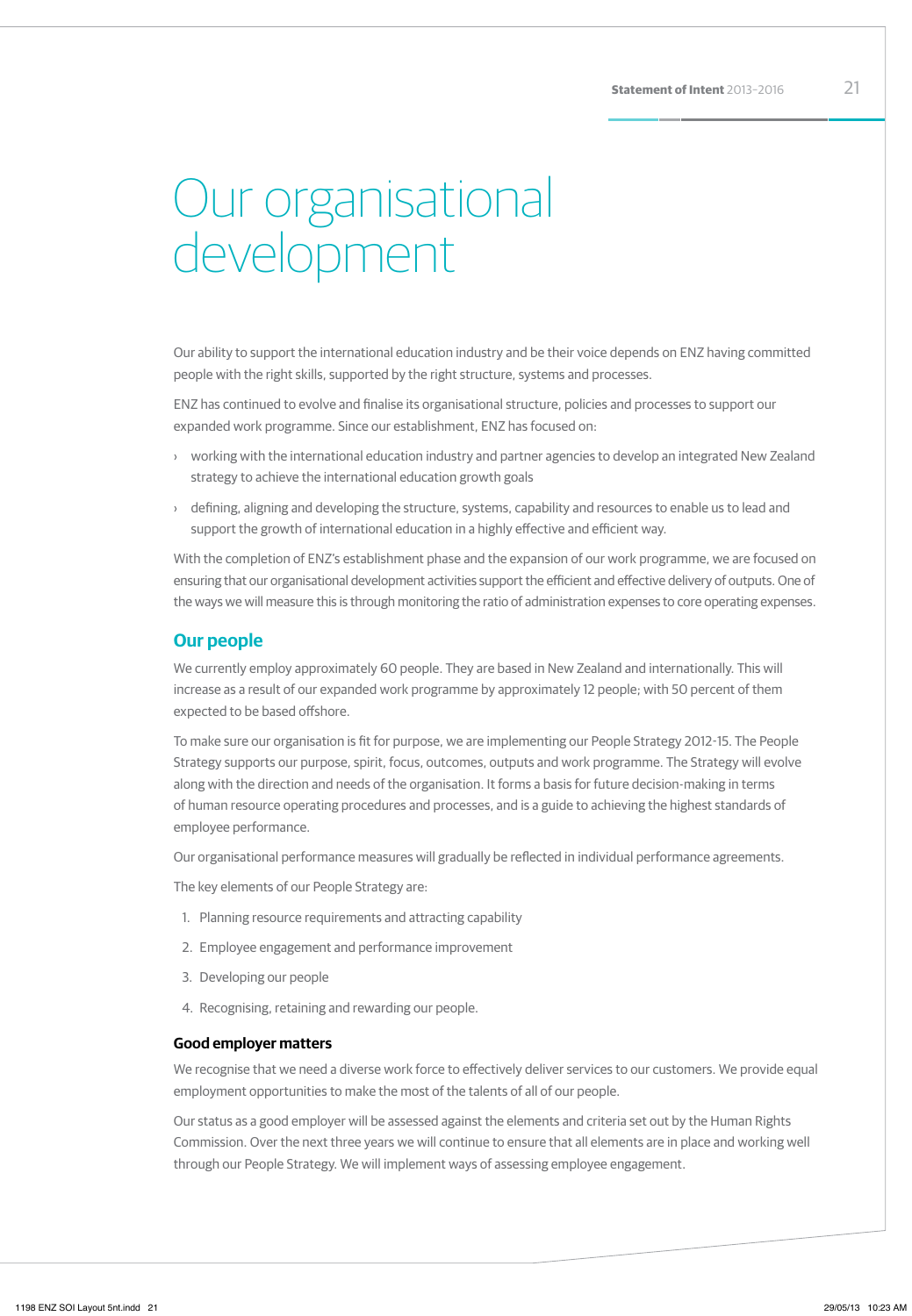## **Our technology**

Information and communication technology (ICT) is vital to the effective delivery of our services. ICT is a vital component of our marketing, information delivery and capability building strategies.

During 2013/14 we will deploy several key ICT initiatives to improve the services we deliver. They are:

- › online delivery of agent training
- › a new student website (aimed at referring potential students to institutions' websites) www.nzeducated.com
- › enhancement of the student website for use on multi devices such as mobile phones and tablets.

By 1 July 2013 we will be operating with a new ICT infrastructure that will enable us to share information more effectively across ENZ – particularly with offshore employees. This will enable improved efficiency and effectiveness within the organisation. The new ICT infrastructure will also enable other significantly improved services, reliability and disaster recovery.

## **Monitoring organisational capability**

| <b>Measure</b>                                                  | <b>Baseline</b>                                                                                                                                                                                                                           | <b>Target 2013/14</b>                                              |
|-----------------------------------------------------------------|-------------------------------------------------------------------------------------------------------------------------------------------------------------------------------------------------------------------------------------------|--------------------------------------------------------------------|
| Measure and increase employee<br>engagement.                    | New measure for 2013/14.                                                                                                                                                                                                                  | Establish baseline by running an<br>organisational culture survey. |
| Core unplanned turnover.                                        | Unplanned turnover for the six months<br>to 31 December 2012 was 2.3%.                                                                                                                                                                    | No more than 5%.                                                   |
| Ratio of administration expenses to<br>core operating expenses. | 2012/13 target: Between 1:5 and 1:4.<br>The ratio was 27% for the six months<br>ending 31 December 2012, largely<br>due to the implementation of the<br>new organisational structure and<br>recruitment costs for permanent<br>employees. | Between 1:5 and 1:4.                                               |

### **Our systems and processes**

### **Capital and asset management intentions**

The value of our capital assets is small. The table below summarises the forecast value of our assets at 30 June 2013 and our capital investment intentions over the next three years.

|                           | <b>Forecast net</b><br>book value at<br>30 June 2013 | <b>Comment on</b><br>assets forecast at<br>30 June 2013  | Purchases 2013-16                                                                                                                                                                                                                                                        |
|---------------------------|------------------------------------------------------|----------------------------------------------------------|--------------------------------------------------------------------------------------------------------------------------------------------------------------------------------------------------------------------------------------------------------------------------|
| Property fit out          | \$165,000                                            | Wellington offices<br>fitted out in<br>2012/13.          | We will be reviewing the accommodation of the offshore<br>offices. Some expenditure will be required for offshore<br>offices.                                                                                                                                            |
| Information<br>technology | \$364,000                                            | Infrastructure<br>and basic building<br>blocks in place. | We will look to leverage our ICT infrastructure to improve<br>the services we deliver and to improve our organisational<br>efficiency and effectiveness. This will be where we invest the<br>most capital. Where it is sensible, we will seek to use shared<br>services. |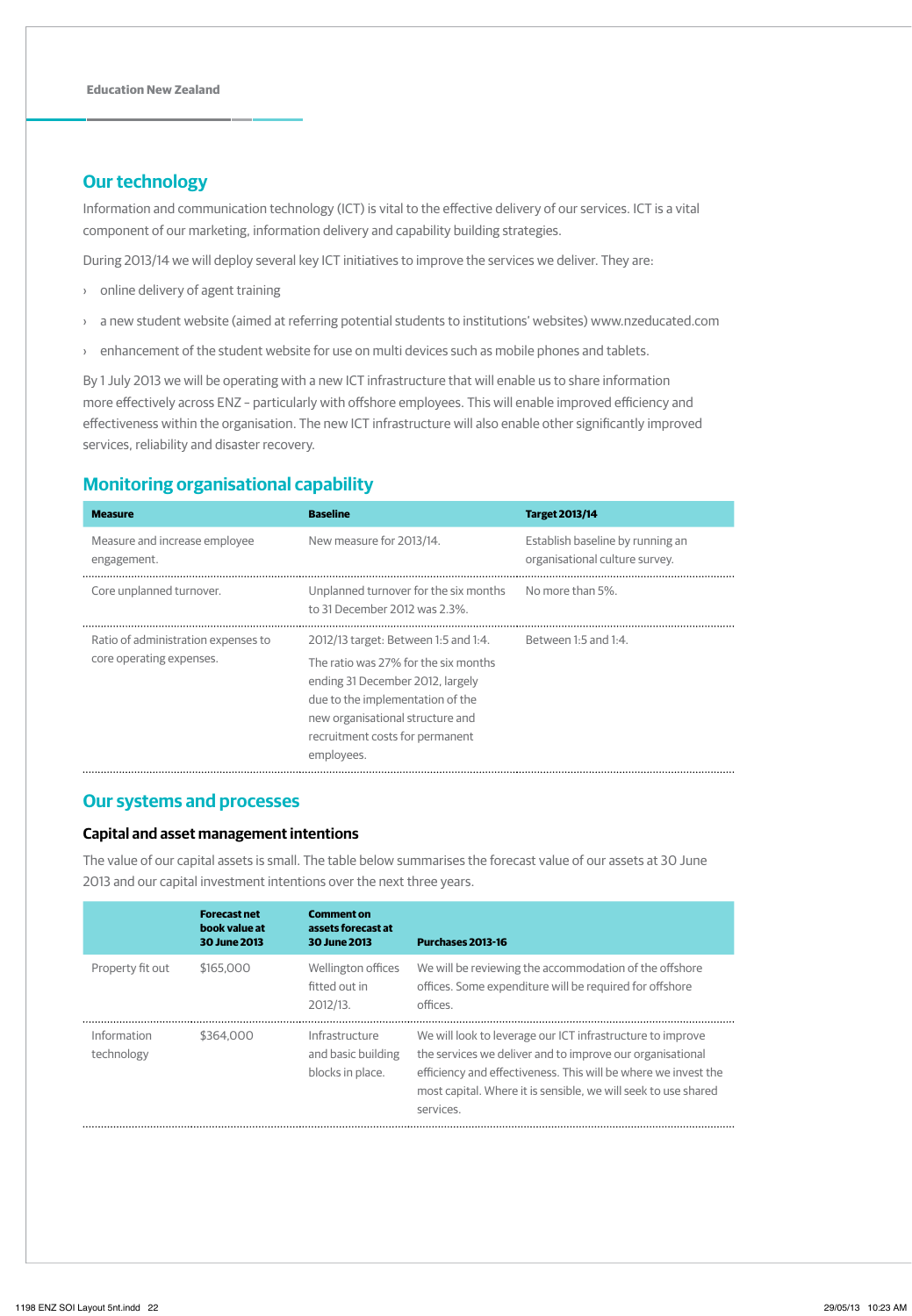|                           | <b>Forecast net</b><br>book value at<br><b>30 June 2013</b> | <b>Comment on</b><br>assets forecast at<br><b>30 June 2013</b>                      | Purchases 2013-16                                                         |
|---------------------------|-------------------------------------------------------------|-------------------------------------------------------------------------------------|---------------------------------------------------------------------------|
| Motor vehicles            | \$14,000                                                    | We have<br>three vehicles<br>in offshore<br>locations, all over<br>seven years old. | We anticipate all three vehicles will be replaced before<br>30 June 2016. |
| Office equipment          | \$0                                                         | Office equipment<br>has zero book<br>value.                                         | Replacement of assets at the end of their useful lives.                   |
| Furniture and<br>fittings | \$5,000                                                     | Low book value.<br>but in generally<br>reasonable<br>condition.                     | Replacement of assets at the end of their useful lives.                   |

### **Risk management strategy**

ENZ has a risk management and reporting framework that provides a consistent way to identify risks and assess them to determine the most important risks. We will:

- › monitor the risks regularly through the Audit and Risk Committee, which meets every two months
- › revise, where necessary, risk severity and likelihood levels
- › report any significant risks, and appropriate strategies to address them, to the Minister and the Ministry of Education as they arise.

We have identified ENZ's broad risks and mitigation strategies.

| <b>Risk</b>                                                                                                                                                  | <b>ENZ's mitigation strategies</b>                                                                                                                                                                                                                                                                                                                                                                                                                                                                                                                                                                                                                                                                                                                                                                                                                                                                    |
|--------------------------------------------------------------------------------------------------------------------------------------------------------------|-------------------------------------------------------------------------------------------------------------------------------------------------------------------------------------------------------------------------------------------------------------------------------------------------------------------------------------------------------------------------------------------------------------------------------------------------------------------------------------------------------------------------------------------------------------------------------------------------------------------------------------------------------------------------------------------------------------------------------------------------------------------------------------------------------------------------------------------------------------------------------------------------------|
| Changes to the international<br>environment<br>Changes to external factors that reduce<br>New Zealand's competitiveness.                                     | > Promote New Zealand as a world-class and high value destination.<br>> Use ENZ's market intelligence and research to identify changes likely to<br>affect the international education industry, including changes being made by<br>New Zealand's competitor countries.<br>Implement programmes that build agent relationships, preference and<br>$\left( \right)$<br>commitment to New Zealand.<br>$\rightarrow$ Promote the quality of education products and services that can be delivered<br>offshore.<br>Support sectors and sub-sectors to explore other potential growth<br>$\left( \right)$<br>opportunities.                                                                                                                                                                                                                                                                                |
| New Zealand's international education<br>reputation<br>Failure to build and maintain<br>the reputation of New Zealand's<br>international education industry. | > Promote New Zealand as a world-class and high value study destination as<br>opposed to a commodity-level proposition.<br>$\rightarrow$ Work with the industry to ensure New Zealand has the capability and capacity<br>to accommodate an increase in international student numbers.<br>> Work with other New Zealand Inc. agencies to align strategies and ensure that<br>the industry's views of any changes planned by other agencies are taken into<br>account.<br>$\rightarrow$ Work with the industry to strengthen their capability in promoting and<br>delivering New Zealand's international education products and services.<br>$\rightarrow$ Use offshore alumni networks to showcase the quality of New Zealand's<br>education system.<br>> Work with other New Zealand education agencies to enable the collective<br>delivery of the government's priorities for the education system. |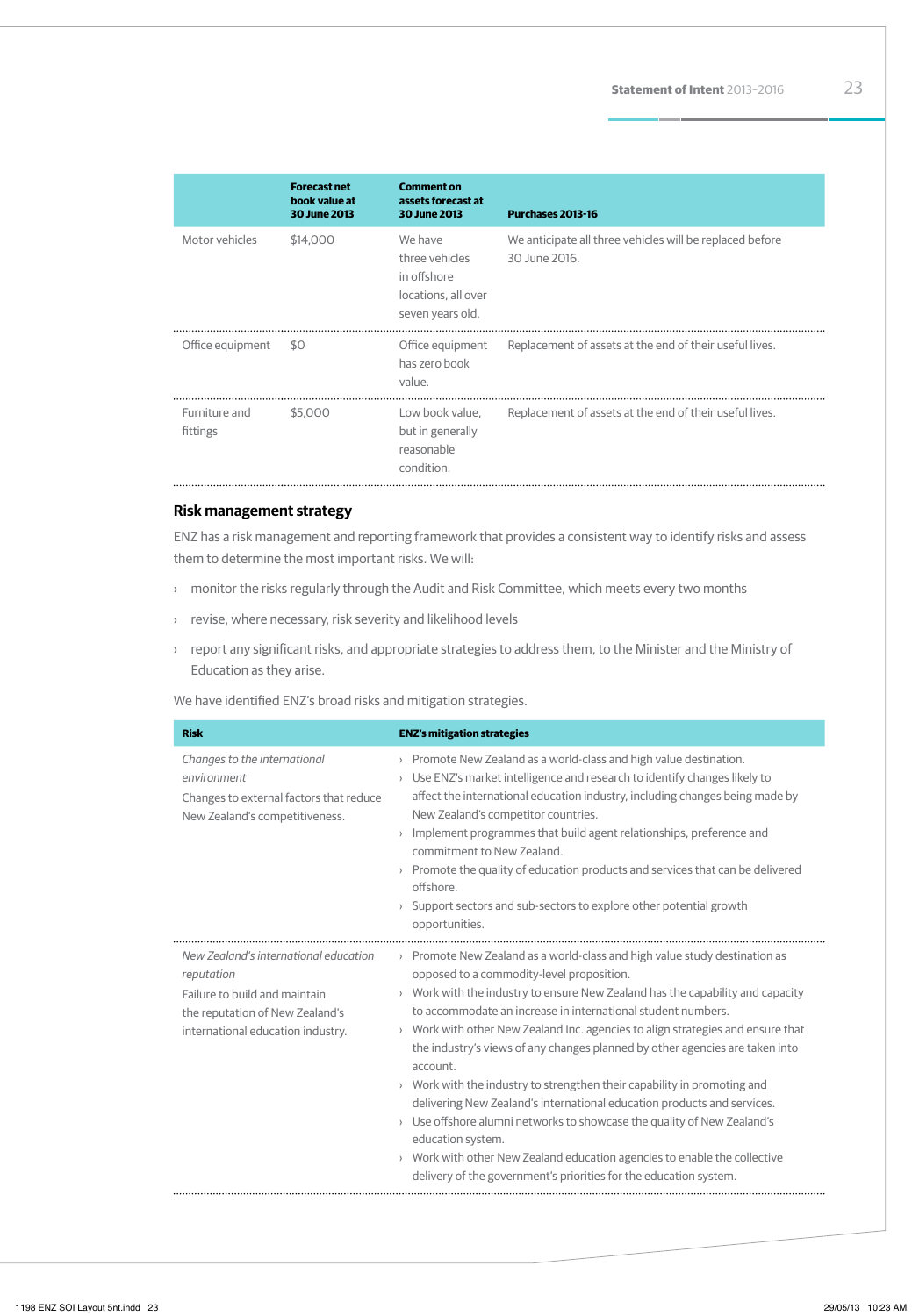| <b>Risk</b>                                                                                                                             | <b>ENZ's mitigation strategies</b>                                                                                                                                                                                                                                                                                                                                                                                                                                                                                                                                                                                                                                                                                                                                 |
|-----------------------------------------------------------------------------------------------------------------------------------------|--------------------------------------------------------------------------------------------------------------------------------------------------------------------------------------------------------------------------------------------------------------------------------------------------------------------------------------------------------------------------------------------------------------------------------------------------------------------------------------------------------------------------------------------------------------------------------------------------------------------------------------------------------------------------------------------------------------------------------------------------------------------|
| International education goals<br>Failure to deliver on the Government's<br>goals for international education.                           | > Undertake robust strategic and business planning, including defining clear goals<br>and medium term targets.<br>$\rightarrow$ Engage with the industry to gain their support of the goals and to support their<br>work to achieve the goals.<br>> Undertake regular reporting against approved plans.<br>Regularly monitor whether ENZ's activities are having the expected impact and,<br>where required, adjust our activities to ensure the achievement of the goals.                                                                                                                                                                                                                                                                                         |
| Government policy settings<br>Government policy settings reduce<br>New Zealand's attractiveness to<br>potential international students. | > Work with other New Zealand agencies including the Ministry of Education,<br>the New Zealand Qualifications Authority, and the Ministry of Business,<br>Innovation and Employment to develop and implement the cross-agency<br>work programme. This will identify and implement opportunities to increase<br>New Zealand's attractiveness as a study destination.<br>> Work collaboratively with Immigration New Zealand and the New Zealand<br>Qualifications Authority to ensure that visa and regulatory policies are<br>balanced with maintaining and improving New Zealand's competitive edge in<br>international education.<br>Engage with the other education agencies to promote understanding of<br>New Zealand's education system in offshore markets. |
| ENZ's reputation with the industry<br>Loss of trust in ENZ by New Zealand's<br>international education industry.                        | $\rightarrow$ Develop and maintain a clear understanding of the industry's needs.<br>> Use ENZ's communication channels to ensure the industry understands what<br>ENZ does and is seeking to achieve.<br>$\rightarrow$ Deliver high quality support to the industry to help strengthen their capability.<br>$\rightarrow$ Monitor the quality of the products and services we deliver to the industry, and<br>whether they meet industry needs.                                                                                                                                                                                                                                                                                                                   |
| Organisational performance<br>Lack the internal capability and<br>capacity to deliver ENZ's expanded<br>work programme.                 | > Implement the People Strategy 2012-15 to ensure ENZ has the people capability<br>to deliver its work programme.<br>> Operate prudent financial management practices.<br>> Operate an effective ICT infrastructure that will enable ENZ to share information<br>more effectively across the organisation.                                                                                                                                                                                                                                                                                                                                                                                                                                                         |

## **Ministerial consultation and reporting**

We will consult with the Minister on areas of work that are closely aligned with the Government's objectives, any major capital investments, and proposals for major changes to the scope of our business.

The Minister will also be alerted to any substantial new risks that are identified.

We will provide the Minister with a quarterly report that includes an update on progress against the performance measures appearing in this Statement of Intent.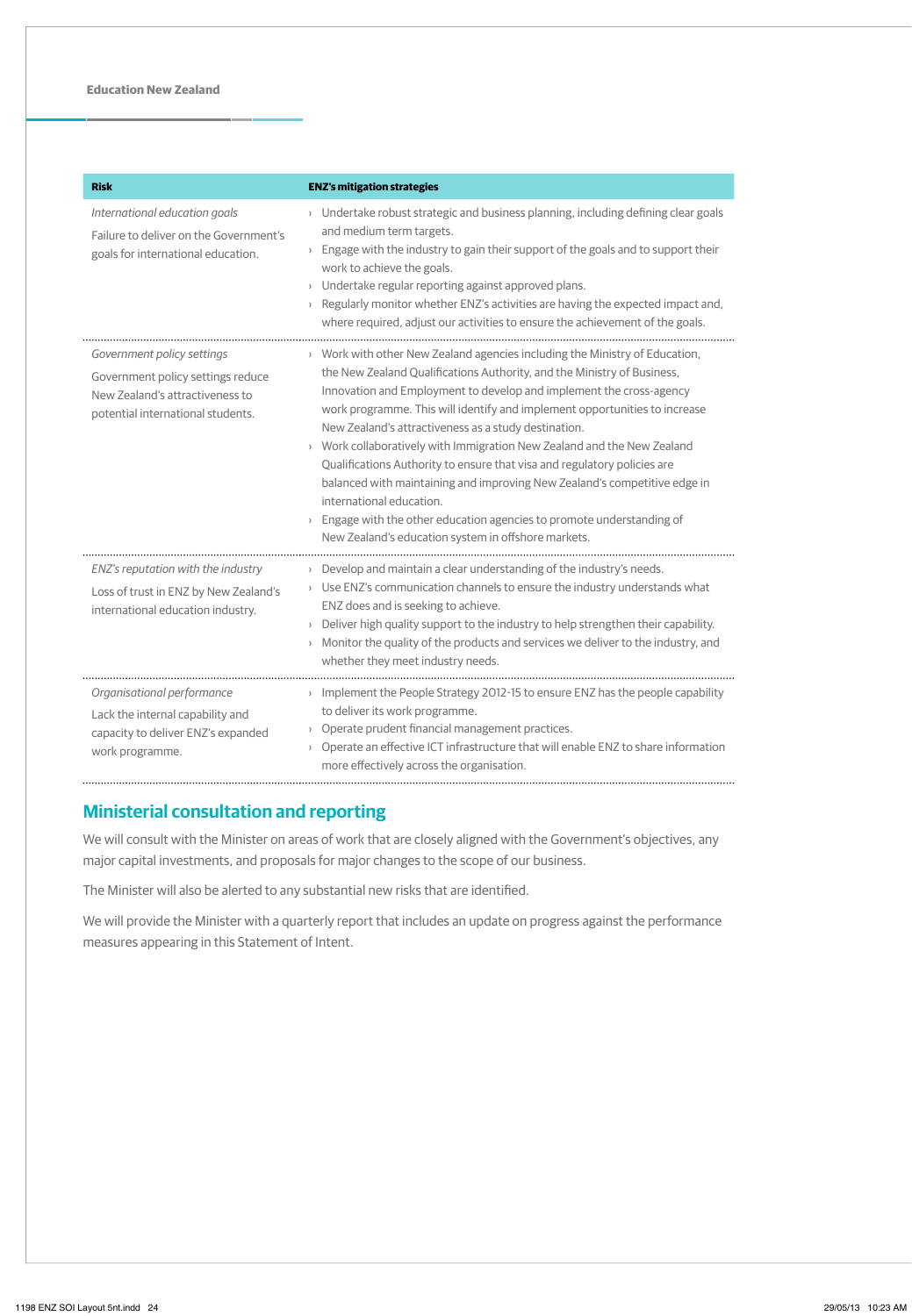# Statement of Responsibility

The Statement of Intent has been prepared in accordance with the requirements of sections 141 and 142 of the Crown Entities Act 2004.

It sets out the medium-term intentions and undertakings of Education New Zealand, specifically the outcomes, impacts and outputs that Education New Zealand aims to deliver over the next three years.

The performance to be achieved by Education New Zealand for the year ending 30 June 2014 that is specified in this Statement of Intent is as agreed with the Minister for Tertiary Education, Skills and Employment.

Pursuant to the Crown Entities Act 2004, we acknowledge responsibility for the preparation of the statements of forecast service performance and forecast financial statements, including the appropriateness of the assumptions underlying the forecast financial statements and all other required disclosures.

We acknowledge the responsibility for establishing and maintaining a system of internal control designed to provide reasonable assurance as to the integrity and reliability of Education New Zealand's performance and financial reporting.

We certify that the information contained in this report is consistent with the appropriations contained in the Estimates of Appropriations for the year ending 30 June 2014 that were laid before the House of Representatives under section 9 of the Public Finance Act 1989.

Signed on behalf of the Board of Education New Zealand.

**Charles Finny** | Board Chair 9 May 2013

**Philip Broughton | Board Member** 9 May 2013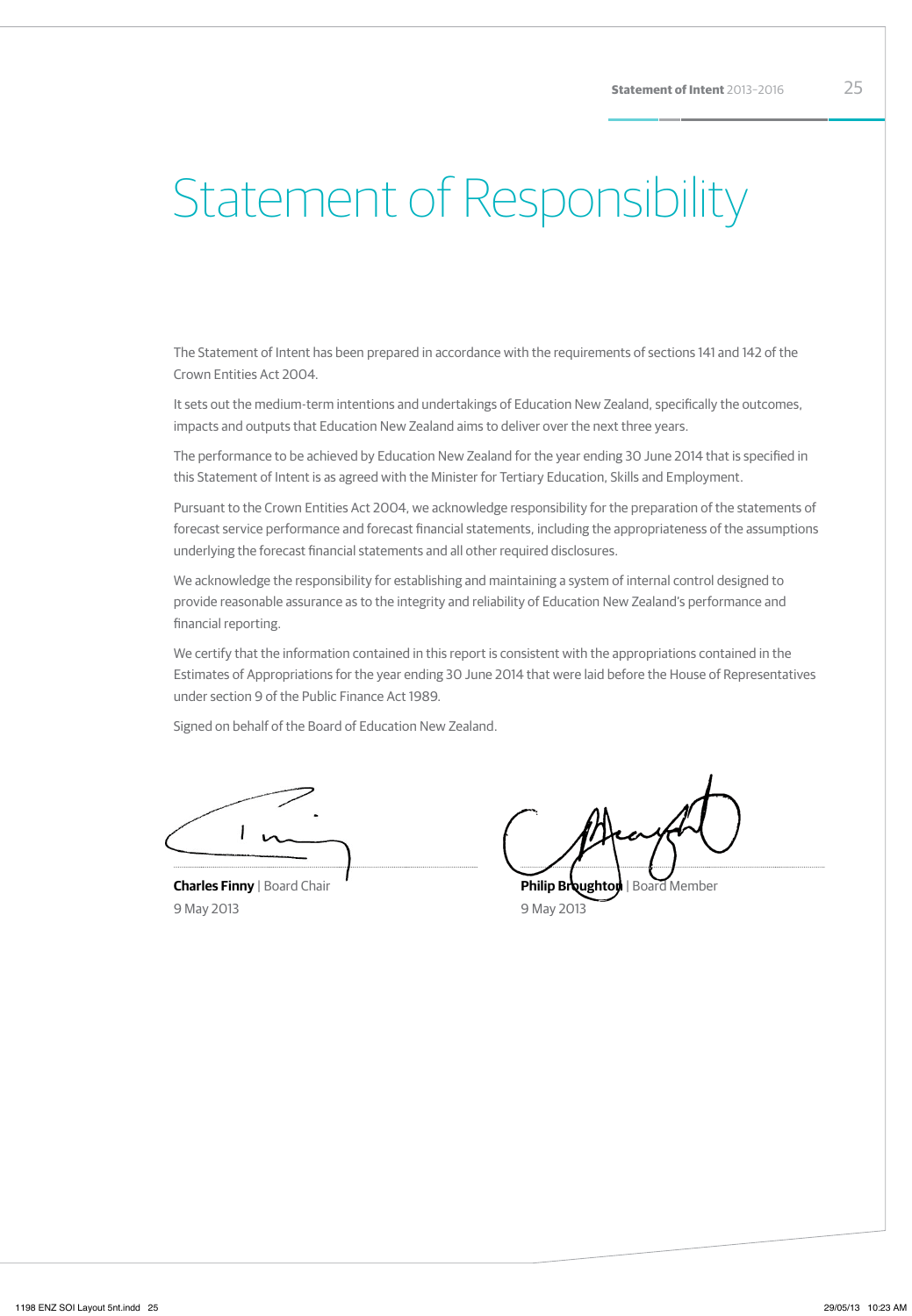# Part Two: Statement of Forecast Service **Performance**

This Statement of Service Performance contains the information required by sections 141(1)(f) and 142(1)(b) of the Crown Entities Act 2004, to be reported against in Education New Zealand's Annual Report for 2013/14 and also audited.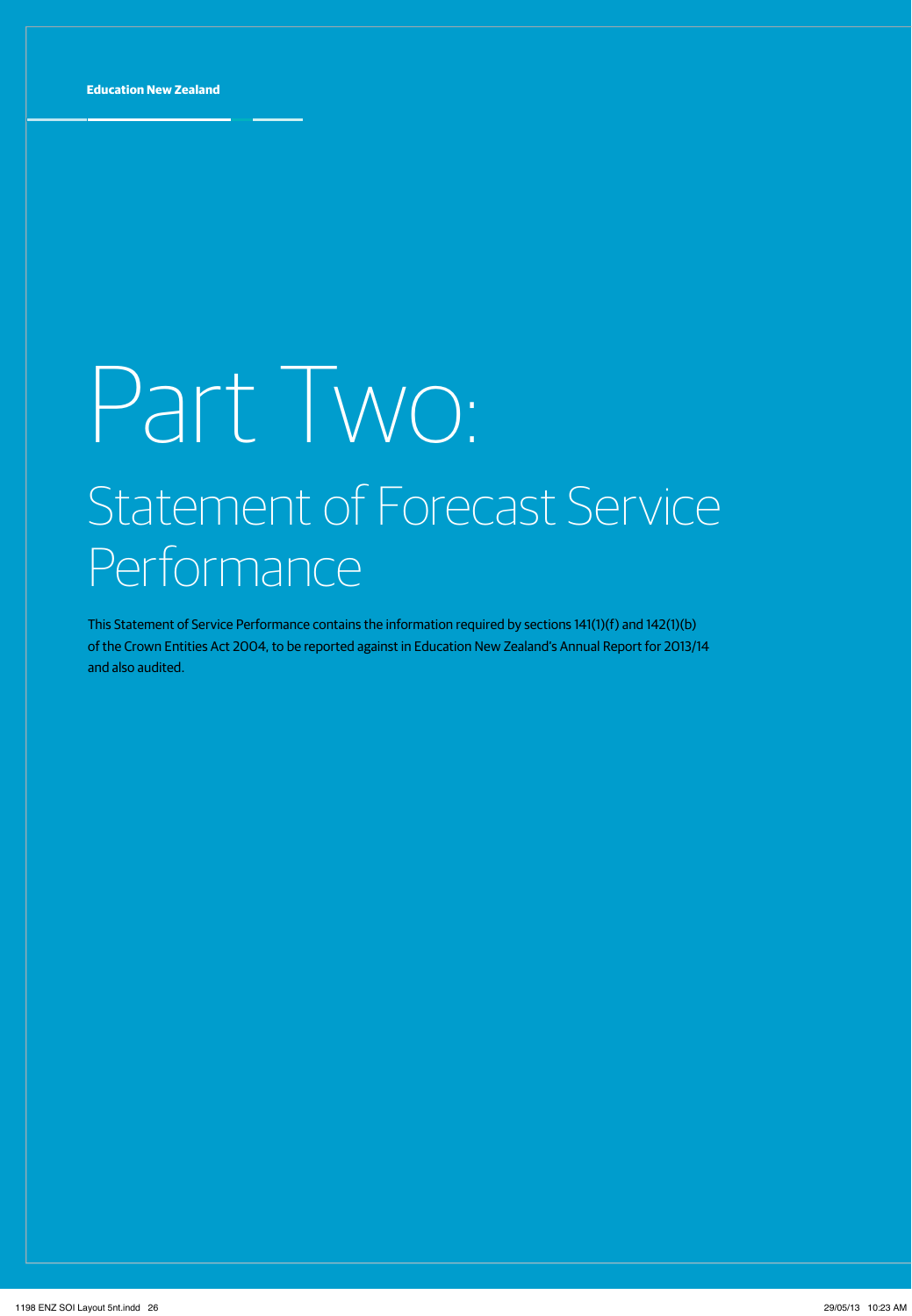# Education New Zealand appropriations

The table below summarises Education New Zealand's appropriations. They are defined in the Budget 2013 Estimates of Appropriations for Vote Tertiary Education.

### **Summary of appropriations**

| \$000                                                       | 2013/14 | 2014/15 | 2015/16 | 2016/17 |
|-------------------------------------------------------------|---------|---------|---------|---------|
| <b>Vote Tertiary Education</b>                              |         |         |         |         |
| Non-departmental output expense                             |         |         |         |         |
| International education programmes                          | 31.622  | 31.122  | 30.122  | 30.122  |
| Benefits and other unrequited expenses                      |         |         |         |         |
| International student postgraduate<br>research scholarships | 800     | 800     | 800     | 800     |
| <b>Total baseline</b>                                       | 32.422  | 31.922  | 30.922  | 30.922  |

Note: The non-departmental appropriations have been increased by \$1.500 million in 2013/14 and \$1.000 million in 2014/15 as a consequence of an expense transfer from 2011/12. Those funds represent the financial support that the Government is providing to help sustainable growth in the Canterbury region within the international education industry.

## **Cost of service statements**

### **International education programmes**

| \$000                    | SOI <sup>13</sup> budget<br>2012/13 | <b>Estimated</b><br>actual<br>2012/13 | <b>Forecast</b><br>2013/14 | <b>Forecast</b><br>2014/15 | <b>Forecast</b><br>2015/16 |
|--------------------------|-------------------------------------|---------------------------------------|----------------------------|----------------------------|----------------------------|
| Revenue                  |                                     |                                       |                            |                            |                            |
| Revenue from the Crown   | 21.622                              | 25.622                                | 31,622                     | 31.122                     | 30.122                     |
| Interest revenue         | 70                                  | 234                                   | 150                        | 150                        | 150                        |
| Other revenue            | 900                                 | 1.300                                 | 550                        | 550                        | 550                        |
| <b>Total revenue</b>     | 22,592                              | 27.156                                | 32,322                     | 31.822                     | 30.822                     |
| <b>Total expenditure</b> | 25,592                              | 27.156                                | 33,322                     | 32,822                     | 32.156                     |
| Surplus/(deficit)        | (3,000)                             | $\sim$                                | (1,000)                    | (1,000)                    | (1.334)                    |

<sup>13</sup> The SOI referred to is Education New Zealand's *Statement of Intent 2012-15.*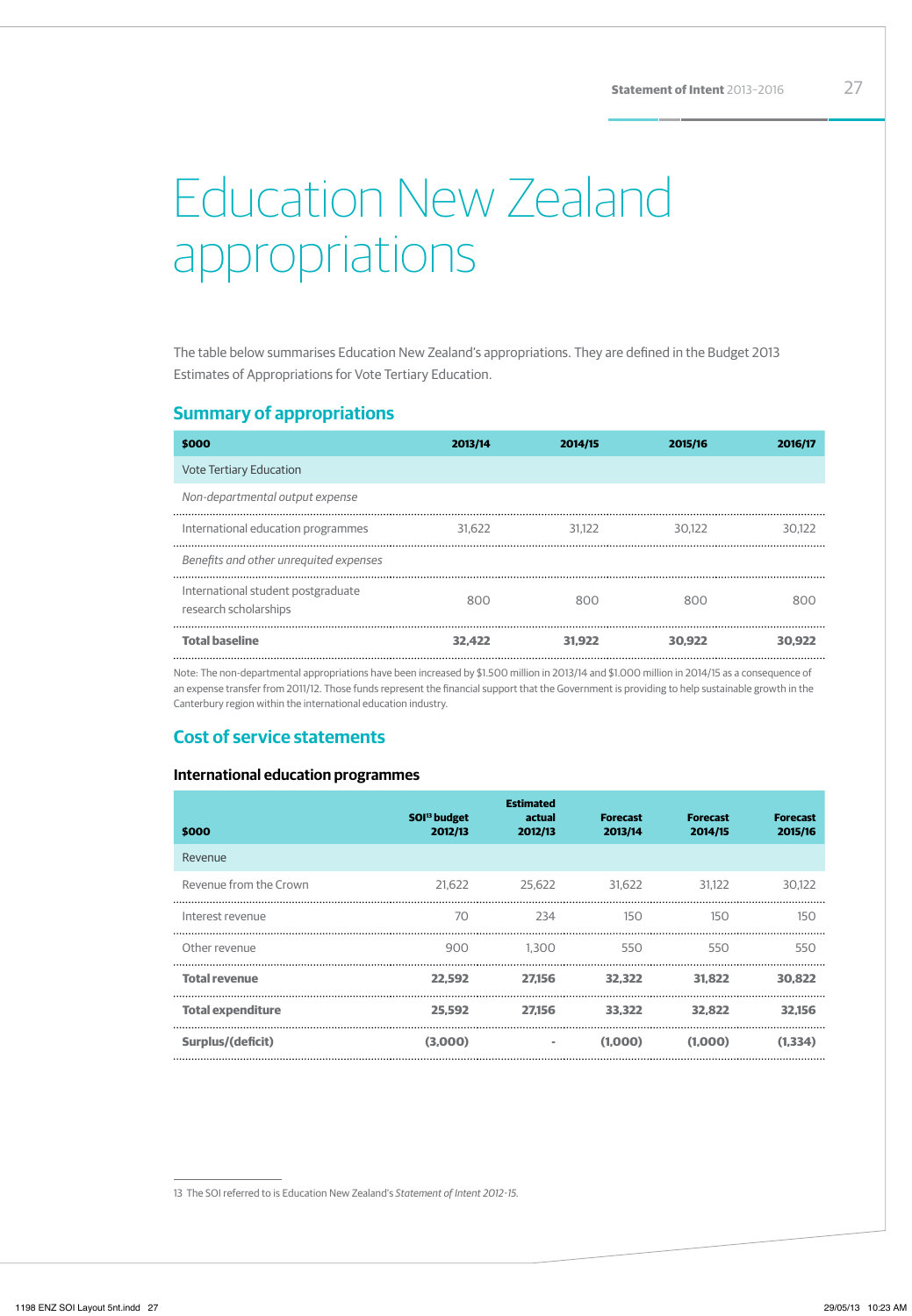### **International student postgraduate research scholarships**

| \$000                    | <b>SOI</b> budget<br>2012/13 | <b>Estimated</b><br>actual<br>2012/13 | <b>Forecast</b><br>2013/14 | <b>Forecast</b><br>2014/15 | <b>Forecast</b><br>2015/16 |
|--------------------------|------------------------------|---------------------------------------|----------------------------|----------------------------|----------------------------|
| Revenue                  |                              |                                       |                            |                            |                            |
| Revenue from the Crown   | 800                          | 800                                   | 800                        | 800                        | 800                        |
| Interest revenue         |                              |                                       |                            |                            |                            |
| Other revenue            | $\sim$                       | ٠                                     | ٠                          |                            |                            |
| <b>Total revenue</b>     | 800                          | 800                                   | 800                        | 800                        | 800                        |
| <b>Total expenditure</b> | 800                          | 800                                   | 800                        | 800                        | 800                        |
| Surplus/(deficit)        | ٠                            | ٠                                     | ٠                          | ۰                          |                            |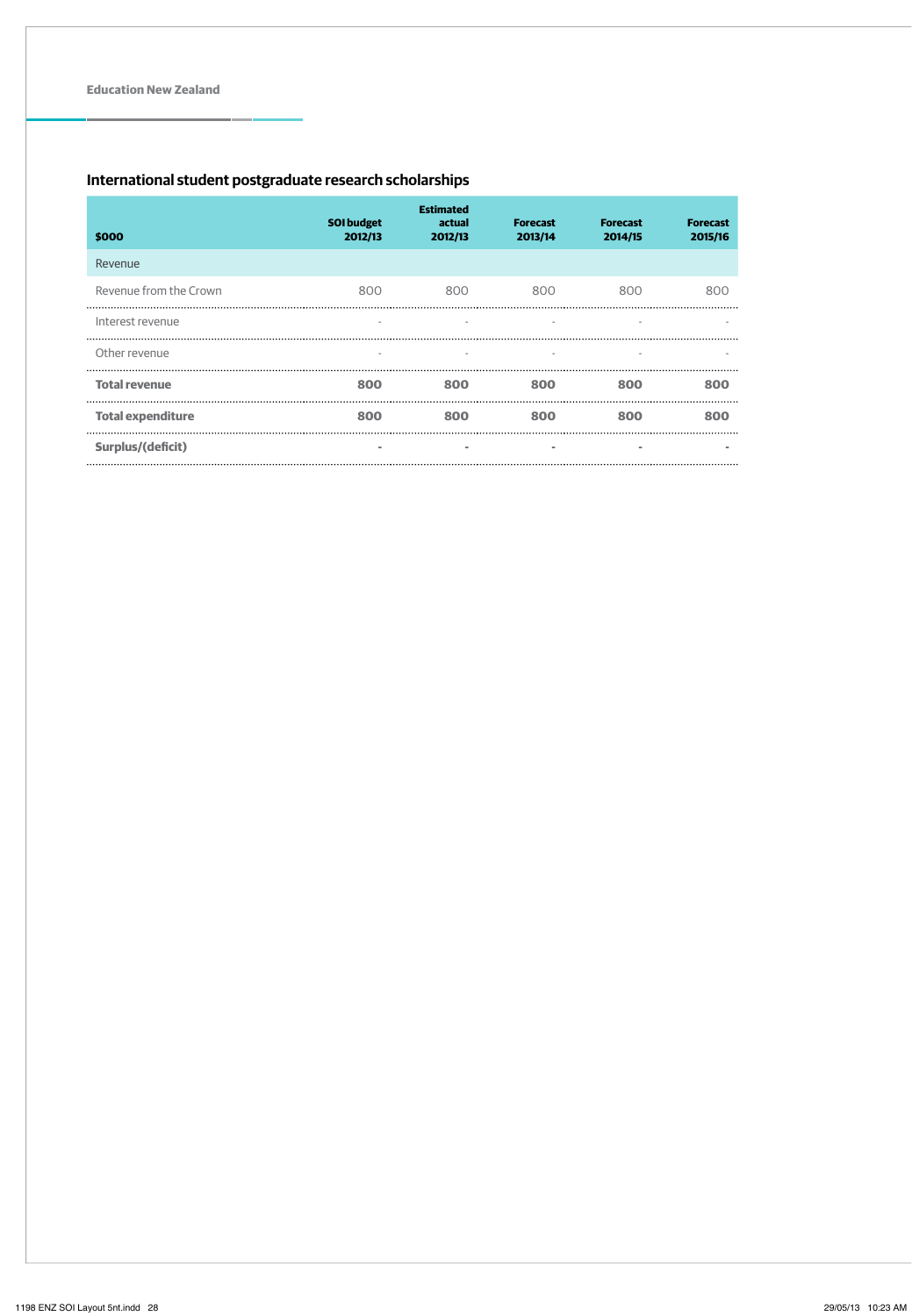# Performance framework

Our focus is on delivering a high level of activity in support of the education industry to achieve our outcomes and the government's goals for international education.

### **International education programmes**

This appropriation is limited to the delivery of services in respect of international education, including promotion, information, research and professional development, both in New Zealand and overseas, for the purpose of managing and increasing the flow of international students and promoting international education linkages.

| Performance measure                                                                                                                                                                                                                                                                                                                                                                             | <b>Target</b><br>2013/14 | <b>Forecast</b><br>2014/15 | <b>Forecast</b><br>2015/16 |
|-------------------------------------------------------------------------------------------------------------------------------------------------------------------------------------------------------------------------------------------------------------------------------------------------------------------------------------------------------------------------------------------------|--------------------------|----------------------------|----------------------------|
| Work with the industry to promote New Zealand as a study destination                                                                                                                                                                                                                                                                                                                            |                          |                            |                            |
| Quantity                                                                                                                                                                                                                                                                                                                                                                                        |                          |                            |                            |
| Number of referrals to institutional websites from ENZ's<br>student portal in Tier 1 and 2 countries.                                                                                                                                                                                                                                                                                           | 40.000                   | 60.000                     | 80.000                     |
| Quality                                                                                                                                                                                                                                                                                                                                                                                         |                          |                            |                            |
| Percentage of participating institutions that are satisfied<br>or above with the quality of ENZ's promotional events.<br>(Satisfaction survey ratings = Excellent, Mostly Happy,<br>Satisfied. Some Concerns)                                                                                                                                                                                   | 85%                      | 90%                        | 90%                        |
| (2012/13 SOI target: 85%)                                                                                                                                                                                                                                                                                                                                                                       |                          |                            |                            |
| Please refer to the impact measure, the awareness of New Zealand as an international education destination is increased in Tier 1 and 2<br>countries, on page 18 as a proxy measure for the quality of our work to increase awareness of New Zealand as a study destination. It is an impact<br>measure to reflect the effectiveness of our work to promote New Zealand as a study destination. |                          |                            |                            |
| Strengthen the international education industry's capability                                                                                                                                                                                                                                                                                                                                    |                          |                            |                            |
| Quantity                                                                                                                                                                                                                                                                                                                                                                                        |                          |                            |                            |
| Number of country or sector specific roadshows/<br>conferences held to assist the industry in networking and to<br>identify business opportunities.                                                                                                                                                                                                                                             | 5                        | 5                          | 5                          |
| (2012/13 SOI target: 2 country or sector specific per year.)                                                                                                                                                                                                                                                                                                                                    |                          |                            |                            |
| Quantity<br>Industry professional development programme: Number of<br>professional development events/seminars held.<br>(2012/13 SOI target: 8 capability building events/seminars.)                                                                                                                                                                                                            | 12                       | 12                         | 12                         |
|                                                                                                                                                                                                                                                                                                                                                                                                 |                          |                            |                            |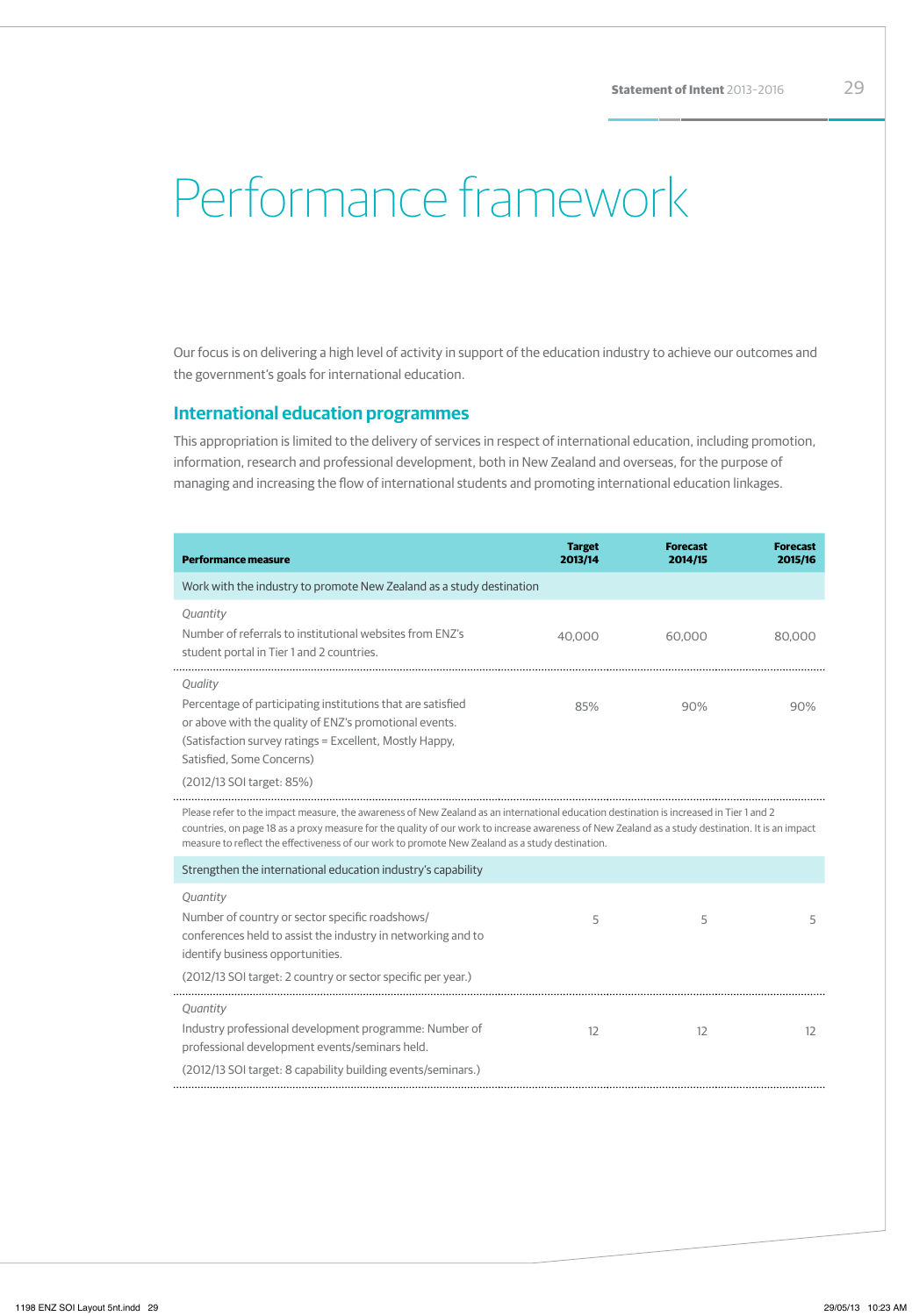| Performance measure                                                                                                                                                                                                                                                                                                                                                                                                                                                                                                                                              | <b>Target</b><br>2013/14                                      | <b>Forecast</b><br>2014/15                                    | <b>Forecast</b><br>2015/16                                                  |
|------------------------------------------------------------------------------------------------------------------------------------------------------------------------------------------------------------------------------------------------------------------------------------------------------------------------------------------------------------------------------------------------------------------------------------------------------------------------------------------------------------------------------------------------------------------|---------------------------------------------------------------|---------------------------------------------------------------|-----------------------------------------------------------------------------|
| Quality<br>Industry professional development programme: Percentage<br>of participants that are satisfied or above with the quality<br>of ENZ's capability development programmes/seminars<br>for their international education sector or sub-sector.<br>(Satisfaction survey ratings = Excellent, Mostly Happy,<br>Satisfied, Some Concerns)<br>(2012/13 SOI target: 80% satisfied or above.)                                                                                                                                                                    | 80%                                                           | 85%                                                           | 85%                                                                         |
| Quality<br>Percentage of attendees that are satisfied or above with<br>the quality of the ENZ-organised industry conference.<br>(Satisfaction survey ratings = Excellent, Mostly Happy,<br>Satisfied, Some Concerns)<br>(2012/13 SOI target: 85%)                                                                                                                                                                                                                                                                                                                | 80%                                                           | 85%                                                           | 85%                                                                         |
| Quality<br>International education growth fund: Percentage of<br>applications that are assessed and processed in accordance<br>with specified criteria and guidelines.                                                                                                                                                                                                                                                                                                                                                                                           | 100%                                                          | 100%                                                          | 100%                                                                        |
| <b>Timeliness</b><br>Deliver the agreed Christchurch Industry Support<br>Programme.<br>(2012/13 baseline: Develop and deliver the 2012/13 work<br>programme by 30 June 2013.)<br>Please refer to the impact measure, increase the number of new offshore collaborative industry projects set up in target markets to help grow<br>international education, on page 20 as a proxy measure for the quality of our work to encourage the industry to work together. It is an impact<br>measure to reflect the effectiveness of our work to encourage collaboration. | 2013/14 work<br>programme is<br>delivered by<br>30 June 2014. | 2014/15 work<br>programme is<br>delivered by<br>30 June 2015. | Not applicable as<br>the time limited<br>funding ceases on<br>30 June 2015. |
| Work across other governments and with other New Zealand agencies, and work with the industry to promote education<br>products and services offshore                                                                                                                                                                                                                                                                                                                                                                                                             |                                                               |                                                               |                                                                             |
| Quantity<br>Number of commercial interactions worked on with foreign<br>governments and/or the New Zealand industry.<br>(2012/13 SOI target: 100)<br>Please refer to the impact measure, increase the number of introductions (between governments or institutions) that resulted in new business                                                                                                                                                                                                                                                                | 200                                                           | 250                                                           | 300                                                                         |
| for the industry, on page 18 as a proxy measure for the quality of our work across governments, and between New Zealand and offshore<br>institutions, to result in new business for the industry. It is an impact measure to reflect the effectiveness of our work across governments and<br>with the industry to promote education products and services.                                                                                                                                                                                                       |                                                               |                                                               |                                                                             |
| Provide international education scholarships to New Zealanders                                                                                                                                                                                                                                                                                                                                                                                                                                                                                                   |                                                               |                                                               |                                                                             |

#### *Quantity* Number of new and existing education scholarships for New Zealanders to study in other countries that are funded. 20 30-50 30-50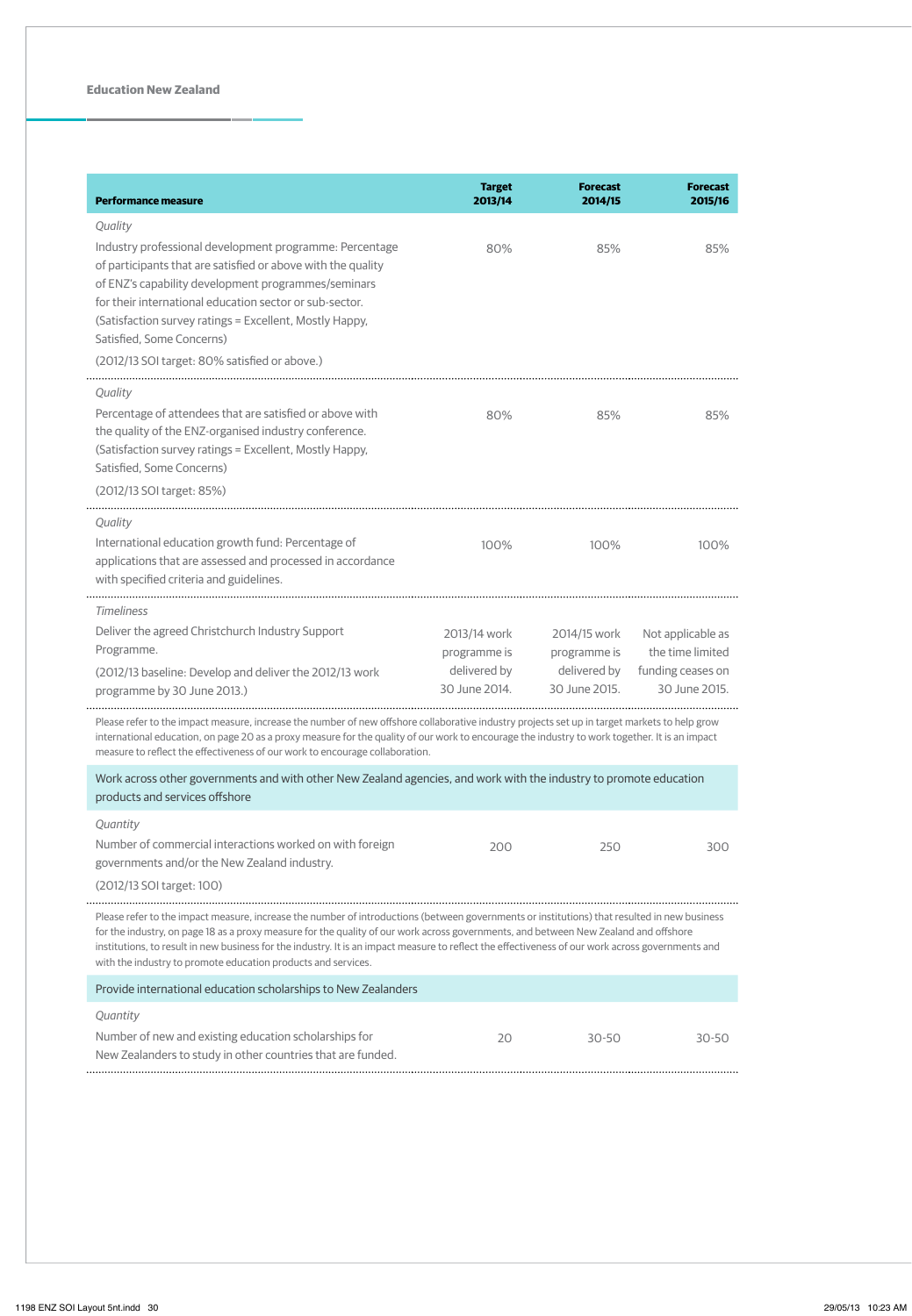| <b>Performance measure</b>                                                                | <b>Target</b><br>2013/14 | <b>Forecast</b><br>2014/15 | <b>Forecast</b><br>2015/16 |
|-------------------------------------------------------------------------------------------|--------------------------|----------------------------|----------------------------|
| Quality                                                                                   |                          |                            |                            |
| Percentage of international education scholarships awarded<br>to New Zealanders that are: | 100%                     | 100%                       | 100%                       |
| awarded in line with Government policies and published<br>criteria                        |                          |                            |                            |
| calculated accurately                                                                     |                          |                            |                            |
| paid to the correct payee, and                                                            |                          |                            |                            |
| paid within the timeframes notified.                                                      |                          |                            |                            |

### **International student postgraduate research scholarships**

This appropriation is limited to scholarships available to international students wishing to study in New Zealand. We want to make sure we use them as a strategic marketing tool and to attract the right students, but the volume is unlikely to change due to specific budget constraints.

Our role for this appropriation is largely administrative. We receive the scholarship applications, provide the applications to a selection panel made up of university representatives for their decision, notify successful and unsuccessful applicants, and provide funding to the institutions attended by the scholarship recipients.

| <b>Performance measure</b>                                                                                                                | <b>Target</b><br>2013/14 | <b>Forecast</b><br>2014/15 | <b>Forecast</b><br>2015/16 |
|-------------------------------------------------------------------------------------------------------------------------------------------|--------------------------|----------------------------|----------------------------|
| Oversee awarding and funding of NZIDR scholarships                                                                                        |                          |                            |                            |
| Quantity<br>Number of new and existing New Zealand International<br>Doctoral Research Scholarships funded.<br>(2012/13 SOI target: 35-45) | $35 - 45$                | 35-45                      | 35-45                      |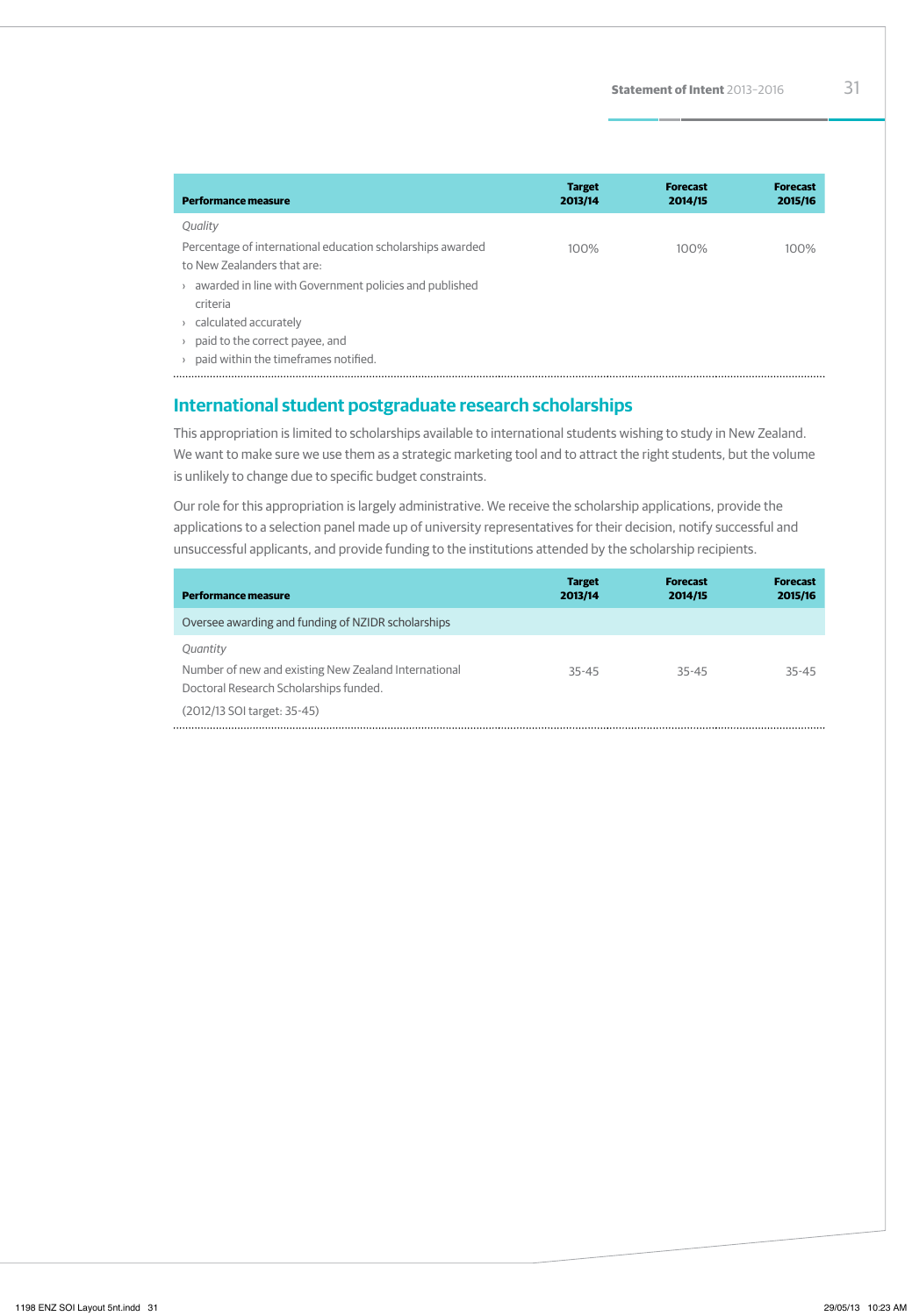# Part Three Prospective Financial **Statements**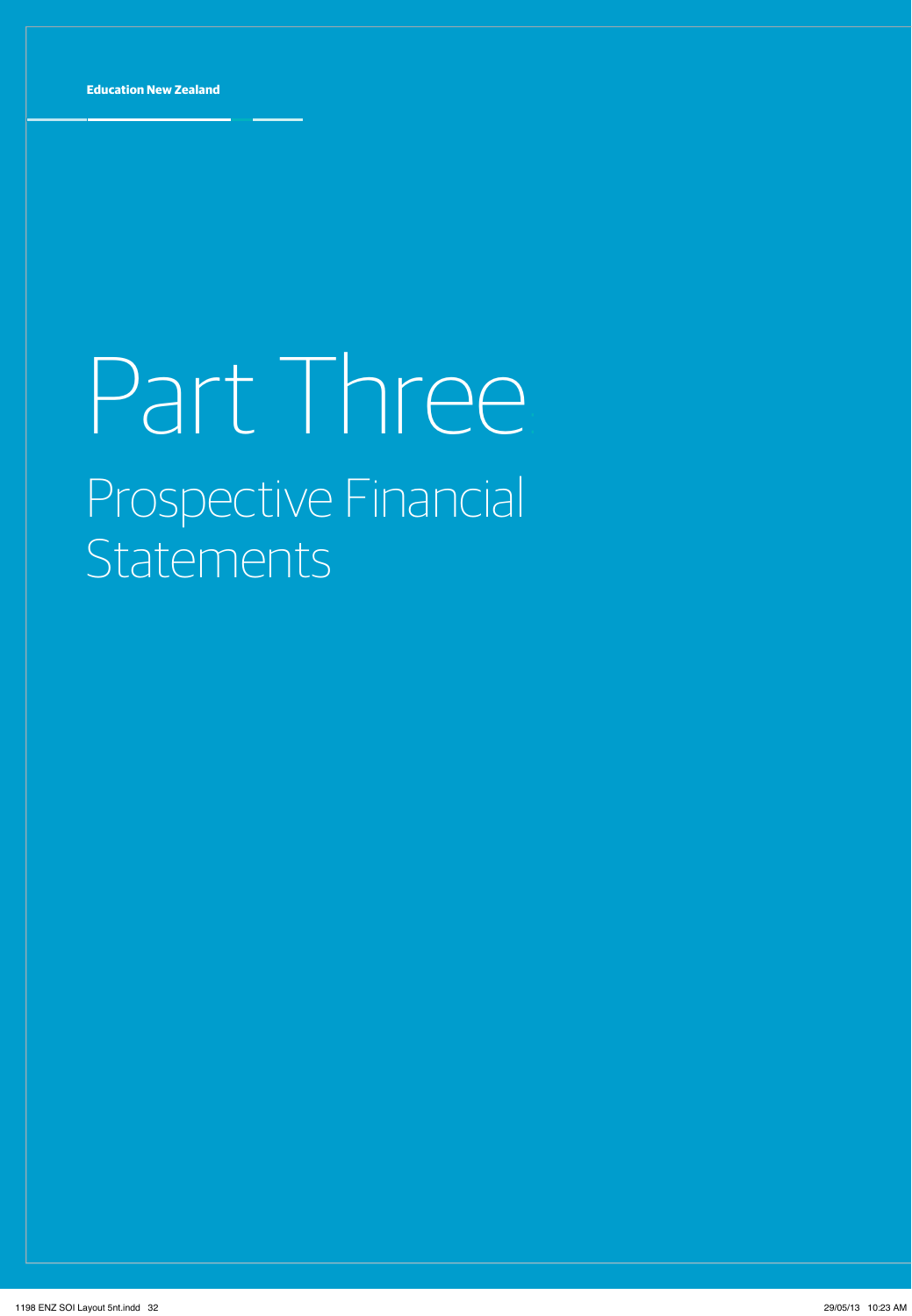# Financial strategy

This financial strategy is an integral part of the overall organisational strategy. Education New Zealand will:

- › budget and manage operating expenditure to ensure the minimum level of retained earnings approved by the Board is maintained
- › ensure our working capital is managed to ensure we can pay our debts when they are due
- › budget and manage capital expenditure within available funding levels
- › have annual operating and capital budgets and subsequent budget update/reforecasts approved by the Board
- › operate within the financial delegations approved by the Board
- › operate prudently within organisation appropriate and robust internal controls
- › maintain a conservative investment strategy investing in term deposits or interest bearing accounts with established organisations approved by the Board
- › utilise shared services where they are cost effective and improve effectiveness.

### **Prospective statement of comprehensive income**

| \$000                                 | <b>Estimated actual</b><br>2012/13 | <b>Forecast</b><br>2013/14 | <b>Forecast</b><br>2014/15 | <b>Forecast</b><br>2015/16 |
|---------------------------------------|------------------------------------|----------------------------|----------------------------|----------------------------|
| Revenue                               |                                    |                            |                            |                            |
| Revenue from the Crown - Operating    | 25,622                             | 31,622                     | 31.122                     | 30,122                     |
| Revenue from the Crown - Scholarships | 800                                | 800                        | 800                        | 800                        |
| Interest revenue                      | 234                                | 150                        | 150                        | 150                        |
| Other revenue <sup>14</sup>           | 1.300                              | 550                        | 550                        | 550                        |
| <b>Total revenue</b>                  | 27.956                             | 33.122                     | 32.622                     | 31.622                     |
| Expenditure                           |                                    |                            |                            |                            |
| Personnel                             | 9.283                              | 9.950                      | 9.950                      | 9,950                      |
| Other expenditure                     | 17.673                             | 23.138                     | 22.572                     | 21.856                     |
| Depreciation                          | 200                                | 234                        | 300                        | 350                        |
| Scholarship expenses                  | 800                                | 800                        | 800                        | 800                        |
| <b>Total expenditure</b>              | 27.956                             | 34.122                     | 33.622                     | 32.956                     |
| Net surplus/(deficit) <sup>15</sup>   |                                    | (1,000)                    | (1,000)                    | (1.334)                    |

14 Generally, other revenue primarily represents costs recovered from education institutions for participation at offshore events. In 2012/13, \$600,000 of this revenue reflects additional revenue following a revision of the provision for Education New Zealand Trust liabilities held on the Education New Zealand balance sheet.

15 ENZ is projecting deficits in the three out-years shown in this Statement of Intent. These deficits will be funded from retained earnings at 30 June 2013. The majority of the retained earnings at 30 June 2013 were provided by the Education New Zealand Trust.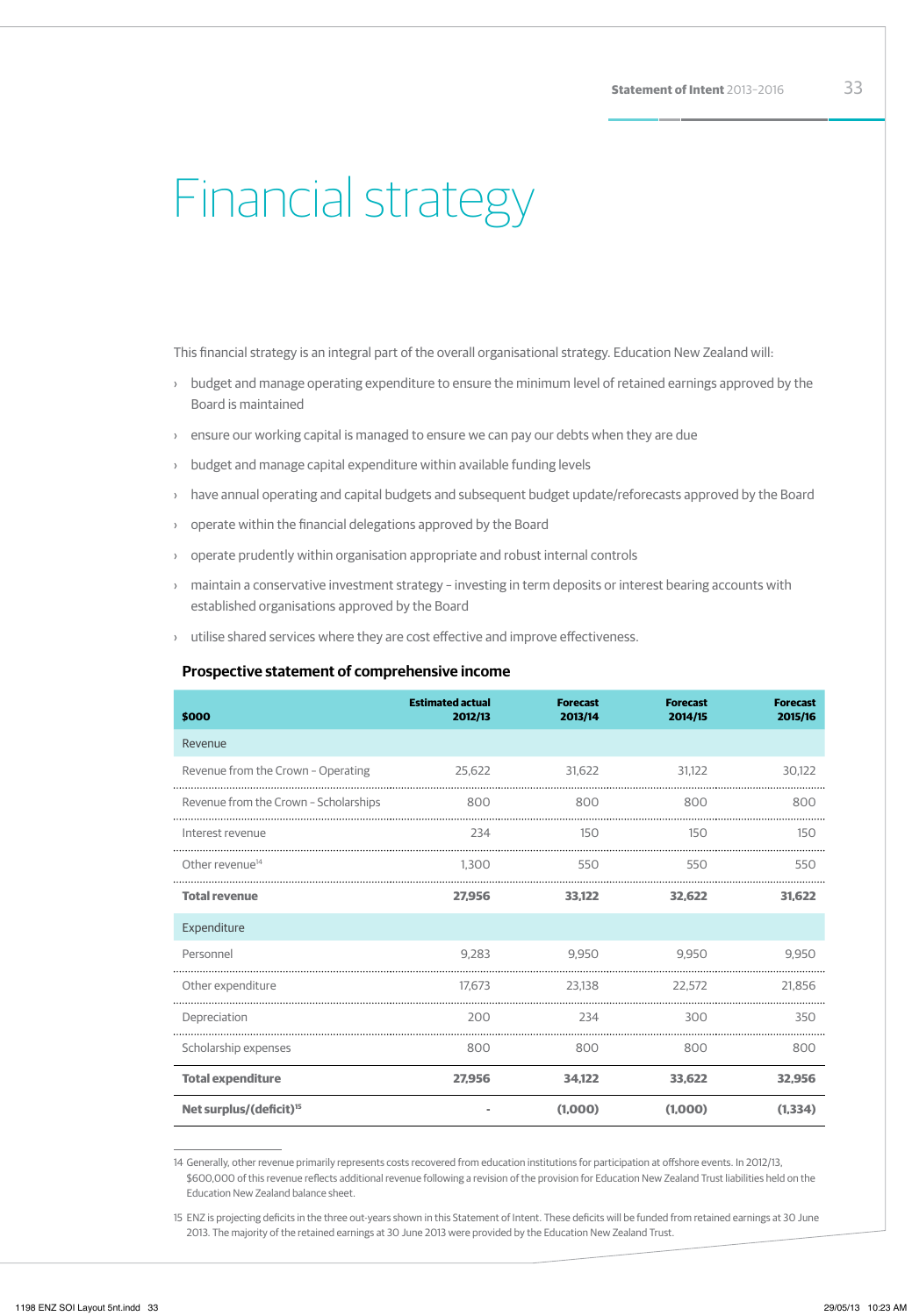## **Prospective statement of movements in equity**

| \$000                 | <b>Estimated actual</b><br>position<br><b>Year ending</b><br><b>30 June 2013</b> | <b>Forecast</b><br><b>Year ending</b><br><b>30 June 2014</b> | <b>Forecast</b><br><b>Year ending</b><br>30 June 2015 | <b>Forecast</b><br><b>Year ending</b><br>30 June 2016 |
|-----------------------|----------------------------------------------------------------------------------|--------------------------------------------------------------|-------------------------------------------------------|-------------------------------------------------------|
| Equity                |                                                                                  |                                                              |                                                       |                                                       |
| Equity as at 1 July   | 5.834                                                                            | 5.834                                                        | 4.834                                                 | 3.834                                                 |
| Net surplus/(deficit) |                                                                                  | (1.000)                                                      | (1.000)                                               | (1.334)                                               |
| Equity as at 30 June  | 5.834                                                                            | 4.834                                                        | 3.834                                                 | 2.500                                                 |

## **Prospective statement of financial position**

|                            | <b>Estimated actual</b><br>position | <b>Forecast financial position</b> |                           |                           |
|----------------------------|-------------------------------------|------------------------------------|---------------------------|---------------------------|
| \$000                      | <b>As at 30 June 2013</b>           | <b>As at 30 June 2014</b>          | <b>As at 30 June 2015</b> | <b>As at 30 June 2016</b> |
| Assets                     |                                     |                                    |                           |                           |
| Current assets             | 7.286                               | 5.934                              | 4.634                     | 3,000                     |
| Fixed assets               | 548                                 | 900                                | 1.200                     | 1.500                     |
| <b>Total assets</b>        | 7.834                               | 6.834                              | 5.834                     | 4.500                     |
| Liabilities                |                                     |                                    |                           |                           |
| <b>Current liabilities</b> | 2.000                               | 2.000                              | 2.000                     | 2,000                     |
| <b>Total liabilities</b>   | 2.000                               | 2.000                              | 2.000                     | 2.000                     |
| <b>Net assets</b>          | 5.834                               | 4.834                              | 3.834                     | 2.500                     |
| <b>Equity</b>              | 5.834                               | 4.834                              | 3.834                     | 2.500                     |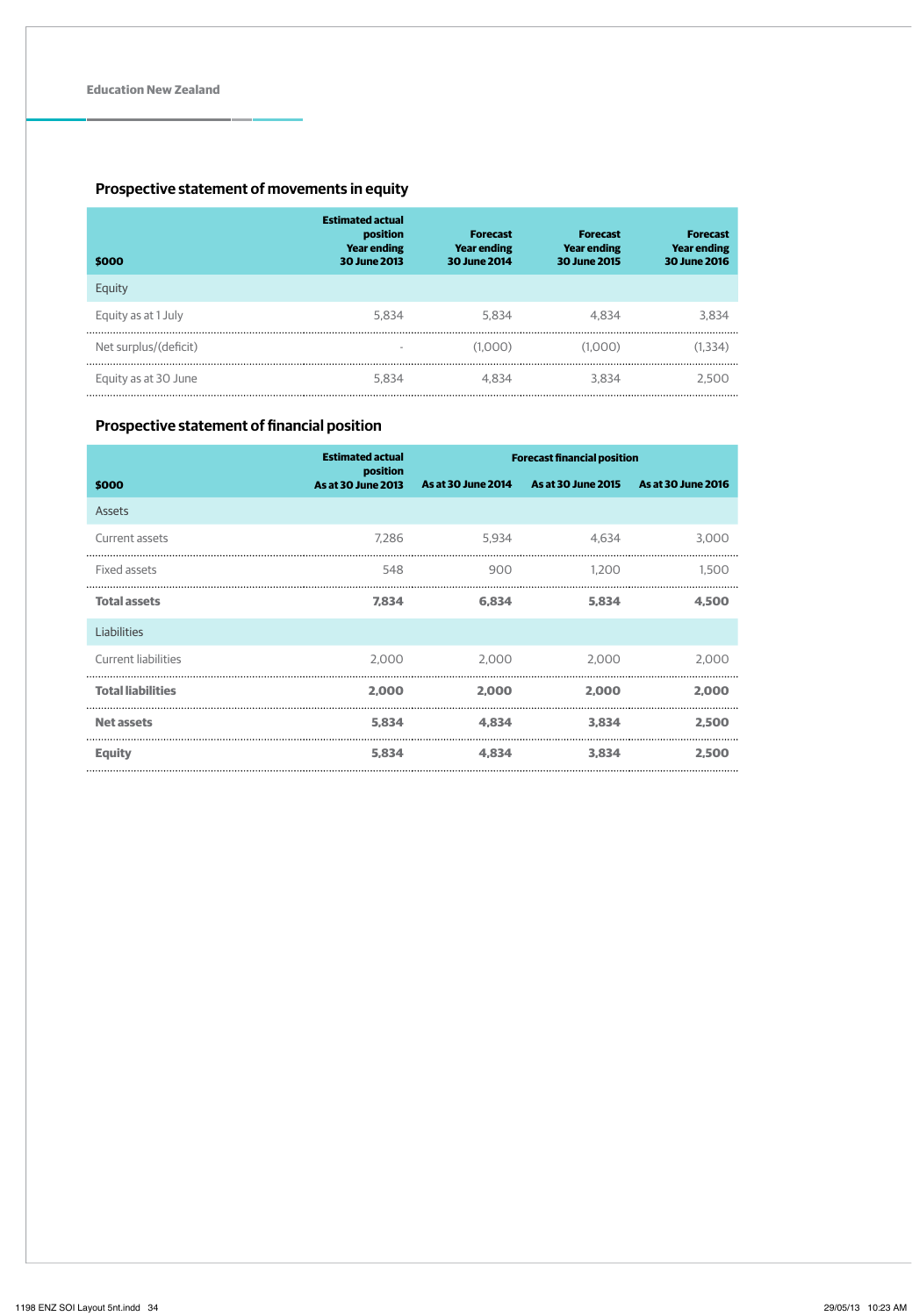### **Prospective statement of cash flow**

| \$000                                                     | <b>Estimated actual</b><br>2012/13 | <b>Forecast</b><br>2013/14 | <b>Forecast</b><br>2014/15 | <b>Forecast</b><br>2015/16 |
|-----------------------------------------------------------|------------------------------------|----------------------------|----------------------------|----------------------------|
| Cash flows from operating activities                      |                                    |                            |                            |                            |
| Receipts from the Crown - Crown<br>Revenue                | 26,422                             | 32,422                     | 31,922                     | 31,922                     |
| Other revenue                                             | 1.300                              | 550                        | 550                        | 550                        |
| Payments to suppliers                                     | (21,907)                           | (23.622)                   | (23.572)                   | (23.572)                   |
| Payments to employees                                     | (9,300)                            | (9,900)                    | (9.950)                    | (9,950)                    |
| <b>Net cash flows from operating</b><br>activities        | (3,485)                            | (550)                      | (1,050)                    | (1,050)                    |
| Cash flows from investing activities                      |                                    |                            |                            |                            |
| Interest revenue                                          | 234                                | 150                        | 150                        | 150                        |
| Purchase of property, plant and<br>equipment              | (400)                              | (600)                      | (600)                      | (600)                      |
| <b>Net cash flows from investing</b><br>activities        | (166)                              | (450)                      | (450)                      | (450)                      |
| <b>Net cash flows from financing</b><br><b>activities</b> |                                    |                            |                            |                            |
| Net increase/(decrease) in cash and<br>cash equivalents   | (3,651)                            | (1,000)                    | (1,500)                    | (1,500)                    |
| Cash and cash equivalents at the<br>beginning of the year | 10,151                             | 6,500                      | 5,500                      | 4,000                      |
| Cash and cash equivalents at the end<br>of the year       | 6,500                              | 5.500                      | 4,000                      | 2.500                      |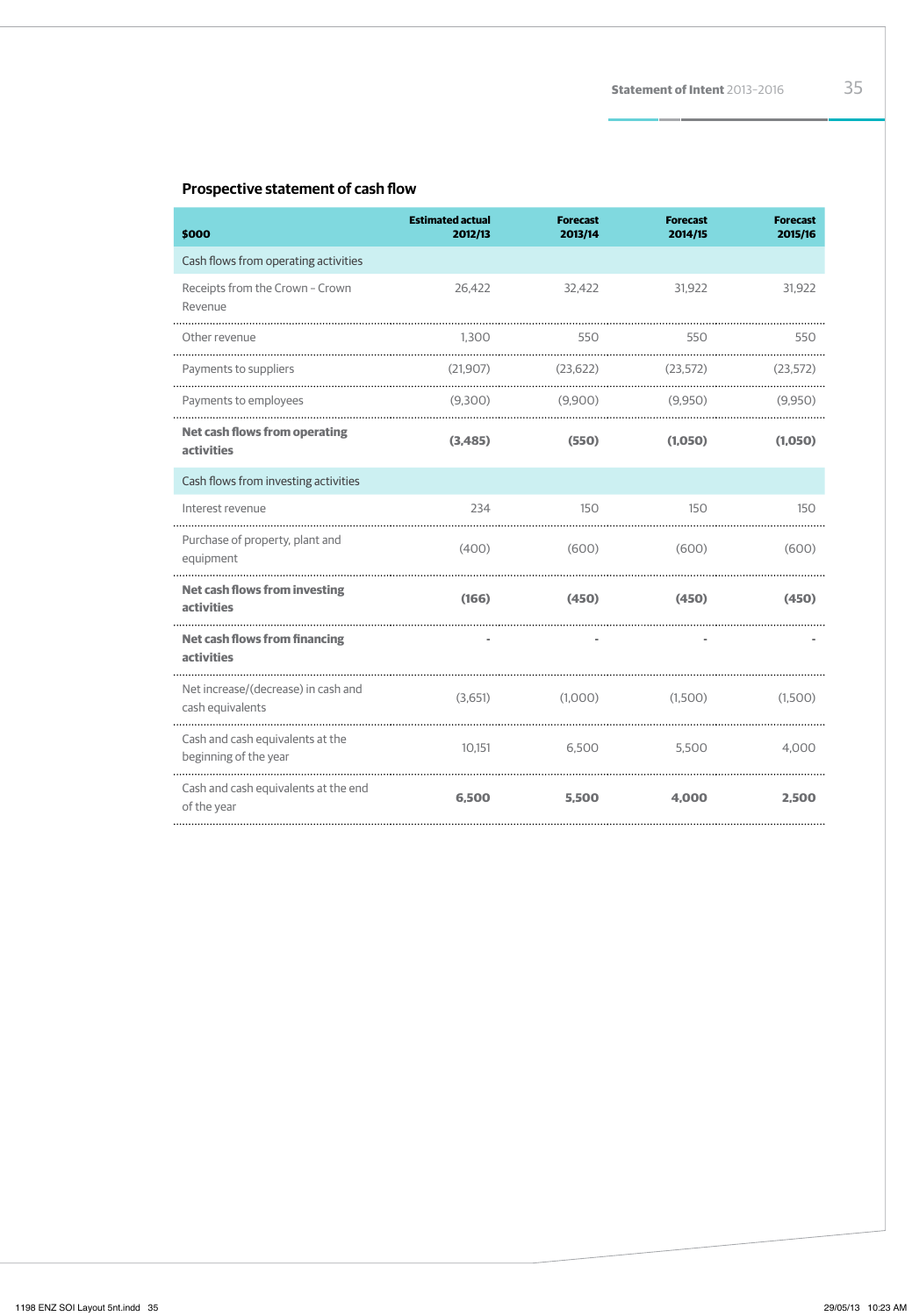# Notes to the prospective financial statements

The prospective financial statements are based on policies and approvals in place as at 1 May 2013 and are GST exclusive (except for payables and receivables which are GST inclusive). The forecasts are prepared under the Generally Accepted Accounting Practice (NZGAAP). Actual results may vary from the information presented here, and the variations may be material.

The prospective financial statements set out Education New Zealand's activities and planned performance. Use of this information for other purposes may not be appropriate.

These prospective financial statements have been prepared on the basis of assumptions as to future events that Education New Zealand reasonably expects to occur, associated with the actions that Education New Zealand reasonably expects to take, as at the date that this information was prepared.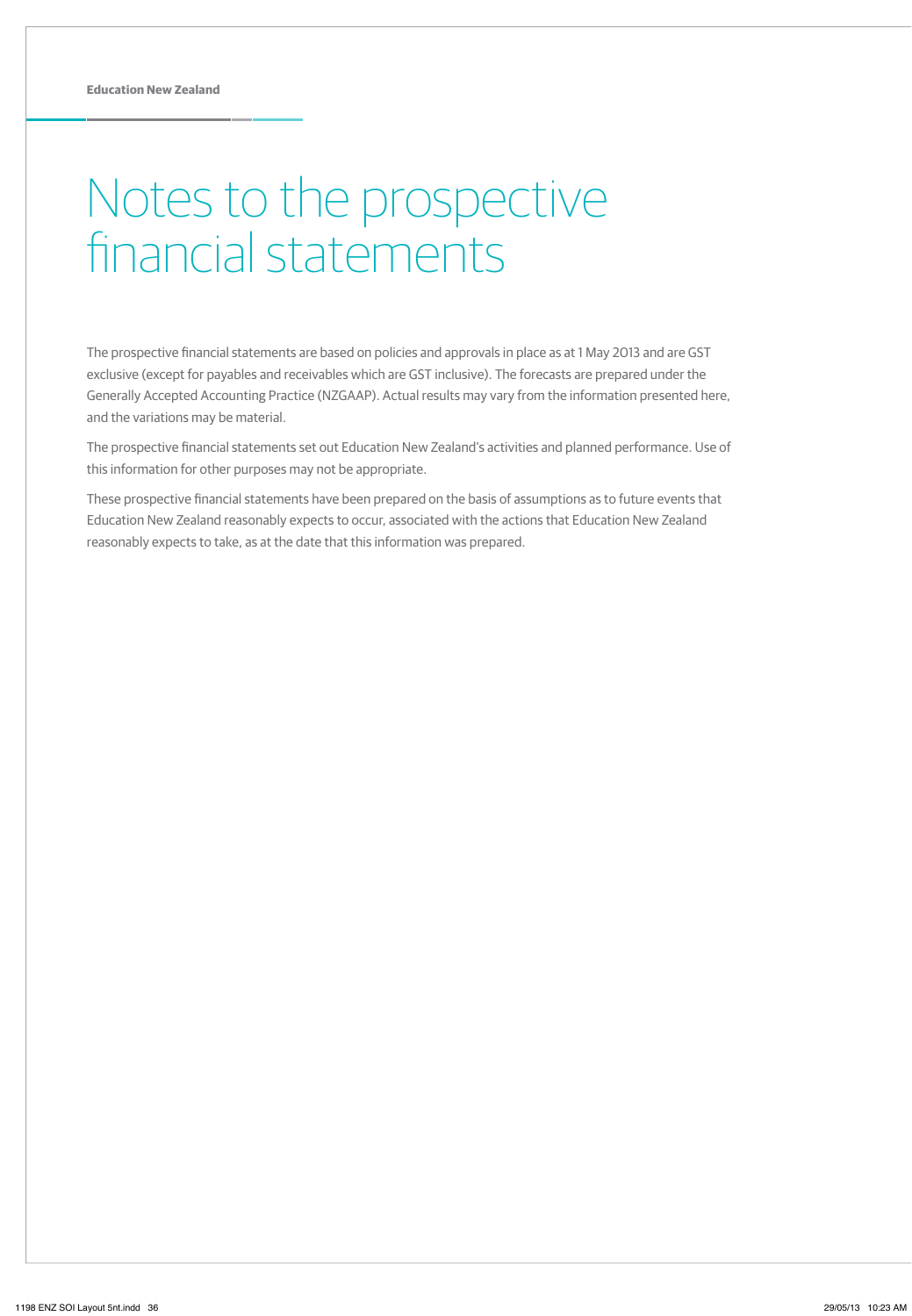# Statement of accounting policies

### **Reporting entity**

Education New Zealand is a Crown entity as defined by the Crown Entities Act 2004, and was established on 1 September 2011 under the Education Act 1989 (the Education Amendment Act 2011). As such, Education New Zealand's ultimate parent is the New Zealand Crown. Education New Zealand is funded primarily by government through Vote Tertiary Education.

Education New Zealand's primary objective is to provide public services to the New Zealand public, as opposed to that of making a financial return. Accordingly, Education New Zealand has designated itself as a public benefit entity for the purposes of New Zealand Equivalents to International Financial Reporting Standards (NZIFRS). Education New Zealand is domiciled in New Zealand.

## **Basis of preparation**

### **Statement of compliance**

These prospective financial statements have been prepared in accordance with the requirements of the Crown Entities Act 2004 and Education Act 1989 (the Education Amendment Act 2011). This includes the requirement to comply with NZGAAP.

The financial statements comply with NZIFRS, and other applicable Financial Reporting Standards, as appropriate for public benefit entities. This includes New Zealand Reporting Standard No. 42: Prospective Financial Statements (FRS-42).

The prospective financial statements have been prepared for the special purpose of the Statement of Intent 2013- 16 of Education New Zealand to the Minister for Tertiary Education, Skills and Employment. They are not prepared for any other purpose and should not be relied upon for any other purpose.

These statements will be used in the Annual Report as the budgeted figures.

The preceding Statement of Intent narrative informs the prospective financial statements and the document should be read as a whole.

The preparation of prospective financial statements in conformity with FRS-42 requires management to make good judgements, estimates and assumptions that affect the application of policies and reported amounts of assets and liabilities, income and expenses. Actual financial results achieved for the period covered are likely to vary from the information presented and the variations may be material.

### **Measurement base**

The financial statements have been prepared on a historical cost basis.

### **Functional and presentation currency**

The financial statements are presented in New Zealand dollars and all values are rounded to the nearest thousand dollars (\$000), unless otherwise stated. The functional currency of Education New Zealand is New Zealand dollars (NZ\$).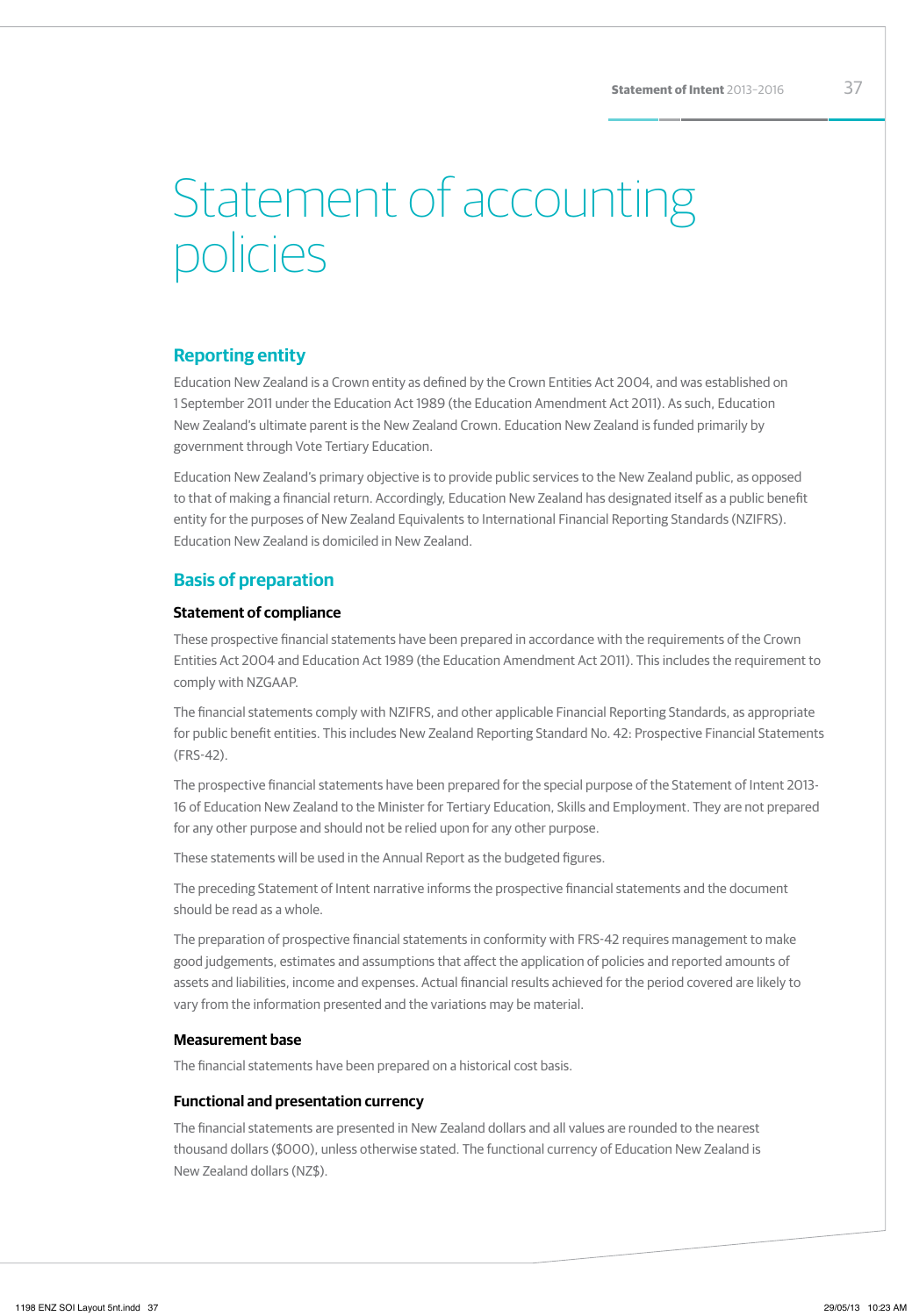## **Significant accounting policies**

The following accounting policies, which significantly affect the measurement of financial performance and of financial position, have been consistently applied.

### **Revenue**

Revenue is measured at fair value and is recognised as income when earned and is reported in the financial period to which it relates.

### **Revenue from the Crown**

Education New Zealand is primarily funded through revenue received from the Crown, which is restricted in its use for the purpose of Education New Zealand meeting its objectives as specified in this Statement of Intent. Revenue from the Crown is recognised as revenue when earned and is reported in the financial period to which it relates.

### **Interest**

Interest income is recognised using the effective interest method.

### **Foreign currency**

Foreign currency transactions are translated into New Zealand dollars using the exchange rates prevailing at the date of transaction.

### **Rental income**

Lease receipts under an operating sub-lease are recognised as revenue on a straight-line basis over the lease term.

### **Grant expenditure**

Grants are approved and administered by ENZ for a variety of purposes and periods. When approved they are recognised as a liability. Subsequent payment of the grant amounts is dependent on the recipient meeting terms and conditions laid out in the grant contract between ENZ and the recipient. At balance date for each different grant type an assessment is made, based on historical data of the probability of the grant actually being taken up. The asset and liability are then adjusted to reflect the revised probable future payment. Grant cessations reflect grant entitlements not taken up.

### **Operating leases**

Leases that do not transfer substantially all the risks and rewards incidental to ownership of an asset to Education New Zealand are classified as operating leases. Lease payments under an operating lease are recognised as an expense on a straight-line basis over the term of the lease in the prospective statement of comprehensive income.

### **Cash and cash equivalents**

Cash and cash equivalents include cash on hand, deposits held on call with banks and other short-term, highly liquid investments, with original maturities of three months or less.

### **Debtors and other receivables**

Debtors and other receivables are measured at fair value, less any provision for impairment.

### **Bank deposits**

Investments in bank deposits are initially measured at fair value plus transaction costs. After initial recognition, investments in bank deposits are measured at amortised cost using the effective interest method.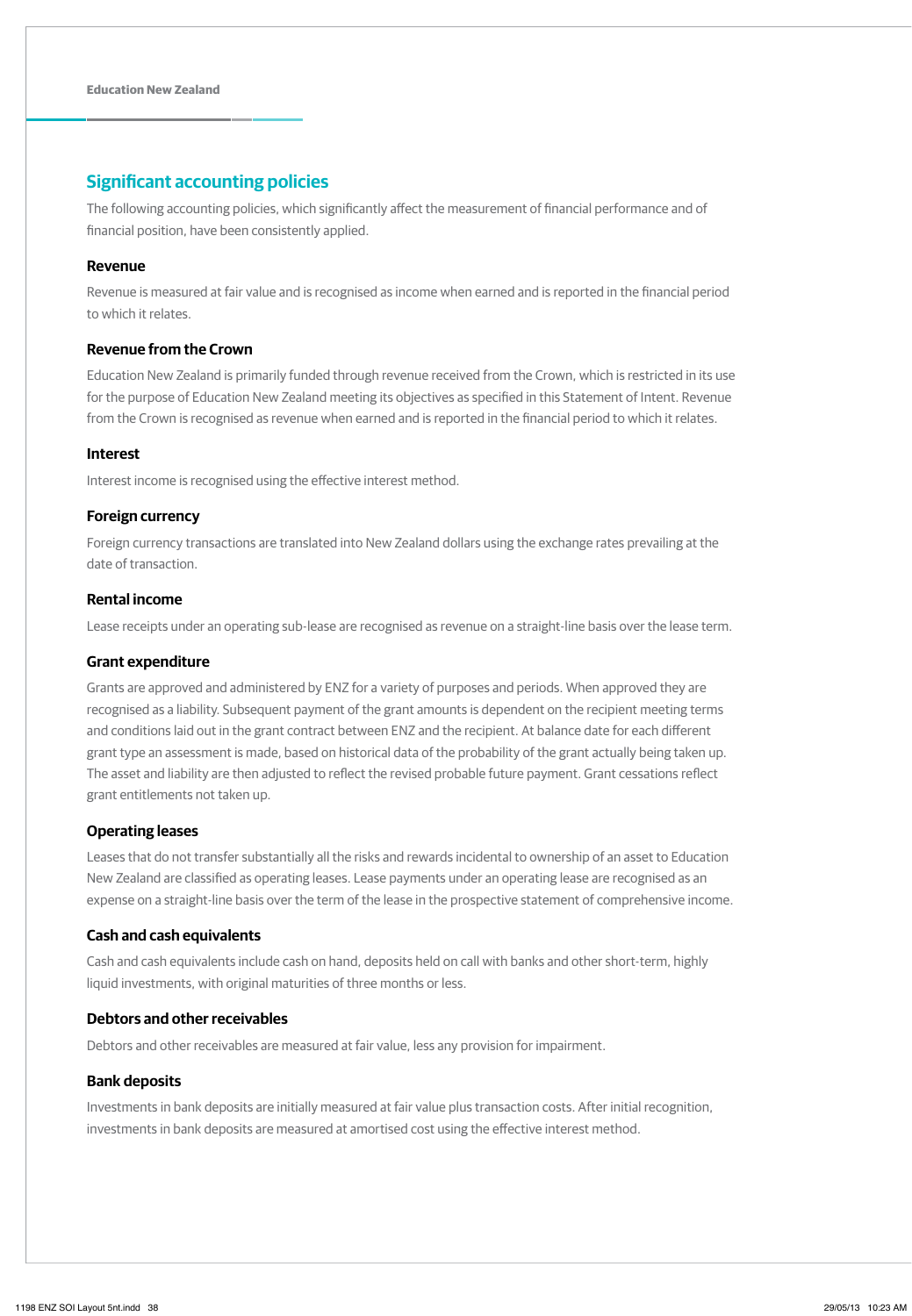### **Inventories**

Inventories held for distribution are measured at cost (calculated using the First In First Out basis), adjusted, when applicable, for any loss of service potential. The loss of service potential of inventory held for distribution is determined on the basis of obsolescence. Where inventories are acquired at no cost or for nominal consideration the cost is the current replacement cost at the date of acquisition.

### **Property, plant and equipment**

Property, plant and equipment asset classes consist of building fit out, computers, furniture and fittings, office equipment and motor vehicles.

Property, plant and equipment are shown at cost, less any accumulated depreciation and impairment losses.

The cost of an item of property, plant and equipment is recognised as an asset only when it is probable that future economic benefits or service potential associated with the item will flow to Education New Zealand and the cost of the item can be measured reliably.

Gains and losses on disposals are determined by comparing the proceeds with the carrying amount of the asset. Gains and losses on disposals are included in the prospective statement of comprehensive income.

Costs incurred subsequent to initial acquisition are capitalised only when it is probable that future economic benefits or service potential associated with the item will flow to Education New Zealand and the cost of the item can be measured reliably.

The costs of day-to-day servicing of property, plant and equipment are recognised in the statement of comprehensive income as they are incurred.

### **Depreciation**

Depreciation is provided using the straight line basis at rates that will write off the cost (or valuation) of the assets to their estimated residual values over their useful lives. The useful lives and associated depreciation rates of major classes of assets have been estimated as follows:

| Building fit out       | The shorter of 10 years 10% straight line (SL) or the remaining term of<br>the lease of the building that has been fitted out |
|------------------------|-------------------------------------------------------------------------------------------------------------------------------|
| Computers              | 4 years 25% SL                                                                                                                |
| Office equipment       | 5 years 20% SL                                                                                                                |
| Furniture and fittings | 5 years 20% SL                                                                                                                |
| Motor vehicles         | 4 years 25% SL                                                                                                                |

The residual value and useful life of an asset is reviewed, and adjusted if applicable, at each financial year end.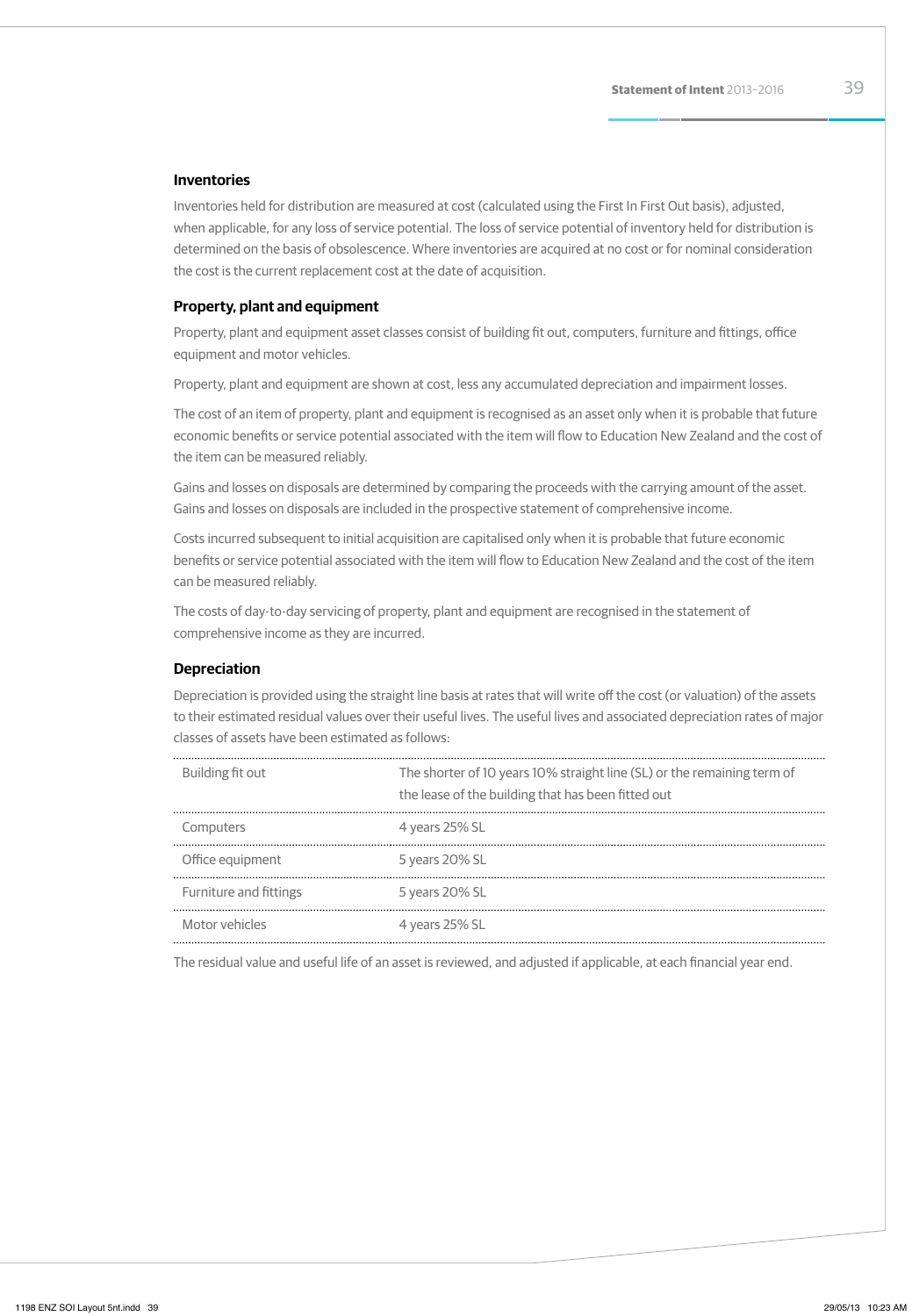## **Intangible assets:**

### **Software acquisition**

Acquired computer software licenses are capitalised on the basis of the costs incurred to acquire and bring to use the specific software. Costs associated with maintaining computer software are recognised as an expense when incurred.

Costs associated with the development and maintenance of Education New Zealand websites are recognised as an expense when incurred.

### **Amortisation**

Amortisation begins when the asset is available for use and ceases at the date that the asset is de-recognised. The amortisation charge for each period is recognised in the prospective statement of comprehensive income.

The useful lives and associated amortisation rates of major classes of intangible assets have been estimated as follows:

Acquired computer software 3 years 33% SL

### **Impairment of non-financial assets**

Property, plant and equipment and intangible assets that have a finite useful life are reviewed for impairment whenever events or changes in circumstances indicate that the carrying amount may not be recoverable. An impairment loss is recognised for the amount by which the asset's carrying amount exceeds its recoverable amount. The recoverable amount is the higher of an asset's fair value less costs to sell and value in use.

### **Creditors and other payables**

Creditors and other payables are initially measured at fair value and subsequently measured at amortised cost using the effective interest method.

### **Employee entitlements**

Employee entitlements that Education New Zealand expects to be settled within 12 months of balance date are measured at undiscounted nominal values based on accrued entitlements at current rates of pay.

These include salaries and wages accrued up to balance date, annual leave earned, but not yet taken at balance date, and sick leave. For some offshore employees this also includes accruals for severance payments as provided by local legislation.

Education New Zealand recognises a liability for sick leave to the extent that compensated absences in the coming year are expected to be greater than the sick leave entitlements earned in the coming year. The amount is calculated based on the unused sick leave entitlement that can be carried forward at balance date; to the extent Education New Zealand anticipates it will be used by employees to cover those future absences.

Education New Zealand recognises a liability and an expense for bonuses where it is contractually obliged to pay them, or where there is a past practice that has created a constructive obligation.

### **Superannuation schemes**

ENZ has obligations for contributions to KiwiSaver which is a defined contribution superannuation scheme. The contributions are recognised as an expense in the statement of comprehensive income as incurred.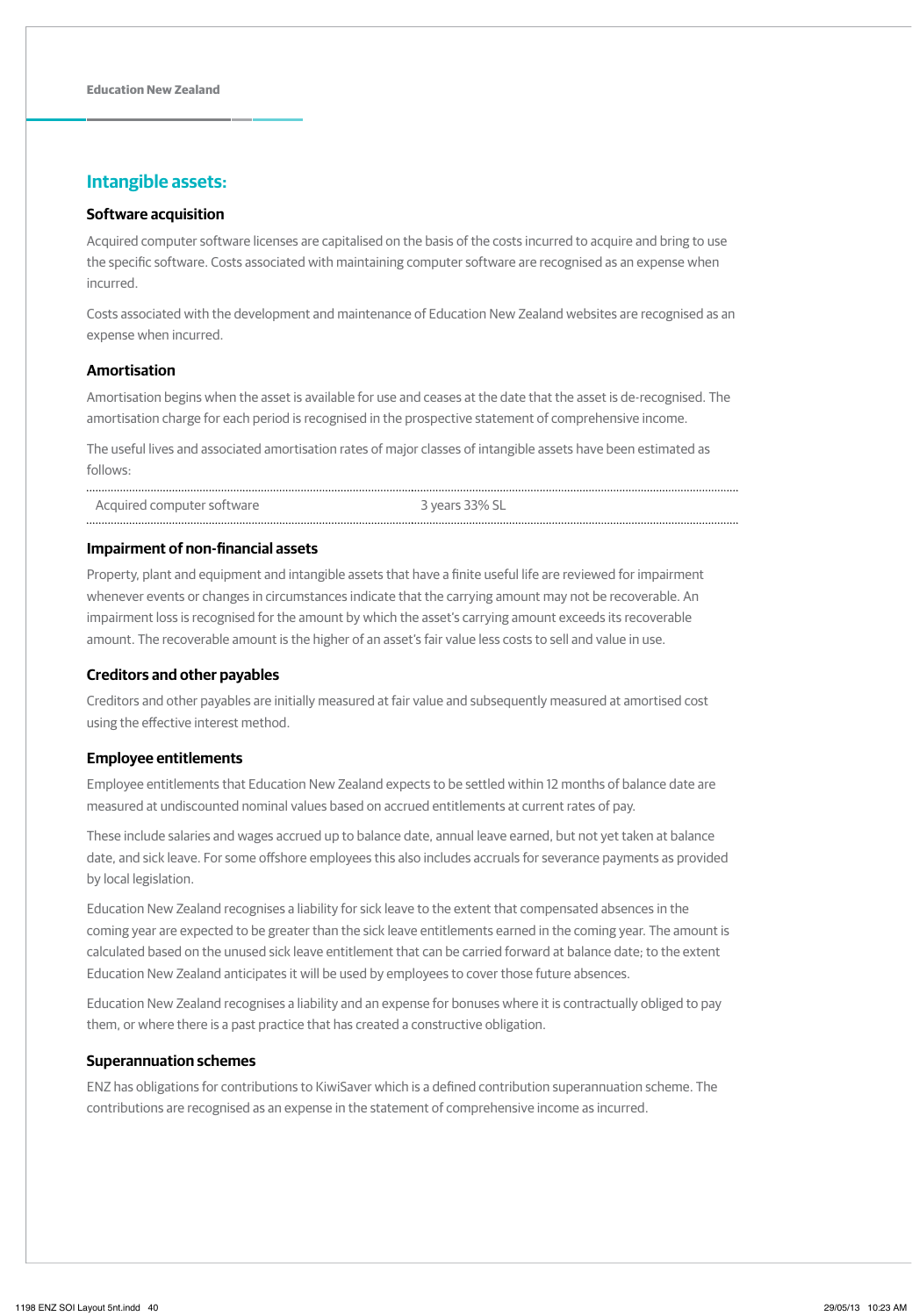| \$000                                                  | <b>Estimated actual</b><br>2012/13 | <b>Forecast</b><br>2013/14 | <b>Forecast</b><br>2014/15 | <b>Forecast</b><br>2015/16 |
|--------------------------------------------------------|------------------------------------|----------------------------|----------------------------|----------------------------|
| <b>Net surplus/(deficit)</b>                           |                                    | (1,000)                    | (1,000)                    | (1, 334)                   |
| Add/(less) non-cash items                              |                                    |                            |                            |                            |
| Depreciation and amortisation expense                  | 200                                | 234                        | 300                        | 350                        |
| <b>Total non-cash items</b>                            | 200                                | 234                        | 300                        | 350                        |
| Add/(less) movements in working capital items          |                                    |                            |                            |                            |
| (Increase)/decrease in debtors and<br>receivables      | (236)                              | 66                         |                            | (66)                       |
| (Increase)/decrease in prepayments                     |                                    | 150                        | (350)                      |                            |
| Increase/(decrease) in creditors and<br>other payables | (3.198)                            | $\overline{\phantom{a}}$   |                            |                            |
| Increase/(decrease) in employee<br>entitlements        | (251)                              |                            |                            |                            |
| Net movement in working capital<br>items               | (3.685)                            | 216                        | (350)                      | (66)                       |
| <b>Net cash flow from operating</b><br>activities      | (3.485)                            | (550)                      | (1,050)                    | (1.050)                    |

### **Reconciliation of forecast net surplus/(deficit) to net cash flow from operating activities**

### **Goods and Services Tax (GST)**

All items in the financial statements are presented exclusive of GST, except for receivables and payables, which are presented on a GST inclusive basis. Where GST is not recoverable as input tax then it is recognised as part of the related asset or expense.

The net amount of GST recoverable from, or payable to, the Inland Revenue Department (IRD) is included as part of receivables or payables in the statement of financial position.

The net GST paid to, or received from, the IRD (including the GST relating to investing and financing activities), is classified as an operating cash flow in the statement of cash flows.

### **Income Tax**

Education New Zealand is a public authority and consequently is exempt from the payment of income tax. Accordingly, no charge for income tax has been provided for.

### **Output costs**

The output costs, as reported in the statement of objectives and service performance, report the cost of services for the outputs of Education New Zealand and represent the costs of providing the output.

### **Cost allocation**

Education New Zealand has derived the cost of service for each significant activity of Education New Zealand using the cost allocation system outlined below.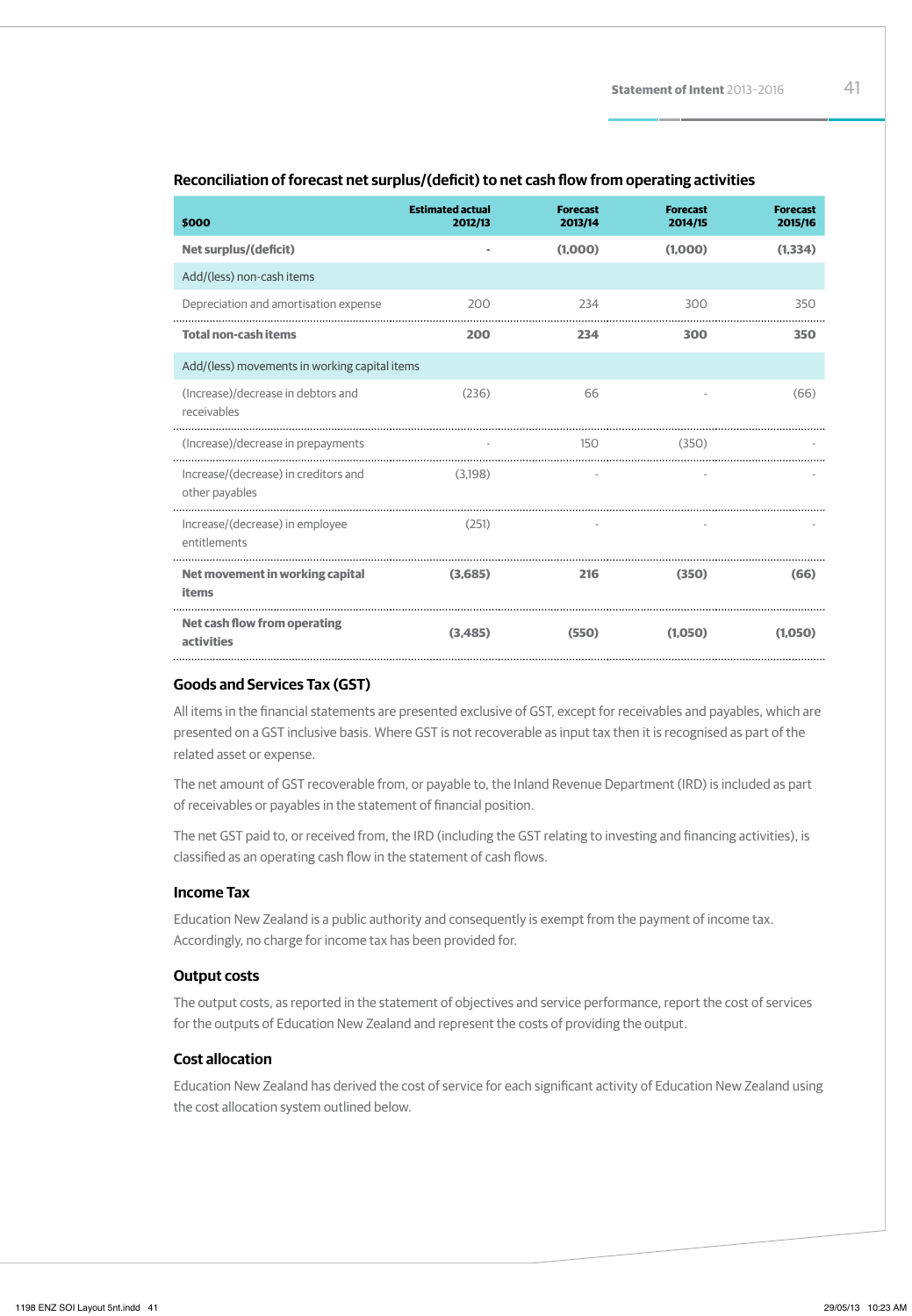### **Cost allocation policy**

Direct costs are charged directly to significant activities. Indirect costs are charged to significant activities based on the pro-rata costs of the activities.

### **Criteria for direct and indirect costs**

'Direct costs' are those costs directly attributable to a significant activity.

'Indirect costs' are those costs that cannot be identified in an economically feasible manner with a specific significant activity.

### **Cost drivers for allocation of indirect cost**

The cost of internal services not directly charged to activities is allocated to significant activities based on the prorata costs of the activities.

### **Critical accounting estimates and assumptions**

In preparing these prospective financial statements, Education New Zealand has made estimates and assumptions concerning the future. These estimates and assumptions may differ from the subsequent actual results. Estimates and assumptions are continually evaluated and are based on historical experience and other factors, including expectations of future events that are believed reasonable under the circumstances.

### **General assumption – cost levels**

These figures have been based on the assumption that interest rates, foreign exchange rates and general cost levels, will remain at similar levels to those at the time of the Statement of Intent preparation.

### **Property, plant and equipment useful lives and residual value**

At each balance date Education New Zealand reviews the useful lives and residual values of its property, plant and equipment. Assessing the appropriateness of useful life and residual value estimates of property, plant and equipment requires Education New Zealand to consider a number of factors such as the physical condition of the asset, expected period of use of the asset by Education New Zealand, and expected disposal proceeds from the future sale of the asset.

An incorrect estimate of the useful life or residual value will impact the depreciation expense recognised in the statement of comprehensive income, and carrying amount of the asset in the statement of financial position.

Education New Zealand minimises the risk of this estimation uncertainty by:

- › physical inspection of assets
- › asset replacement programmes
- › review of second-hand market prices for similar assets
- › analysis of prior asset sales.

### **Financial instruments**

Education New Zealand, as part of its everyday operations, is party to financial instruments that have been recognised in these financial statements. These financial instruments include accounts payable and accounts receivable, cash and short term deposits.

All financial instruments are recognised in the prospective statement of financial position, and revenues and expenses in relation to all financial instruments are recognised in the prospective statement of comprehensive income.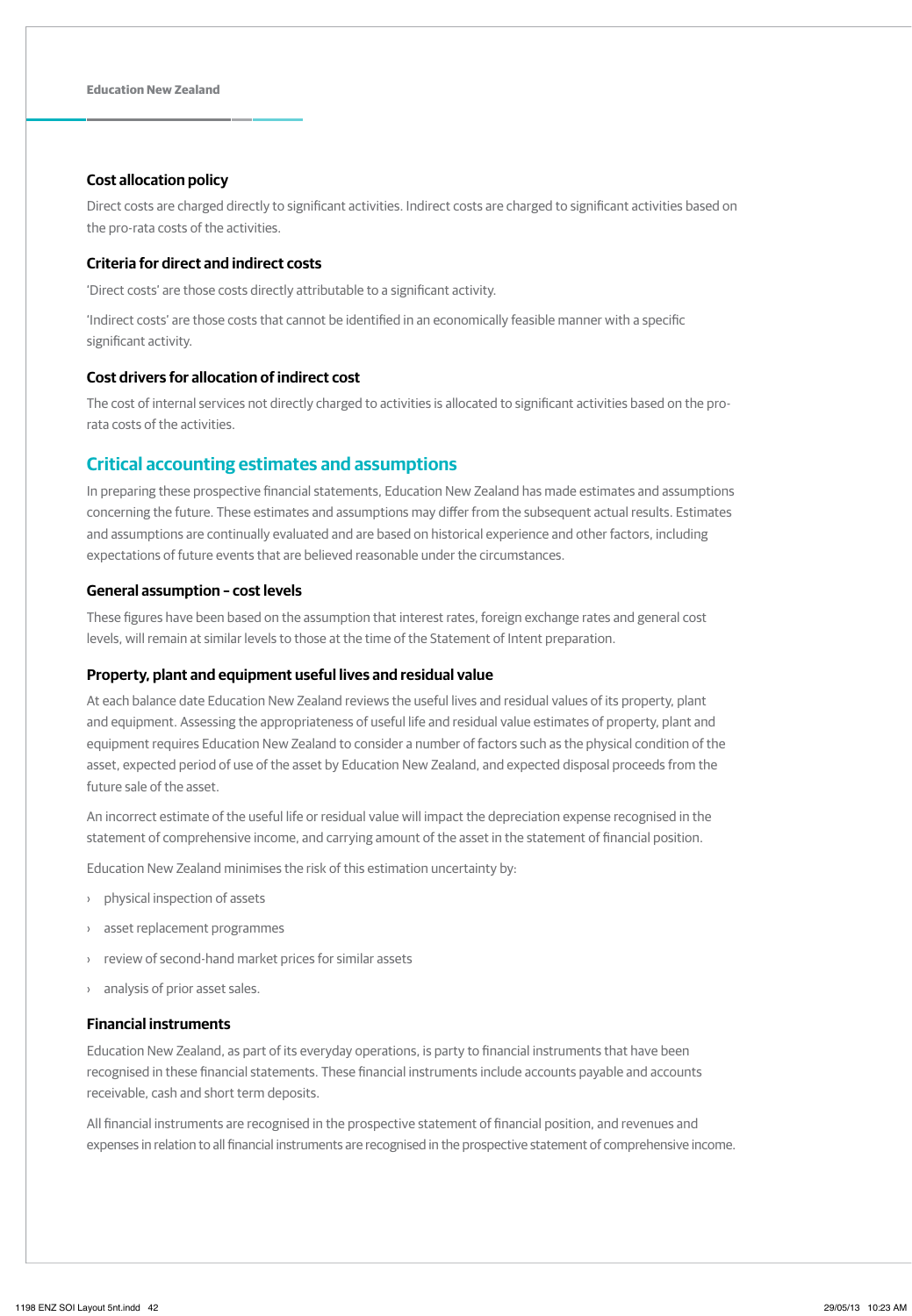### **Statement of cash flows**

Cash means cash balances on hand, held in bank accounts, demand deposits and other highly liquid investments in which Education New Zealand invests as part of its day-to-day cash management.

Operating activities include cash received from all income sources of Education New Zealand and records cash payments made for the supply of goods and services.

Investing activities are those activities relating to the acquisition and disposal of non-current assets.

Financing activities comprise the change in equity and debt capital structure of Education New Zealand.

### **Capital intentions**

Education New Zealand is forecasting to purchase office equipment, information technology items, building fitout, furniture and fittings, and motor vehicles during the period covered by this Statement of Intent.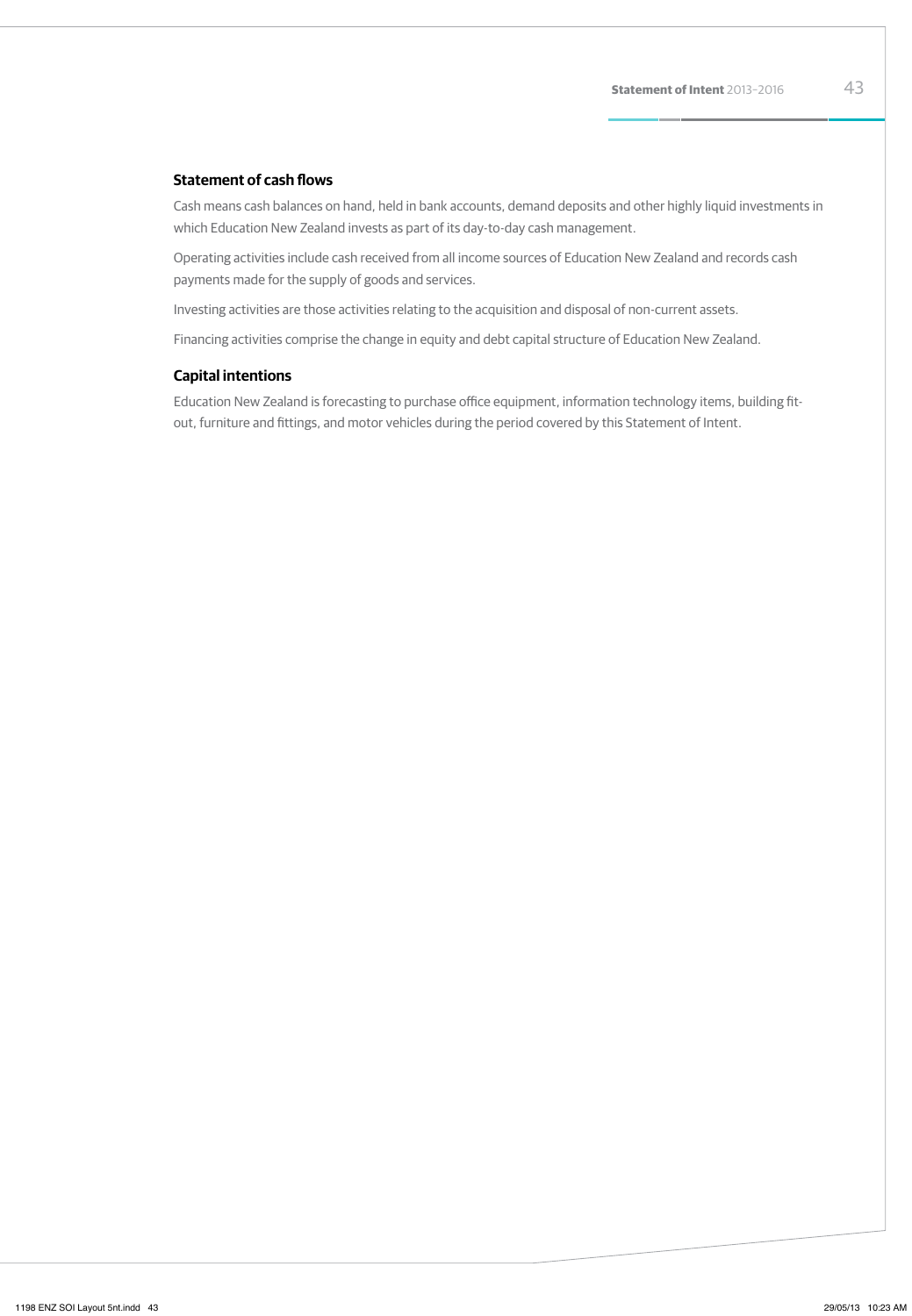# Appendix One: New Zealand's Education System Outcomes

As part of New Zealand's education sector, we work with the other government agencies who work within New Zealand's education system. The other agencies are the Ministry of Education, New Zealand Qualifications Authority, Education Review Office, Tertiary Education Commission, Careers New Zealand and the New Zealand Teachers Council.

The agencies have worked together to develop a shared view of the key outcomes that will enable us to collectively deliver on government priorities. The outcomes support our shared vision for the education system and help explain our contribution to this vision.

## **Education System Outcomes**

Priority groups experience improved outcomes (Māori learners, Pasifika learners, learners with special education needs and learners from low socio-economic backgrounds)

Education provision of increased quality and value to all

Every learner has achieved education success

The education system is a major contributor to economic prosperity and growth

Investment in education has provided higher returns

The sector's success in achieving these outcomes is the result of agencies carrying out their core functions, working in partnership where agencies share common interests, and working together on issues that affect the sector as a whole. For example, ENZ uses the world-class quality of New Zealand's education system and the success of New Zealand students as promotional tools. ENZ's work is also supported by education agencies' quality assurance of educational providers and the qualifications system.

The Education Sector Leadership Board, of which ENZ is a member, oversees the education sector's work to ensure that an integrated, aligned and strategic approach is taken. The collaborative activities range from the Education Sector ICT Standing Committee taking a sector view on key technology investments to information exchanges between teams from the various agencies.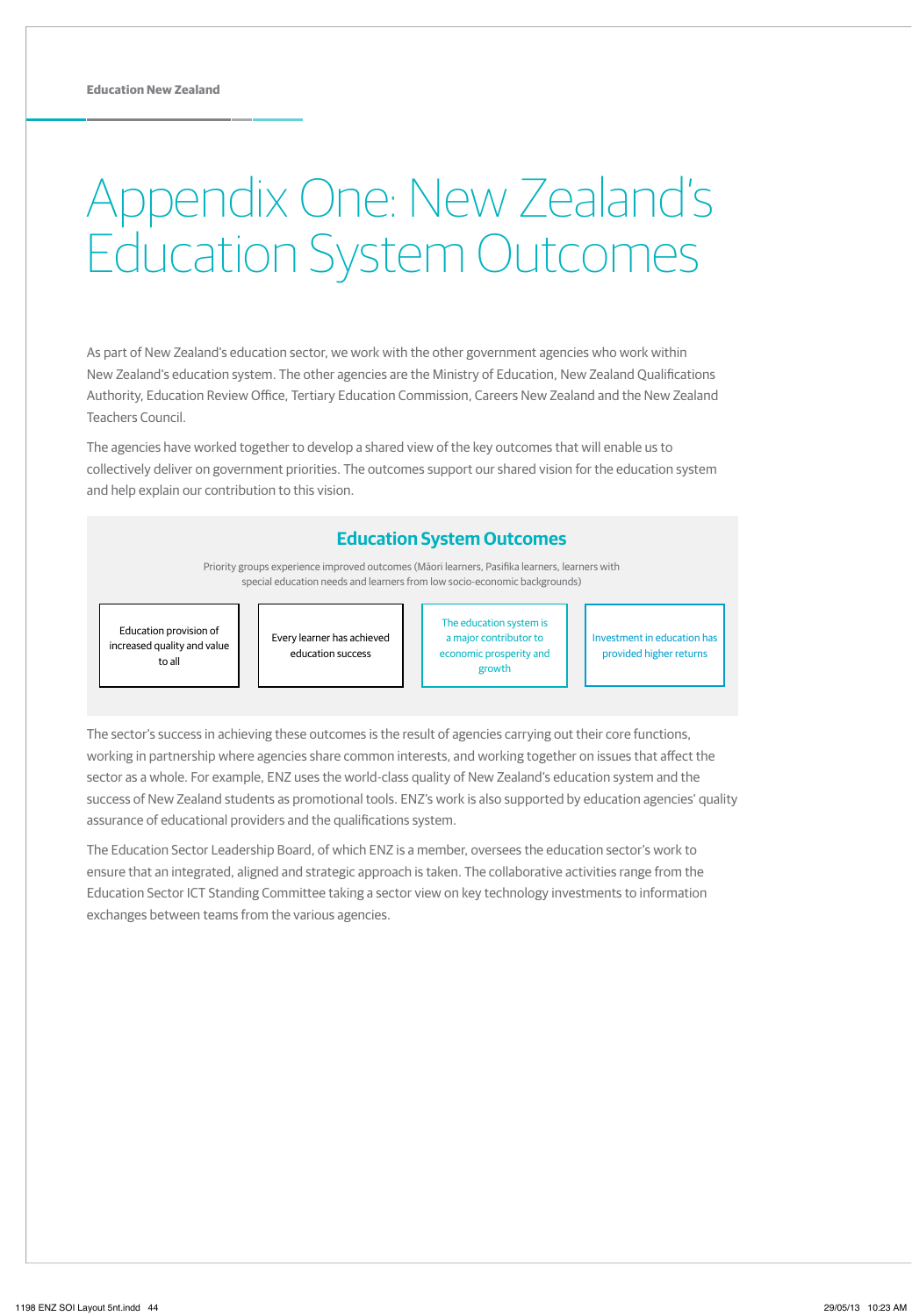# Appendix Two: Our Statutory Functions

The functions of Education New Zealand are specified in section 270 of the Education Amendment Act 2011.

Our statutory functions are to:

- › deliver strategies, programmes and activities for promoting, together with providers and other government agencies, New Zealand education overseas
- › promote New Zealand as an educational destination for international students
- › promote the provision of New Zealand education and training services overseas
- › manage, in collaboration with other government agencies, activities undertaken by representatives appointed to act on behalf of the New Zealand Government in relation to international education
- › carry out research on international education markets and marketing strategies
- › administer any international programmes or activities that are consistent with the Government's policy on international education
- › provide information, advice, and assistance to providers on strategies to promote industry co-ordination and professional development
- › provide information to international students about living and studying in New Zealand
- › work with other agencies to ensure that international students are adequately supported while living and studying in New Zealand
- › foster collaborative networks with former international students.